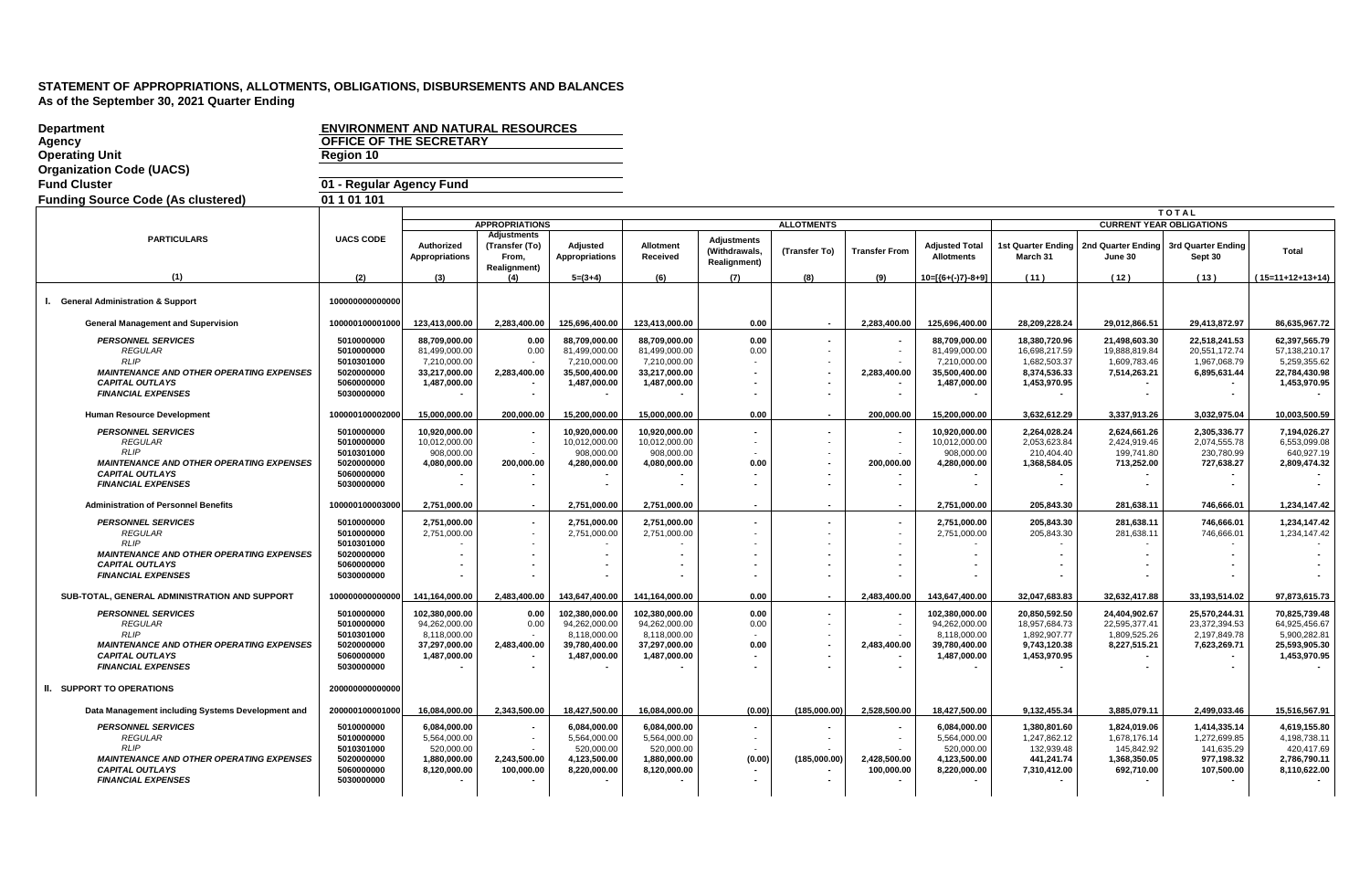| <b>Department</b><br>Agency               | <b>ENVIRONMEN</b><br>OFFICE OF TH |                                                              |                                   | FAR No. 1 |                                    |                      |  |
|-------------------------------------------|-----------------------------------|--------------------------------------------------------------|-----------------------------------|-----------|------------------------------------|----------------------|--|
| <b>Operating Unit</b>                     | Region 10                         |                                                              |                                   |           | <b>Current Year Appropriations</b> |                      |  |
| <b>Organization Code (UACS)</b>           |                                   |                                                              |                                   |           | Supplemental Appropriations        |                      |  |
| <b>Fund Cluster</b>                       | 01 - Regular A                    |                                                              |                                   |           | <b>Continuing Appropriations</b>   |                      |  |
| <b>Funding Source Code (As clustered)</b> | 01 1 01 101                       |                                                              |                                   |           |                                    |                      |  |
|                                           |                                   |                                                              |                                   |           |                                    |                      |  |
|                                           |                                   |                                                              | <b>CURRENT YEAR DISBURSEMENTS</b> |           |                                    | <b>BALANCES</b>      |  |
| <b>PARTICULARS</b>                        | <b>UACS CODE</b>                  | 1of Quarter Ending   2nd Quarter Ending   2nd Quarter Ending |                                   |           | <b>Ilgralenced</b>                 | <b>Ilinghiimatad</b> |  |

|                                                   |                  |                          |                                       | CONNEINT TEAN DISBONSEMENTS |                    |                          | DALANGES           |                              |                                                 |               |
|---------------------------------------------------|------------------|--------------------------|---------------------------------------|-----------------------------|--------------------|--------------------------|--------------------|------------------------------|-------------------------------------------------|---------------|
| <b>PARTICULARS</b>                                | <b>UACS CODE</b> | 1st Quarter Ending       | 2nd Quarter Ending 3rd Quarter Ending |                             |                    | <b>Unreleased</b>        | <b>Unobligated</b> |                              | <b>Unpaid Obligations</b><br><b>Not Yet Due</b> |               |
|                                                   |                  | March 31                 | June 30                               | Sept 30                     | Total              | <b>Appropriations</b>    | <b>Allotments</b>  | Due and<br><b>Demandable</b> | and                                             | (oblig/allot) |
| (1)                                               | (2)              | (16)                     | (17)                                  | (18)                        | $(20=16+17+18+19)$ | $21=(5-10)$              | $22=(10-15)$       | (23)                         | <b>Demandable</b><br>(24)                       |               |
|                                                   |                  |                          |                                       |                             |                    |                          |                    |                              |                                                 |               |
| I. General Administration & Support               | 100000000000000  |                          |                                       |                             |                    |                          |                    |                              |                                                 |               |
| <b>General Management and Supervision</b>         | 100000100001000  | 21,867,136.80            | 30,830,439.59                         | 27,791,738.72               | 80,489,315.11      | $\overline{\phantom{a}}$ | 39,060,432.28      | $\sim$                       | 6,146,652.61                                    | 68.92         |
| <b>PERSONNEL SERVICES</b>                         | 5010000000       | 16,226,262.36            | 22,986,714.50                         | 21,332,130.13               | 60,545,106.99      | $\overline{a}$           | 26,311,434.21      | $\sim$                       | 1,852,458.80                                    | 70.34         |
| <b>REGULAR</b>                                    | 5010000000       | 14,939,580.96            | 21,010,900.39                         | 19,508,764.90               | 55,459,246.25      |                          | 24,360,789.83      | $\sim$                       | 1,678,963.92                                    | 70.11         |
| <b>RLIP</b>                                       | 5010301000       | 1,286,681.40             | 1,975,814.11                          | 1,823,365.23                | 5,085,860.74       |                          | 1,950,644.38       |                              | 173,494.88                                      | 72.95         |
| <b>MAINTENANCE AND OTHER OPERATING EXPENSES</b>   | 5020000000       | 5,201,379.15             | 7,005,104.17                          | 6,315,466.39                | 18,521,949.71      |                          | 12,715,969.02      | $\sim$                       | 4,262,481.27                                    | 64.18         |
| <b>CAPITAL OUTLAYS</b>                            | 5060000000       | 439,495.29               | 838,620.92                            | 144,142.20                  | 1,422,258.41       |                          | 33,029.05          | $\blacksquare$               | 31,712.54                                       | 97.78         |
| <b>FINANCIAL EXPENSES</b>                         | 5030000000       |                          |                                       |                             |                    |                          |                    | $\blacksquare$               |                                                 |               |
|                                                   |                  |                          |                                       |                             |                    |                          |                    |                              |                                                 |               |
| <b>Human Resource Development</b>                 | 100000100002000  | 2,055,697.61             | 3,371,278.95                          | 3,289,673.23                | 8,716,649.79       | $\overline{\phantom{a}}$ | 5,196,499.41       | $\sim$                       | 1,286,850.80                                    | 65.81         |
| <b>PERSONNEL SERVICES</b>                         | 5010000000       | 1,874,287.35             | 2.711.495.25                          | 2.018.956.19                | 6.604.738.79       |                          | 3.725.973.73       | $\sim$                       | 589.287.48                                      | 65.88         |
| <b>REGULAR</b>                                    | 5010000000       | 1,734,816.39             | 2,457,964.77                          | 1,825,622.95                | 6,018,404.11       |                          | 3,458,900.92       | $\sim$                       | 534,694.97                                      | 65.45         |
| <b>RLIP</b>                                       | 5010301000       | 139.470.96               | 253,530.48                            | 193.333.24                  | 586,334.68         |                          | 267.072.81         |                              | 54,592.51                                       | 70.59         |
| <b>MAINTENANCE AND OTHER OPERATING EXPENSES</b>   | 5020000000       | 181,410.26               | 659,783.70                            | 1,270,717.04                | 2,111,911.00       |                          | 1,470,525.68       | $\overline{\phantom{a}}$     | 697,563.32                                      | 65.64         |
| <b>CAPITAL OUTLAYS</b>                            | 5060000000       |                          |                                       |                             |                    |                          |                    |                              |                                                 |               |
| <b>FINANCIAL EXPENSES</b>                         | 5030000000       |                          |                                       |                             |                    |                          |                    | $\blacksquare$               |                                                 |               |
|                                                   |                  |                          |                                       |                             |                    |                          |                    |                              |                                                 |               |
| <b>Administration of Personnel Benefits</b>       | 100000100003000  | $\overline{\phantom{a}}$ | 460.530.54                            | 761,513.68                  | 1,222,044.22       | ٠                        | 1,516,852.58       | $\sim$                       | 12.103.20                                       | 44.86         |
| <b>PERSONNEL SERVICES</b>                         | 5010000000       |                          | 460,530.54                            | 761,513.68                  | 1,222,044.22       |                          | 1,516,852.58       | $\sim$                       | 12,103.20                                       | 44.86         |
| <b>REGULAR</b>                                    | 5010000000       |                          | 460,530.54                            | 761,513.68                  | 1,222,044.22       |                          | 1,516,852.58       | $\sim$                       | 12,103.20                                       | 44.86         |
| <b>RLIP</b>                                       | 5010301000       |                          |                                       |                             |                    |                          |                    |                              |                                                 |               |
| <b>MAINTENANCE AND OTHER OPERATING EXPENSES</b>   | 5020000000       |                          |                                       |                             |                    |                          |                    |                              |                                                 |               |
| <b>CAPITAL OUTLAYS</b>                            | 5060000000       |                          |                                       |                             |                    |                          |                    |                              |                                                 |               |
| <b>FINANCIAL EXPENSES</b>                         | 5030000000       |                          |                                       |                             |                    |                          |                    |                              |                                                 |               |
| SUB-TOTAL, GENERAL ADMINISTRATION AND SUPPORT     | 100000000000000  | 23,922,834.41            | 34,662,249.08                         | 31,842,925.63               | 90,428,009.12      |                          | 45,773,784.27      | $\overline{\phantom{a}}$     | 7,445,606.61                                    | 68.13         |
|                                                   |                  |                          |                                       |                             |                    |                          |                    |                              |                                                 |               |
| <b>PERSONNEL SERVICES</b>                         | 5010000000       | 18,100,549.71            | 26,158,740.29                         | 24,112,600.00               | 68,371,890.00      | $\overline{\phantom{a}}$ | 31,554,260.52      | $\sim$                       | 2,453,849.48                                    | 69.18         |
| <b>REGULAR</b>                                    | 5010000000       | 16.674.397.35            | 23.929.395.70                         | 22.095.901.53               | 62.699.694.58      |                          | 29.336.543.33      | $\overline{\phantom{a}}$     | 2.225.762.09                                    | 68.88         |
| <b>RLIP</b>                                       | 5010301000       | 1,426,152.36             | 2,229,344.59                          | 2,016,698.47                | 5,672,195.42       |                          | 2,217,717.19       | $\sim$                       | 228,087.39                                      | 72.68         |
| <b>MAINTENANCE AND OTHER OPERATING EXPENSES</b>   | 5020000000       | 5,382,789.41             | 7,664,887.87                          | 7,586,183.43                | 20,633,860.71      |                          | 14,186,494.70      | $\overline{\phantom{a}}$     | 4,960,044.59                                    | 64.34         |
| <b>CAPITAL OUTLAYS</b>                            | 5060000000       | 439,495.29               | 838,620.92                            | 144,142.20                  | 1,422,258.41       |                          | 33,029.05          | $\overline{\phantom{a}}$     | 31,712.54                                       | 97.78         |
| <b>FINANCIAL EXPENSES</b>                         | 5030000000       |                          |                                       |                             |                    |                          |                    |                              |                                                 |               |
| <b>II. SUPPORT TO OPERATIONS</b>                  | 200000000000000  |                          |                                       |                             |                    |                          |                    |                              |                                                 |               |
| Data Management including Systems Development and | 200000100001000  | 6,625,849.91             | 4,956,838.50                          | 3,026,846.05                | 14,609,534.46      |                          | 2,910,932.09       | $\sim$                       | 907,033.45                                      | 84.20         |
|                                                   |                  |                          |                                       |                             |                    |                          |                    |                              |                                                 |               |
| <b>PERSONNEL SERVICES</b>                         | 5010000000       | 1,254,840.68             | 1,905,910.83                          | 1,354,778.86                | 4,515,530.37       |                          | 1,464,844.20       | $\sim$                       | 103,625.43                                      | 75.92         |
| <b>REGULAR</b>                                    | 5010000000       | 1,155,404.84             | 1,728,844.59                          | 1,222,806.78                | 4,107,056.21       |                          | 1,365,261.89       | $\sim$                       | 91,681.90                                       | 75.46         |
| <b>RLIP</b>                                       | 5010301000       | 99,435.84                | 177,066.24                            | 131,972.08                  | 408,474.16         |                          | 99,582.31          | $\sim$                       | 11,943.53                                       | 80.85         |
| <b>MAINTENANCE AND OTHER OPERATING EXPENSES</b>   | 5020000000       | 289,592.23               | 386,334.98                            | 1,487,079.88                | 2,163,007.09       |                          | 1,336,709.89       |                              | 623,783.02                                      | 67.58         |
| <b>CAPITAL OUTLAYS</b>                            | 5060000000       | 5,081,417.00             | 2,664,592.69                          | 184,987.31                  | 7,930,997.00       |                          | 109,378.00         | $\blacksquare$               | 179.625.00                                      | 98.67         |
| <b>FINANCIAL EXPENSES</b>                         | 5030000000       |                          |                                       |                             |                    |                          |                    |                              |                                                 |               |
|                                                   |                  |                          |                                       |                             |                    |                          |                    |                              |                                                 |               |
|                                                   |                  |                          |                                       |                             |                    |                          |                    |                              |                                                 |               |

**Utilization %**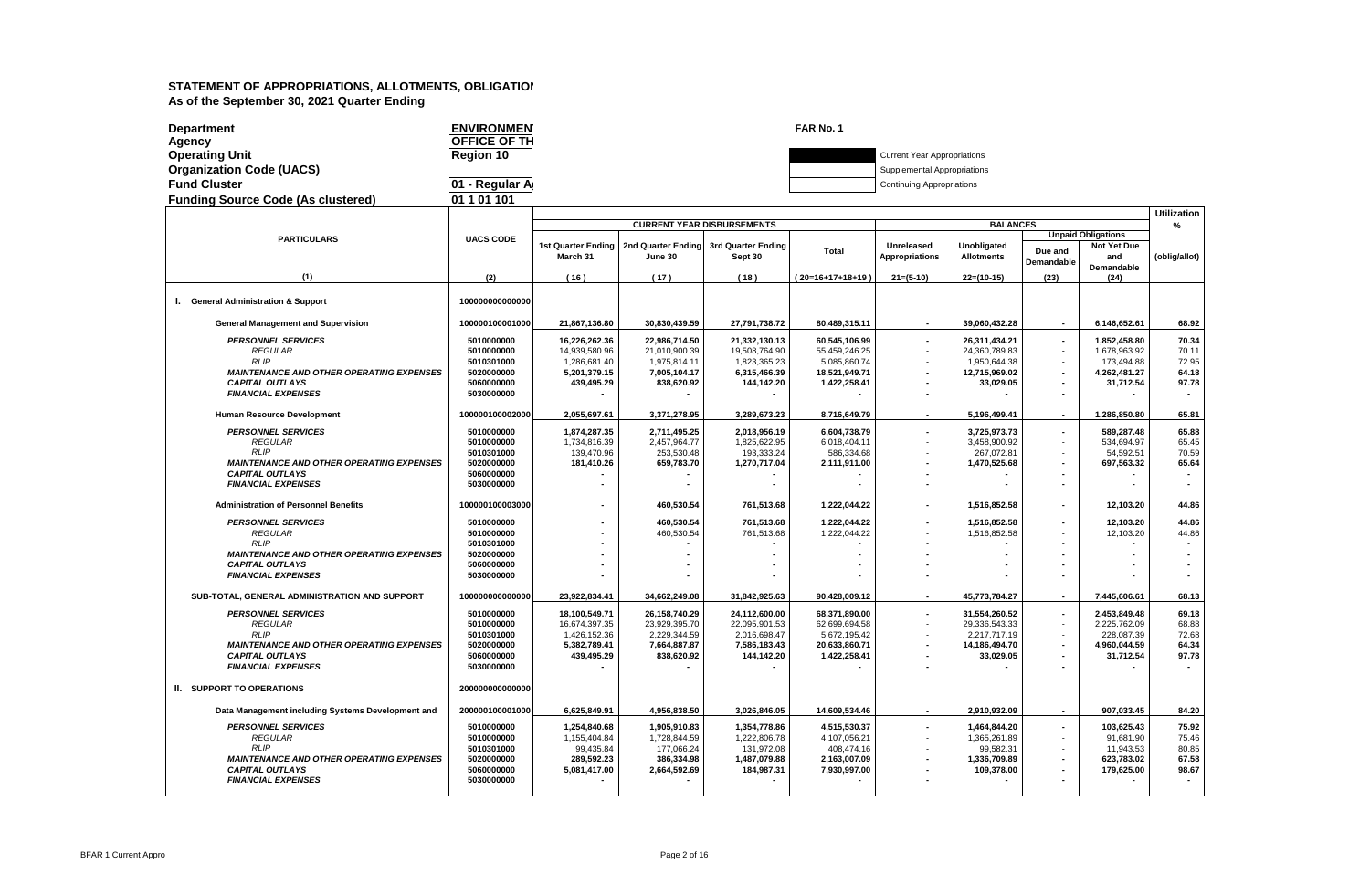| <b>Department</b><br>Agency<br><b>Operating Unit</b>                                                                                                                                                           | <b>ENVIRONMENT AND NATURAL RESOURCES</b><br>OFFICE OF THE SECRETARY<br>Region 10 |                                |                                                                      |                                   |                                |                                                            |                   |                      |                                     |                              |                                                    |                                 |                                |
|----------------------------------------------------------------------------------------------------------------------------------------------------------------------------------------------------------------|----------------------------------------------------------------------------------|--------------------------------|----------------------------------------------------------------------|-----------------------------------|--------------------------------|------------------------------------------------------------|-------------------|----------------------|-------------------------------------|------------------------------|----------------------------------------------------|---------------------------------|--------------------------------|
| <b>Organization Code (UACS)</b>                                                                                                                                                                                |                                                                                  |                                |                                                                      |                                   |                                |                                                            |                   |                      |                                     |                              |                                                    |                                 |                                |
| <b>Fund Cluster</b>                                                                                                                                                                                            | 01 - Regular Agency Fund                                                         |                                |                                                                      |                                   |                                |                                                            |                   |                      |                                     |                              |                                                    |                                 |                                |
| <b>Funding Source Code (As clustered)</b>                                                                                                                                                                      | 01 1 01 101                                                                      |                                |                                                                      |                                   |                                |                                                            |                   |                      |                                     |                              |                                                    |                                 |                                |
|                                                                                                                                                                                                                |                                                                                  |                                |                                                                      |                                   |                                |                                                            |                   |                      |                                     |                              |                                                    | TOTAL                           |                                |
|                                                                                                                                                                                                                |                                                                                  |                                | <b>APPROPRIATIONS</b>                                                |                                   |                                |                                                            | <b>ALLOTMENTS</b> |                      |                                     |                              |                                                    | <b>CURRENT YEAR OBLIGATIONS</b> |                                |
| <b>PARTICULARS</b>                                                                                                                                                                                             | <b>UACS CODE</b>                                                                 | Authorized<br>Appropriations   | <b>Adjustments</b><br>(Transfer (To)<br>From,<br><b>Realignment)</b> | Adjusted<br><b>Appropriations</b> | Allotment<br>Received          | <b>Adiustments</b><br>(Withdrawals,<br><b>Realignment)</b> | (Transfer To)     | <b>Transfer From</b> | Adjusted Total<br><b>Allotments</b> | March 31                     | 1st Quarter Ending   2nd Quarter Ending<br>June 30 | 3rd Quarter Ending<br>Sept 30   | Total                          |
| (1)                                                                                                                                                                                                            | (2)                                                                              | (3)                            | (4)                                                                  | $5=(3+4)$                         | (6)                            | (7)                                                        | (8)               | (9)                  | $10=[(6+(-)7)-8+9]$                 | (11)                         | (12)                                               | (13)                            | $(15=11+12+13+14)$             |
| Production and Dissemination of Technical and Popular<br>Materials in the Conservation and Development of Natura<br>Resources and Environmental Education, including an<br><b>Encyclopedia on Biodiversity</b> | 200000100002000                                                                  | 4,912,000.00                   | 190,000.00                                                           | 5,102,000.00                      | 4,912,000.00                   |                                                            | (225,000.00)      | 415,000.00           | 5,102,000.00                        | 1,247,511.69                 | 921,974.70                                         | 1,196,825.78                    | 3,366,312.17                   |
| <b>PERSONNEL SERVICES</b>                                                                                                                                                                                      | 5010000000                                                                       | 2,716,000.00                   |                                                                      | 2,716,000.00                      | 2,716,000.00                   |                                                            |                   |                      | 2,716,000.00                        | 514,334.69                   | 642,553.70                                         | 615,097.41                      | 1,771,985.80                   |
| <b>REGULAR</b>                                                                                                                                                                                                 | 5010000000                                                                       | 2,485,000.00                   |                                                                      | 2,485,000.00                      | 2,485,000.00                   |                                                            |                   |                      | 2,485,000.00                        | 465,284.33                   | 593,503.34                                         | 565,966.41                      | 1,624,754.08                   |
| <b>RLIP</b><br><b>MAINTENANCE AND OTHER OPERATING EXPENSES</b>                                                                                                                                                 | 5010301000<br>5020000000                                                         | 231,000.00<br>2,196,000.00     | 190,000.00                                                           | 231,000.00<br>2,386,000.00        | 231,000.00<br>2,196,000.00     |                                                            | (225,000.00)      | 415,000.00           | 231,000.00<br>2,386,000.00          | 49,050.36<br>733,177.00      | 49,050.36<br>279,421.00                            | 49,131.00<br>581,728.37         | 147,231.72<br>1,594,326.37     |
| <b>CAPITAL OUTLAYS</b>                                                                                                                                                                                         | 5060000000                                                                       |                                |                                                                      |                                   |                                |                                                            |                   |                      |                                     |                              |                                                    |                                 |                                |
| <b>FINANCIAL EXPENSES</b>                                                                                                                                                                                      | 5030000000                                                                       |                                |                                                                      |                                   |                                |                                                            |                   |                      |                                     |                              |                                                    |                                 |                                |
| <b>Legal Services including Operations Against Lawful</b><br><b>Titling of Public Lands</b>                                                                                                                    | 200000100003000                                                                  | 14,037,000.00                  |                                                                      | 14,037,000.00                     | 14,037,000.00                  |                                                            |                   |                      | 14,037,000.00                       | 2,672,455.08                 | 2,948,953.79                                       | 3,889,736.14                    | 9,511,145.01                   |
| <b>PERSONNEL SERVICES</b>                                                                                                                                                                                      | 5010000000                                                                       | 12,677,000.00                  |                                                                      | 12,677,000.00                     | 12,677,000.00                  |                                                            |                   |                      | 12,677,000.00                       | 2,244,740.98                 | 2,792,419.79                                       | 3,618,080.59                    | 8,655,241.36                   |
| <b>REGULAR</b>                                                                                                                                                                                                 | 5010000000                                                                       | 11,838,000.00                  |                                                                      | 11,838,000.00                     | 11,838,000.00                  |                                                            |                   |                      | 11,838,000.00                       | 2,052,043.54                 | 2,593,179.17                                       | 3,417,759.67                    | 8,062,982.38                   |
| <b>RLIP</b>                                                                                                                                                                                                    | 5010301000                                                                       | 839,000.00                     |                                                                      | 839,000.00                        | 839,000.00                     |                                                            |                   |                      | 839,000.00                          | 192,697.44                   | 199,240.62                                         | 200,320.92                      | 592,258.98                     |
| <b>MAINTENANCE AND OTHER OPERATING EXPENSES</b><br><b>CAPITAL OUTLAYS</b>                                                                                                                                      | 5020000000<br>5060000000                                                         | 1,360,000.00                   |                                                                      | 1,360,000.00                      | 1,360,000.00                   |                                                            | $\overline{a}$    |                      | 1,360,000.00                        | 427,714.10                   | 156,534.00                                         | 271,655.55                      | 855,903.65                     |
| <b>FINANCIAL EXPENSES</b>                                                                                                                                                                                      | 5030000000                                                                       |                                |                                                                      |                                   |                                |                                                            |                   |                      |                                     |                              |                                                    |                                 |                                |
| Conduct of Special Studies, Design and Development in<br>Support of Forestry, Mining and Environmental<br><b>Management Operations, Including Climate Change</b><br>Resilience                                 | 200000100004000                                                                  | 500,000.00                     | 19,838,000.00                                                        | 20,338,000.00                     | 500,000.00                     |                                                            | (100,000.00)      | 19,938,000.00        | 20,338,000.00                       | 8,284,217.02                 | 5,967,817.39                                       | 4,194,061.25                    | 18,446,095.66                  |
| <b>PERSONNEL SERVICES</b>                                                                                                                                                                                      | 5010000000                                                                       |                                |                                                                      |                                   |                                |                                                            |                   |                      |                                     |                              |                                                    |                                 |                                |
| <b>REGULAR</b>                                                                                                                                                                                                 | 5010000000                                                                       |                                |                                                                      |                                   |                                |                                                            |                   |                      |                                     |                              |                                                    |                                 |                                |
| <b>RLIP</b>                                                                                                                                                                                                    | 5010301000                                                                       |                                |                                                                      |                                   |                                |                                                            |                   |                      |                                     |                              |                                                    |                                 |                                |
| <b>MAINTENANCE AND OTHER OPERATING EXPENSES</b><br><b>CAPITAL OUTLAYS</b>                                                                                                                                      | 5020000000<br>5060000000                                                         | 500,000.00                     | 19,838,000.00                                                        | 20,338,000.00                     | 500,000.00                     |                                                            | (100,000.00)      | 19,938,000.00        | 20,338,000.00                       | 8,284,217.02                 | 5,967,817.39                                       | 4,194,061.25                    | 18,446,095.66                  |
| <b>FINANCIAL EXPENSES</b>                                                                                                                                                                                      | 5030000000                                                                       |                                |                                                                      |                                   |                                |                                                            |                   |                      | $\overline{\phantom{a}}$            |                              |                                                    |                                 |                                |
| Formulation and Monitoring of ENR Sector Policies,<br>Plans, Programs and Projects                                                                                                                             | 200000100005000                                                                  | 25,746,000.00                  | 300,000.00                                                           | 26,046,000.00                     | 25,746,000.00                  | (0.00)                                                     | (182, 400.00)     | 482,400.00           | 26,046,000.00                       | 5,789,964.88                 | 6,305,628.59                                       | 6,185,345.31                    | 18,280,938.78                  |
| <b>PERSONNEL SERVICES</b>                                                                                                                                                                                      | 5010000000                                                                       | 15,147,000.00                  | (0.00)                                                               | 15,147,000.00                     | 15,147,000.00                  | (0.00)                                                     |                   |                      | 15,147,000.00                       | 3,345,830.93                 | 4,196,985.87                                       | 3,952,407.09                    | 11,495,223.89                  |
| <b>REGULAR</b>                                                                                                                                                                                                 | 5010000000                                                                       | 13,854,000.00                  | (0.00)                                                               | 13,854,000.00                     | 13,854,000.00                  | (0.00)                                                     |                   |                      | 13,854,000.00                       | 3,026,380.83                 | 3,902,480.91                                       | 3,563,859.13                    | 10,492,720.87                  |
| <b>RLIP</b>                                                                                                                                                                                                    | 5010301000                                                                       | 1,293,000.00                   |                                                                      | 1,293,000.00                      | 1,293,000.00                   |                                                            |                   |                      | 1,293,000.00                        | 319.450.10                   | 294.504.96                                         | 388.547.96                      | 1,002,503.02                   |
| <b>MAINTENANCE AND OTHER OPERATING EXPENSES</b><br><b>CAPITAL OUTLAYS</b>                                                                                                                                      | 5020000000<br>5060000000                                                         | 10,599,000.00                  | 300,000.00                                                           | 10,899,000.00                     | 10,599,000.00                  |                                                            | (182, 400.00)     | 482,400.00           | 10,899,000.00                       | 2,444,133.95                 | 2,108,642.72                                       | 2,232,938.22                    | 6,785,714.89                   |
| <b>FINANCIAL EXPENSES</b>                                                                                                                                                                                      | 5030000000                                                                       |                                |                                                                      |                                   |                                |                                                            |                   |                      | $\overline{\phantom{a}}$            |                              |                                                    |                                 |                                |
| <b>Ecosystem Research Development and Extension</b><br><b>Services</b>                                                                                                                                         | 200000100006000                                                                  |                                |                                                                      |                                   |                                |                                                            |                   |                      |                                     |                              | $\sim$                                             |                                 |                                |
| SUB-TOTAL, SUPPORT TO OPERATIONS                                                                                                                                                                               | 200000000000000                                                                  | 61,279,000.00                  | 22,671,500.00                                                        | 83,950,500.00                     | 61,279,000.00                  | (0.00)                                                     | (692, 400.00)     | 23,363,900.00        | 83,950,500.00                       | 27,126,604.01                | 20,029,453.58                                      | 17,965,001.94                   | 65,121,059.53                  |
| <b>PERSONNEL SERVICES</b><br>REGULAR                                                                                                                                                                           | 5010000000<br>5010000000                                                         | 36,624,000.00<br>33,741,000.00 | (0.00)<br>(0.00)                                                     | 36.624.000.00<br>33,741,000.00    | 36,624,000.00<br>33,741,000.00 | (0.00)<br>(0.00)                                           | $\sim$            | ÷.                   | 36,624,000.00<br>33,741,000.00      | 7,485,708.20<br>6,791,570.82 | 9,455,978.42<br>8,767,339.56                       | 9,599,920.23<br>8,820,285.06    | 26,541,606.85<br>24,379,195.44 |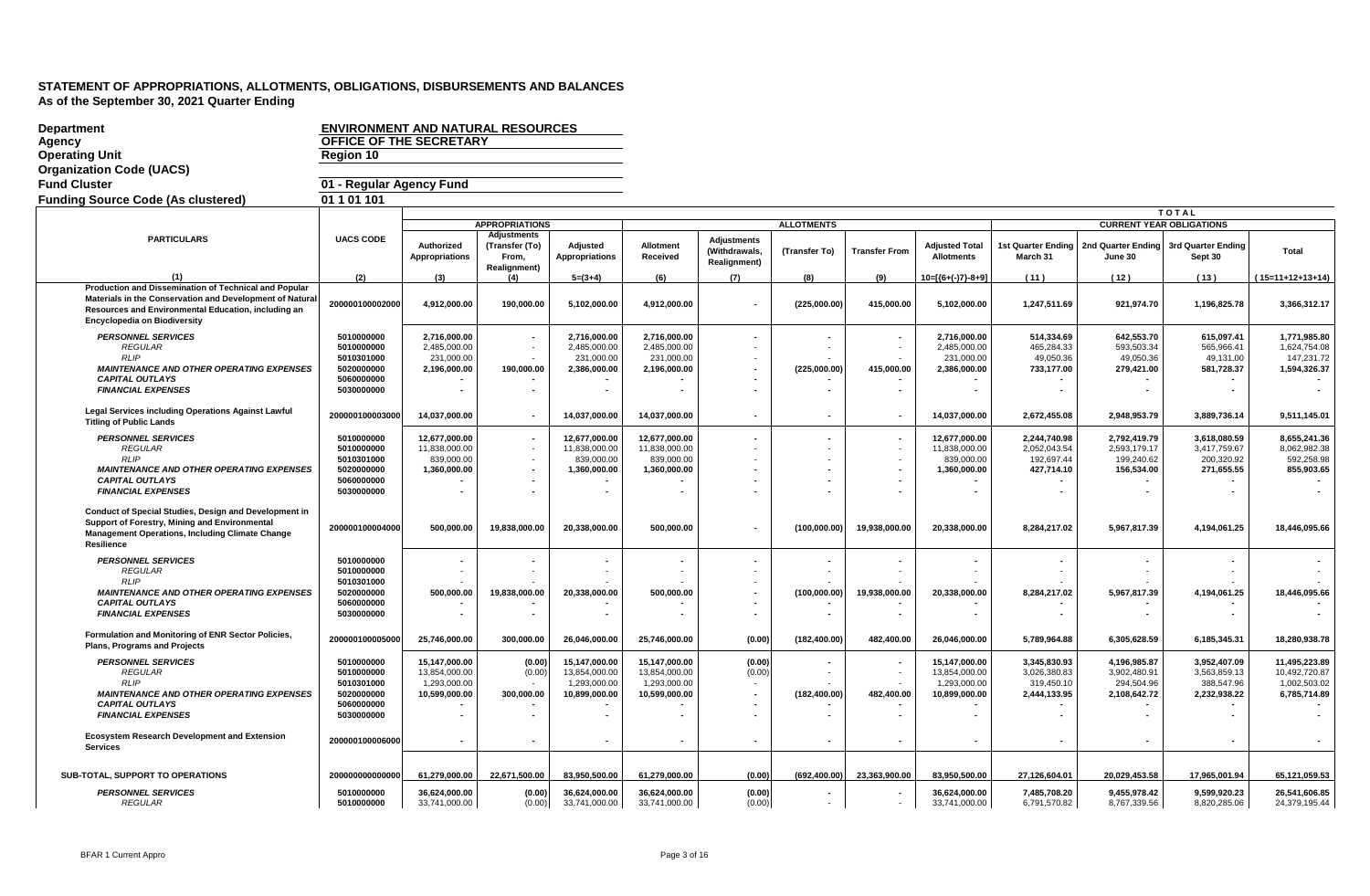| <b>Department</b>                         | <b>ENVIRONMEN</b> | FAR No. 1 |                                    |
|-------------------------------------------|-------------------|-----------|------------------------------------|
| Agency                                    | OFFICE OF TH      |           |                                    |
| <b>Operating Unit</b>                     | <b>Region 10</b>  |           | <b>Current Year Appropriations</b> |
| <b>Organization Code (UACS)</b>           |                   |           | Supplemental Appropriations        |
| <b>Fund Cluster</b>                       | 01 - Regular A    |           | <b>Continuing Appropriations</b>   |
| <b>Funding Source Code (As clustered)</b> | 01 1 01 101       |           |                                    |
|                                           |                   |           |                                    |

|                                                                                                        |                          |                                |                                                  |                            |                             |                                     |                                  |                          |                           | <b>Utilization</b> |
|--------------------------------------------------------------------------------------------------------|--------------------------|--------------------------------|--------------------------------------------------|----------------------------|-----------------------------|-------------------------------------|----------------------------------|--------------------------|---------------------------|--------------------|
|                                                                                                        |                          |                                | <b>CURRENT YEAR DISBURSEMENTS</b>                |                            |                             |                                     | <b>BALANCES</b>                  |                          |                           | %                  |
| <b>PARTICULARS</b>                                                                                     | <b>UACS CODE</b>         |                                |                                                  |                            |                             |                                     |                                  |                          | <b>Unpaid Obligations</b> |                    |
|                                                                                                        |                          | 1st Quarter Ending<br>March 31 | 2nd Quarter Ending 3rd Quarter Ending<br>June 30 | Sept 30                    | <b>Total</b>                | <b>Unreleased</b><br>Appropriations | Unobligated<br><b>Allotments</b> | Due and                  | <b>Not Yet Due</b><br>and | (oblig/allot)      |
|                                                                                                        |                          |                                |                                                  |                            |                             |                                     |                                  | Demandable               | <b>Demandable</b>         |                    |
| (1)                                                                                                    | (2)                      | (16)                           | (17)                                             | (18)                       | (20=16+17+18+19)            | $21=(5-10)$                         | $22=(10-15)$                     | (23)                     | (24)                      |                    |
| Production and Dissemination of Technical and Popular                                                  |                          |                                |                                                  |                            |                             |                                     |                                  |                          |                           |                    |
| Materials in the Conservation and Development of Natural                                               | 200000100002000          | 602,475.52                     | 1,153,702.48                                     | 1,105,614.78               | 2,861,792.78                | $\blacksquare$                      | 1,735,687.83                     | $\overline{\phantom{a}}$ | 504,519.39                | 65.98              |
| Resources and Environmental Education, including an<br><b>Encyclopedia on Biodiversity</b>             |                          |                                |                                                  |                            |                             |                                     |                                  |                          |                           |                    |
|                                                                                                        |                          |                                |                                                  |                            |                             |                                     |                                  |                          |                           |                    |
| <b>PERSONNEL SERVICES</b>                                                                              | 5010000000               | 413,864.93                     | 723,934.05                                       | 614,956.22                 | 1,752,755.20                |                                     | 944,014.20                       | $\blacksquare$           | 19,230.60                 | 65.24              |
| REGULAR<br><b>RLIP</b>                                                                                 | 5010000000<br>5010301000 | 382,635.17<br>31,229.76        | 657,063.09<br>66,870.96                          | 565,905.86<br>49,050.36    | 1,605,604.12<br>147, 151.08 |                                     | 860,245.92<br>83,768.28          |                          | 19,149.96<br>80.64        | 65.38<br>63.74     |
| <b>MAINTENANCE AND OTHER OPERATING EXPENSES</b>                                                        | 5020000000               | 188,610.59                     | 429,768.43                                       | 490,658.56                 | 1,109,037.58                |                                     | 791,673.63                       |                          | 485,288.79                | 66.82              |
| <b>CAPITAL OUTLAYS</b>                                                                                 | 5060000000               |                                |                                                  |                            |                             |                                     |                                  |                          |                           | $\blacksquare$     |
| <b>FINANCIAL EXPENSES</b>                                                                              | 5030000000               |                                |                                                  |                            |                             |                                     |                                  | $\overline{\phantom{a}}$ |                           | $\blacksquare$     |
|                                                                                                        |                          |                                |                                                  |                            |                             |                                     |                                  |                          |                           |                    |
| <b>Legal Services including Operations Against Lawful</b><br><b>Titling of Public Lands</b>            | 200000100003000          | 2,181,713.69                   | 3,191,745.42                                     | 2.693.303.30               | 8,066,762.41                | $\blacksquare$                      | 4,525,854.99                     | $\overline{\phantom{a}}$ | 1,444,382.60              | 67.76              |
|                                                                                                        |                          |                                |                                                  |                            |                             |                                     |                                  |                          |                           |                    |
| <b>PERSONNEL SERVICES</b>                                                                              | 5010000000               | 1,913,210.06                   | 2,976,873.02                                     | 2,468,492.22               | 7,358,575.30                | $\overline{\phantom{a}}$            | 4,021,758.64                     | $\sim$                   | 1,296,666.06              | 68.28              |
| <b>REGULAR</b><br><b>RLIP</b>                                                                          | 5010000000<br>5010301000 | 1,791,487.83<br>121,722.23     | 2,712,971.89<br>263,901.13                       | 2,275,650.30<br>192,841.92 | 6,780,110.02<br>578,465.28  |                                     | 3,775,017.62<br>246,741.02       | $\sim$<br>$\sim$         | 1,282,872.36<br>13,793.70 | 68.11<br>70.59     |
| <b>MAINTENANCE AND OTHER OPERATING EXPENSES</b>                                                        | 5020000000               | 268,503.63                     | 214,872.40                                       | 224,811.08                 | 708,187.11                  |                                     | 504,096.35                       | $\blacksquare$           | 147,716.54                | 62.93              |
| <b>CAPITAL OUTLAYS</b>                                                                                 | 5060000000               |                                |                                                  |                            |                             |                                     |                                  |                          |                           |                    |
| <b>FINANCIAL EXPENSES</b>                                                                              | 5030000000               |                                |                                                  |                            |                             |                                     |                                  |                          |                           |                    |
|                                                                                                        |                          |                                |                                                  |                            |                             |                                     |                                  |                          |                           |                    |
| Conduct of Special Studies, Design and Development in<br>Support of Forestry, Mining and Environmental |                          |                                |                                                  |                            |                             |                                     |                                  |                          |                           |                    |
| <b>Management Operations, Including Climate Change</b>                                                 | 200000100004000          | 4,119,819.15                   | 8,579,277.86                                     | 3,561,978.94               | 16,261,075.95               | $\overline{\phantom{a}}$            | 1,891,904.34                     | $\blacksquare$           | 2,185,019.71              | 90.70              |
| Resilience                                                                                             |                          |                                |                                                  |                            |                             |                                     |                                  |                          |                           |                    |
| <b>PERSONNEL SERVICES</b>                                                                              | 5010000000               |                                |                                                  |                            |                             |                                     |                                  |                          |                           |                    |
| <b>REGULAR</b>                                                                                         | 5010000000               |                                |                                                  |                            |                             |                                     |                                  |                          |                           |                    |
| <b>RLIP</b>                                                                                            | 5010301000               |                                |                                                  |                            |                             |                                     |                                  |                          |                           |                    |
| <b>MAINTENANCE AND OTHER OPERATING EXPENSES</b>                                                        | 5020000000               | 4,119,819.15                   | 8,579,277.86                                     | 3,561,978.94               | 16,261,075.95               |                                     | 1,891,904.34                     | $\blacksquare$           | 2,185,019.71              | 90.70              |
| <b>CAPITAL OUTLAYS</b><br><b>FINANCIAL EXPENSES</b>                                                    | 5060000000<br>5030000000 |                                |                                                  |                            |                             |                                     |                                  |                          |                           |                    |
|                                                                                                        |                          |                                |                                                  |                            |                             |                                     |                                  |                          |                           |                    |
| Formulation and Monitoring of ENR Sector Policies,                                                     | 200000100005000          | 3,698,454.30                   | 6,874,507.32                                     | 5,644,364.09               | 16,217,325.71               | $\blacksquare$                      | 7,765,061.22                     | $\sim$                   | 2,063,613.07              | 70.19              |
| <b>Plans, Programs and Projects</b>                                                                    |                          |                                |                                                  |                            |                             |                                     |                                  |                          |                           |                    |
| <b>PERSONNEL SERVICES</b>                                                                              | 5010000000               | 2,809,371.51                   | 4,161,501.33                                     | 3,508,431.69               | 10,479,304.53               |                                     | 3,651,776.11                     | $\blacksquare$           | 1,015,919.36              | 75.89              |
| <b>REGULAR</b>                                                                                         | 5010000000               | 2,582,023.01                   | 3,807,259.85                                     | 3,203,587.69               | 9,592,870.55                |                                     | 3,361,279.13                     | $\sim$                   | 899,850.32                | 75.74              |
| <b>RLIP</b>                                                                                            | 5010301000               | 227,348.50                     | 354,241.48                                       | 304,844.00                 | 886,433.98                  |                                     | 290,496.98                       | $\sim$                   | 116,069.04                | 77.53              |
| <b>MAINTENANCE AND OTHER OPERATING EXPENSES</b><br><b>CAPITAL OUTLAYS</b>                              | 5020000000<br>5060000000 | 889,082.79                     | 2,713,005.99                                     | 2,135,932.40               | 5,738,021.18                |                                     | 4,113,285.11                     | $\blacksquare$           | 1,047,693.71              | 62.26              |
| <b>FINANCIAL EXPENSES</b>                                                                              | 5030000000               |                                |                                                  |                            |                             |                                     |                                  |                          |                           |                    |
|                                                                                                        |                          |                                |                                                  |                            |                             |                                     |                                  |                          |                           |                    |
| <b>Ecosystem Research Development and Extension</b>                                                    | 200000100006000          | $\blacksquare$                 |                                                  |                            |                             |                                     | ٠                                |                          |                           |                    |
| <b>Services</b>                                                                                        |                          |                                |                                                  |                            |                             |                                     |                                  |                          |                           |                    |
|                                                                                                        |                          |                                |                                                  |                            |                             |                                     |                                  |                          |                           |                    |
| SUB-TOTAL, SUPPORT TO OPERATIONS                                                                       | 200000000000000          | 17,228,312.57                  | 24,756,071.58                                    | 16,032,107.16              | 58,016,491.31               | $\blacksquare$                      | 18,829,440.47                    | $\blacksquare$           | 7,104,568.22              | 77.57              |
| <b>PERSONNEL SERVICES</b>                                                                              | 5010000000               | 6,391,287.18                   | 9,768,219.23                                     | 7,946,658.99               | 24,106,165.40               | $\overline{\phantom{a}}$            | 10,082,393.15                    | $\sim$                   | 2,435,441.45              | 72.47              |
| <b>REGULAR</b>                                                                                         | 5010000000               | 5,911,550.85                   | 8,906,139.42                                     | 7,267,950.63               | 22,085,640.90               | $\overline{a}$                      | 9,361,804.56                     | $\sim$                   | 2,293,554.54              | 72.25              |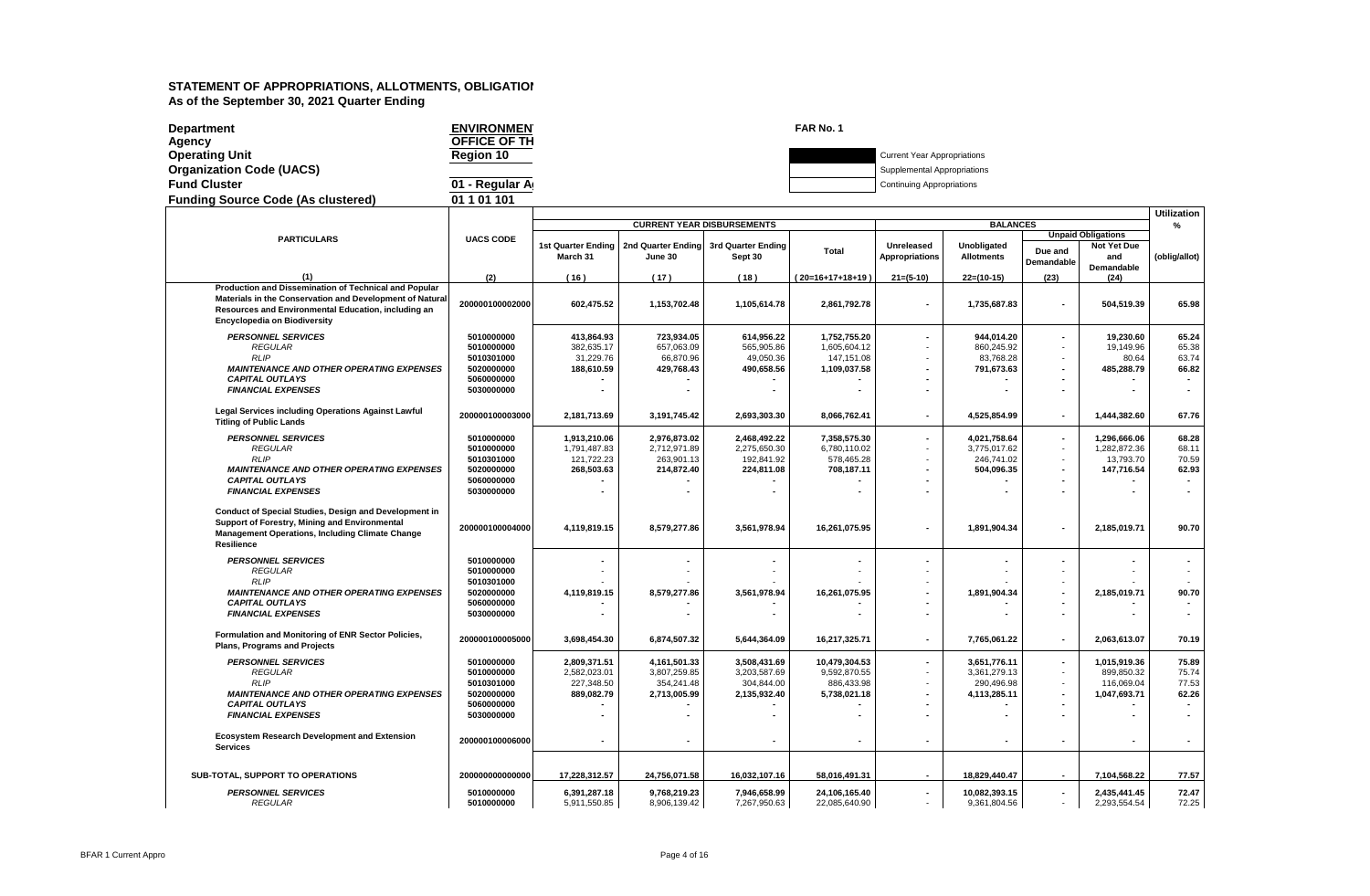| <b>Department</b><br>Agency<br><b>Operating Unit</b><br><b>Organization Code (UACS)</b>                                                                                                                                                  | <b>ENVIRONMENT AND NATURAL RESOURCES</b><br><b>OFFICE OF THE SECRETARY</b><br>Region 10             |                                                                                 |                                                        |                                                                                 |                                                                                 |                                                                |                   |                             |                                                                                 |                                                                                |                                                                                |                                                                                 |                                                                                 |
|------------------------------------------------------------------------------------------------------------------------------------------------------------------------------------------------------------------------------------------|-----------------------------------------------------------------------------------------------------|---------------------------------------------------------------------------------|--------------------------------------------------------|---------------------------------------------------------------------------------|---------------------------------------------------------------------------------|----------------------------------------------------------------|-------------------|-----------------------------|---------------------------------------------------------------------------------|--------------------------------------------------------------------------------|--------------------------------------------------------------------------------|---------------------------------------------------------------------------------|---------------------------------------------------------------------------------|
| <b>Fund Cluster</b>                                                                                                                                                                                                                      | 01 - Regular Agency Fund                                                                            |                                                                                 |                                                        |                                                                                 |                                                                                 |                                                                |                   |                             |                                                                                 |                                                                                |                                                                                |                                                                                 |                                                                                 |
| <b>Funding Source Code (As clustered)</b>                                                                                                                                                                                                | 01 1 01 101                                                                                         |                                                                                 |                                                        |                                                                                 |                                                                                 |                                                                |                   |                             |                                                                                 |                                                                                |                                                                                |                                                                                 |                                                                                 |
|                                                                                                                                                                                                                                          |                                                                                                     |                                                                                 |                                                        |                                                                                 |                                                                                 |                                                                |                   |                             |                                                                                 |                                                                                |                                                                                | <b>TOTAL</b>                                                                    |                                                                                 |
|                                                                                                                                                                                                                                          |                                                                                                     |                                                                                 | <b>APPROPRIATIONS</b>                                  |                                                                                 |                                                                                 |                                                                | <b>ALLOTMENTS</b> |                             |                                                                                 |                                                                                |                                                                                | <b>CURRENT YEAR OBLIGATIONS</b>                                                 |                                                                                 |
| <b>PARTICULARS</b>                                                                                                                                                                                                                       | <b>UACS CODE</b>                                                                                    | Authorized<br><b>Appropriations</b>                                             | Adjustments<br>(Transfer (To)<br>From.<br>Realignment) | Adjusted<br><b>Appropriations</b>                                               | Allotment<br>Received                                                           | <b>Adiustments</b><br>(Withdrawals,<br><b>Realignment</b> )    | (Transfer To)     | <b>Transfer From</b>        | <b>Adjusted Total</b><br><b>Allotments</b>                                      | <b>1st Quarter Ending</b><br>March 31                                          | June 30                                                                        | 2nd Quarter Ending 3rd Quarter Ending<br>Sept 30                                | Total                                                                           |
| (1)                                                                                                                                                                                                                                      | (2)                                                                                                 | (3)                                                                             | (4)                                                    | $5=(3+4)$                                                                       | (6)                                                                             | (7)                                                            | (8)               | (9)                         | $10=[(6+(-)7)-8+9]$                                                             | (11)                                                                           | (12)                                                                           | (13)                                                                            | $(15=11+12+13+14)$                                                              |
| RLIP<br><b>MAINTENANCE AND OTHER OPERATING EXPENSES</b><br><b>CAPITAL OUTLAYS</b><br><b>FINANCIAL EXPENSES</b>                                                                                                                           | 5010301000<br>5020000000<br>5060000000<br>5030000000                                                | 2.883.000.00<br>16,535,000.00<br>8,120,000.00                                   | 22,571,500.00<br>100,000.00                            | 2.883.000.00<br>39,106,500.00<br>8,220,000.00                                   | 2.883.000.00<br>16,535,000.00<br>8,120,000.00                                   | (0.00)                                                         | (692, 400.00)     | 23,263,900.00<br>100,000.00 | 2.883.000.00<br>39,106,500.00<br>8,220,000.00                                   | 694.137.38<br>12,330,483.81<br>7,310,412.00                                    | 688,638.86<br>9,880,765.16<br>692,710.00                                       | 779,635.17<br>8,257,581.71<br>107,500.00                                        | 2.162.411.41<br>30,468,830.68<br>8,110,622.00                                   |
| III. OPERATIONS                                                                                                                                                                                                                          | 300000000000000                                                                                     |                                                                                 |                                                        |                                                                                 |                                                                                 |                                                                |                   |                             |                                                                                 |                                                                                |                                                                                |                                                                                 |                                                                                 |
| 001 NATURAL RESOURCES SUSTAINABLY MANAGED                                                                                                                                                                                                | 310000000000000                                                                                     |                                                                                 |                                                        |                                                                                 |                                                                                 |                                                                |                   |                             |                                                                                 |                                                                                |                                                                                |                                                                                 |                                                                                 |
| NATURAL RESOURCES ENFORCEMENT AND<br><b>REGULATORY PROGRAM</b>                                                                                                                                                                           | 310100000000000                                                                                     |                                                                                 |                                                        |                                                                                 |                                                                                 |                                                                |                   |                             |                                                                                 |                                                                                |                                                                                |                                                                                 |                                                                                 |
| Natural Resources Management Arrangement/Agreement<br>and Permit Issuance                                                                                                                                                                | 310100100001000                                                                                     | 95,797,000.00                                                                   | 176,000.00                                             | 95,973,000.00                                                                   | 95,797,000.00                                                                   | $\sim$                                                         | (176,000.00)      | 352,000.00                  | 95,973,000.00                                                                   | 23,605,286.50                                                                  | 25,330,310.01                                                                  | 25,973,443.71                                                                   | 74,909,040.22                                                                   |
| <b>PERSONNEL SERVICES</b><br><b>REGULAR</b><br><b>RLIP</b><br><b>MAINTENANCE AND OTHER OPERATING EXPENSES</b><br><b>CAPITAL OUTLAYS</b><br><b>FINANCIAL EXPENSES</b>                                                                     | 5010000000<br>5010000000<br>5010301000<br>5020000000<br>5060000000<br>5030000000                    | 47,964,000.00<br>44,177,000.00<br>3,787,000.00<br>40,323,000.00<br>7,510,000.00 | 176,000.00<br>$\overline{\phantom{a}}$                 | 47,964,000.00<br>44,177,000.00<br>3,787,000.00<br>40,499,000.00<br>7,510,000.00 | 47,964,000.00<br>44,177,000.00<br>3,787,000.00<br>40,323,000.00<br>7,510,000.00 | $\blacksquare$<br>٠<br>$\blacksquare$                          | (176,000.00)      | 352,000.00                  | 47,964,000.00<br>44,177,000.00<br>3,787,000.00<br>40,499,000.00<br>7,510,000.00 | 12,129,269.75<br>11,083,555.55<br>1,045,714.20<br>9,758,619.75<br>1,717,397.00 | 13,471,152.06<br>12,463,695.77<br>1,007,456.29<br>8,760,536.25<br>3,098,621.70 | 12,226,515.71<br>11,036,745.24<br>1,189,770.47<br>11,492,228.00<br>2,254,700.00 | 37,826,937.52<br>34,583,996.56<br>3,242,940.96<br>30,011,384.00<br>7,070,718.70 |
| Operations against illegal environment and natural<br>resources activities                                                                                                                                                               | 310100100002000                                                                                     | 1,800,000.00                                                                    |                                                        | 1,800,000.00                                                                    | 1,800,000.00                                                                    | $\overline{\phantom{a}}$                                       |                   |                             | 1,800,000.00                                                                    | 155,470.00                                                                     | 546,844.44                                                                     | 508,534.47                                                                      | 1,210,848.91                                                                    |
| <b>PERSONNEL SERVICES</b><br><b>REGULAR</b><br><b>RLIP</b><br><b>MAINTENANCE AND OTHER OPERATING EXPENSES</b><br><b>CAPITAL OUTLAYS</b><br><b>FINANCIAL EXPENSES</b>                                                                     | 5010000000<br>5010000000<br>5010301000<br>5020000000<br>5060000000<br>5030000000                    | 1,800,000.00                                                                    |                                                        | 1,800,000.00                                                                    | 1,800,000.00                                                                    |                                                                |                   |                             | 1,800,000.00                                                                    | 155,470.00                                                                     | 546,844.44                                                                     | 508,534.47                                                                      | 1,210,848.91                                                                    |
| <b>Locally Funded Project</b><br>Implementation of the Payapa at Masaganang<br>PamayaNAn (PAMANA)                                                                                                                                        | 310100200001000                                                                                     | $\blacksquare$                                                                  | $\overline{\phantom{a}}$                               |                                                                                 |                                                                                 | $\sim$                                                         |                   |                             |                                                                                 |                                                                                | $\blacksquare$                                                                 |                                                                                 |                                                                                 |
| TOTAL - NATURAL RESOURCES ENFORCEMENT AND<br><b>REGULATORY PROGRAM</b>                                                                                                                                                                   | 310100000000000                                                                                     | 97,597,000.00                                                                   | 176.000.00                                             | 97,773,000.00                                                                   | 97,597,000.00                                                                   |                                                                | (176,000.00)      | 352,000.00                  | 97,773,000.00                                                                   | 23,760,756.50                                                                  | 25,877,154.45                                                                  | 26,481,978.18                                                                   | 76,119,889.13                                                                   |
| <b>PERSONNEL SERVICES</b><br><b>REGULAR</b><br><b>RLIP</b><br><b>MAINTENANCE AND OTHER OPERATING EXPENSES</b><br><b>CAPITAL OUTLAYS</b><br><b>FINANCIAL EXPENSES</b><br>NATURAL RESOURCES CONSERVATION AND<br><b>DEVELOPMENT PROGRAM</b> | 5010000000<br>5010000000<br>5010301000<br>5020000000<br>5060000000<br>5030000000<br>310200000000000 | 47,964,000.00<br>44,177,000.00<br>3,787,000.00<br>42,123,000.00<br>7,510,000.00 | $\sim$<br>176,000.00                                   | 47.964.000.00<br>44,177,000.00<br>3,787,000.00<br>42,299,000.00<br>7,510,000.00 | 47.964.000.00<br>44,177,000.00<br>3,787,000.00<br>42,123,000.00<br>7,510,000.00 | $\sim$<br>$\sim$<br>$\blacksquare$<br>$\overline{\phantom{0}}$ | (176,000.00)      | 352,000.00                  | 47,964,000.00<br>44,177,000.00<br>3,787,000.00<br>42,299,000.00<br>7,510,000.00 | 12.129.269.75<br>11,083,555.55<br>1,045,714.20<br>9,914,089.75<br>1,717,397.00 | 13,471,152.06<br>12,463,695.77<br>1,007,456.29<br>9,307,380.69<br>3,098,621.70 | 12.226.515.71<br>11,036,745.24<br>1,189,770.47<br>12,000,762.47<br>2,254,700.00 | 37.826.937.52<br>34,583,996.56<br>3,242,940.96<br>31,222,232.91<br>7,070,718.70 |
|                                                                                                                                                                                                                                          |                                                                                                     |                                                                                 |                                                        |                                                                                 |                                                                                 |                                                                |                   |                             |                                                                                 |                                                                                |                                                                                |                                                                                 |                                                                                 |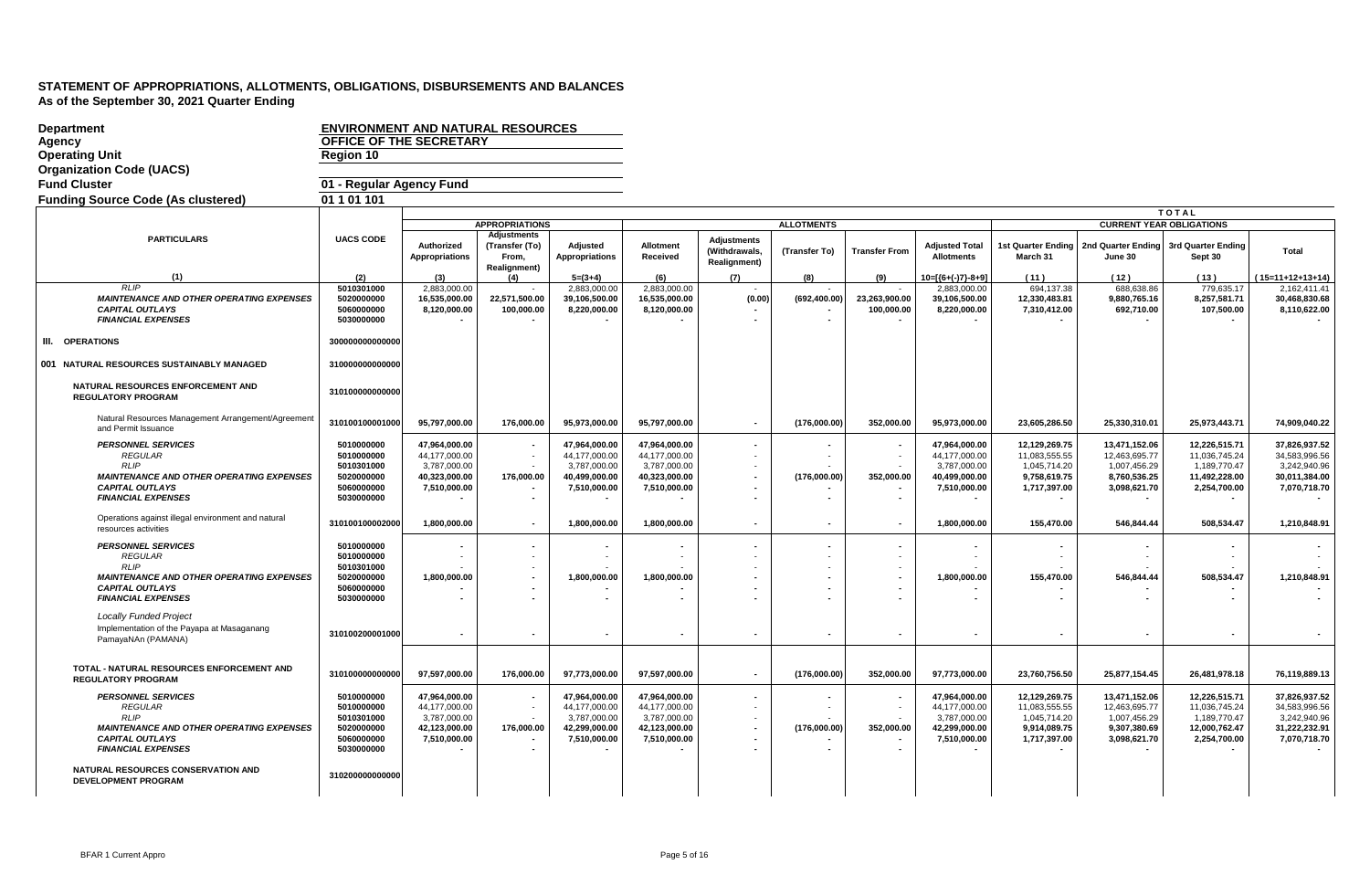| <b>Department</b>                         | <b>ENVIRONMEN</b> | FAR No. 1                          |
|-------------------------------------------|-------------------|------------------------------------|
| Aqencv                                    | OFFICE OF TH      |                                    |
| <b>Operating Unit</b>                     | <b>Region 10</b>  | <b>Current Year Appropriations</b> |
| <b>Organization Code (UACS)</b>           |                   | Supplemental Appropriations        |
| <b>Fund Cluster</b>                       | 01 - Regular A    | <b>Continuing Appropriations</b>   |
| <b>Funding Source Code (As clustered)</b> | 01 1 01 101       |                                    |

|                                                                            |                          |               |                                                                         |                                   |                  |                          |                    |                          |                                          | <b>Utilization</b>       |
|----------------------------------------------------------------------------|--------------------------|---------------|-------------------------------------------------------------------------|-----------------------------------|------------------|--------------------------|--------------------|--------------------------|------------------------------------------|--------------------------|
|                                                                            |                          |               |                                                                         | <b>CURRENT YEAR DISBURSEMENTS</b> |                  |                          | <b>BALANCES</b>    |                          |                                          | $\frac{9}{6}$            |
| <b>PARTICULARS</b>                                                         | <b>UACS CODE</b>         |               |                                                                         |                                   |                  | Unreleased               | <b>Unobligated</b> |                          | <b>Unpaid Obligations</b><br>Not Yet Due |                          |
|                                                                            |                          | March 31      | 1st Quarter Ending   2nd Quarter Ending   3rd Quarter Ending<br>June 30 | Sept 30                           | <b>Total</b>     | <b>Appropriations</b>    | <b>Allotments</b>  | Due and                  | and                                      | (oblig/allot)            |
|                                                                            |                          |               |                                                                         |                                   |                  |                          |                    | Demandable               | Demandable                               |                          |
| (1)                                                                        | (2)                      | (16)          | (17)                                                                    | (18)                              | (20=16+17+18+19) | $21 = (5-10)$            | $22=(10-15)$       | (23)                     | (24)                                     |                          |
| RLIP                                                                       | 5010301000               | 479,736.33    | 862,079.81                                                              | 678,708.36                        | 2,020,524.50     |                          | 720.588.59         |                          | 141,886.91                               | 75.01                    |
| <b>MAINTENANCE AND OTHER OPERATING EXPENSES</b>                            | 5020000000               | 5,755,608.39  | 12,323,259.66                                                           | 7,900,460.86                      | 25,979,328.91    | $\overline{\phantom{a}}$ | 8,637,669.32       | $\blacksquare$           | 4,489,501.77                             | 77.91                    |
| <b>CAPITAL OUTLAYS</b>                                                     | 5060000000               | 5,081,417.00  | 2,664,592.69                                                            | 184,987.31                        | 7,930,997.00     |                          | 109,378.00         |                          | 179,625.00                               | 98.67                    |
| <b>FINANCIAL EXPENSES</b>                                                  | 5030000000               |               |                                                                         |                                   |                  |                          |                    |                          |                                          |                          |
| <b>OPERATIONS</b><br>III.                                                  | 300000000000000          |               |                                                                         |                                   |                  |                          |                    |                          |                                          |                          |
|                                                                            |                          |               |                                                                         |                                   |                  |                          |                    |                          |                                          |                          |
| 001 NATURAL RESOURCES SUSTAINABLY MANAGED                                  | 310000000000000          |               |                                                                         |                                   |                  |                          |                    |                          |                                          |                          |
| NATURAL RESOURCES ENFORCEMENT AND<br><b>REGULATORY PROGRAM</b>             | 310100000000000          |               |                                                                         |                                   |                  |                          |                    |                          |                                          |                          |
| Natural Resources Management Arrangement/Agreement<br>and Permit Issuance  | 310100100001000          | 15,276,402.54 | 27,676,386.17                                                           | 21,770,869.94                     | 64,723,658.65    |                          | 21.063.959.78      | $\blacksquare$           | 10.185.381.57                            | 78.05                    |
| <b>PERSONNEL SERVICES</b>                                                  | 5010000000               | 11,031,696.66 | 14,343,153.16                                                           | 11,676,378.77                     | 37,051,228.59    | $\overline{\phantom{a}}$ | 10,137,062.48      | $\blacksquare$           | 775,708.93                               | 78.87                    |
| <b>REGULAR</b>                                                             | 5010000000               | 10,171,813.42 | 13,164,832.44                                                           | 10,550,929.25                     | 33,887,575.11    |                          | 9,593,003.44       | $\sim$                   | 696,421.45                               | 78.29                    |
| <b>RLIP</b>                                                                | 5010301000               | 859.883.24    | 1.178.320.72                                                            | 1.125.449.52                      | 3.163.653.48     |                          | 544.059.04         | $\blacksquare$           | 79.287.48                                | 85.63                    |
| <b>MAINTENANCE AND OTHER OPERATING EXPENSES</b>                            | 5020000000               | 4,214,514.81  | 10,670,293.38                                                           | 8,038,353.17                      | 22,923,161.36    |                          | 10,487,616.00      | $\overline{\phantom{a}}$ | 7,088,222.64                             | 74.10                    |
| <b>CAPITAL OUTLAYS</b>                                                     | 5060000000               | 30,191.07     | 2,662,939.63                                                            | 2,056,138.00                      | 4,749,268.70     |                          | 439,281.30         | $\blacksquare$           | 2,321,450.00                             | 94.15                    |
| <b>FINANCIAL EXPENSES</b>                                                  | 5030000000               |               |                                                                         |                                   |                  |                          |                    |                          |                                          | $\overline{\phantom{a}}$ |
| Operations against illegal environment and natural<br>resources activities | 310100100002000          | 104,780.00    | 338,742.26                                                              | 584,189.45                        | 1,027,711.71     |                          | 589,151.09         | $\blacksquare$           | 183,137.20                               | 67.27                    |
| <b>PERSONNEL SERVICES</b>                                                  | 5010000000               |               |                                                                         |                                   |                  |                          |                    |                          |                                          |                          |
| <b>REGULAR</b>                                                             | 5010000000               |               |                                                                         |                                   |                  |                          |                    |                          |                                          |                          |
| <b>RLIP</b>                                                                | 5010301000               |               |                                                                         |                                   |                  |                          |                    |                          |                                          |                          |
| <b>MAINTENANCE AND OTHER OPERATING EXPENSES</b>                            | 5020000000               | 104.780.00    | 338.742.26                                                              | 584.189.45                        | 1,027,711.71     |                          | 589,151.09         | $\overline{\phantom{a}}$ | 183.137.20                               | 67.27                    |
| <b>CAPITAL OUTLAYS</b>                                                     | 5060000000               |               |                                                                         |                                   |                  |                          |                    |                          |                                          |                          |
| <b>FINANCIAL EXPENSES</b>                                                  | 5030000000               |               |                                                                         |                                   |                  |                          |                    |                          |                                          |                          |
| <b>Locally Funded Project</b>                                              |                          |               |                                                                         |                                   |                  |                          |                    |                          |                                          |                          |
| Implementation of the Payapa at Masaganang                                 | 310100200001000          |               |                                                                         |                                   |                  |                          | $\overline{a}$     | $\overline{a}$           | $\overline{\phantom{a}}$                 | $\sim$                   |
| PamayaNAn (PAMANA)                                                         |                          |               |                                                                         |                                   |                  |                          |                    |                          |                                          |                          |
| TOTAL - NATURAL RESOURCES ENFORCEMENT AND                                  |                          |               |                                                                         |                                   |                  |                          |                    |                          |                                          |                          |
| <b>REGULATORY PROGRAM</b>                                                  | 310100000000000          | 15.381.182.54 | 28,015,128.43                                                           | 22,355,059.39                     | 65,751,370.36    | $\overline{\phantom{a}}$ | 21,653,110.87      | $\blacksquare$           | 10.368.518.77                            | 77.85                    |
| <b>PERSONNEL SERVICES</b>                                                  | 5010000000               | 11,031,696.66 | 14,343,153.16                                                           | 11,676,378.77                     | 37,051,228.59    | ٠                        | 10,137,062.48      | $\overline{\phantom{a}}$ | 775,708.93                               | 78.87                    |
| <b>REGULAR</b>                                                             | 5010000000               | 10,171,813.42 | 13,164,832.44                                                           | 10,550,929.25                     | 33,887,575.11    |                          | 9.593.003.44       | $\sim$                   | 696.421.45                               | 78.29                    |
| <b>RLIP</b>                                                                | 5010301000               | 859.883.24    | 1,178,320.72                                                            | 1,125,449.52                      | 3,163,653.48     |                          | 544.059.04         | $\blacksquare$           | 79.287.48                                | 85.63                    |
| <b>MAINTENANCE AND OTHER OPERATING EXPENSES</b>                            | 5020000000               | 4,319,294.81  | 11,009,035.64                                                           | 8,622,542.62                      | 23,950,873.07    |                          | 11,076,767.09      | $\blacksquare$           | 7,271,359.84                             | 73.81                    |
| <b>CAPITAL OUTLAYS</b><br><b>FINANCIAL EXPENSES</b>                        | 5060000000<br>5030000000 | 30,191.07     | 2,662,939.63                                                            | 2,056,138.00                      | 4,749,268.70     |                          | 439,281.30         | $\overline{\phantom{a}}$ | 2,321,450.00                             | 94.15                    |
|                                                                            |                          |               |                                                                         |                                   |                  |                          |                    |                          |                                          |                          |
| NATURAL RESOURCES CONSERVATION AND<br><b>DEVELOPMENT PROGRAM</b>           | 310200000000000          |               |                                                                         |                                   |                  |                          |                    |                          |                                          |                          |
|                                                                            |                          |               |                                                                         |                                   |                  |                          |                    |                          |                                          |                          |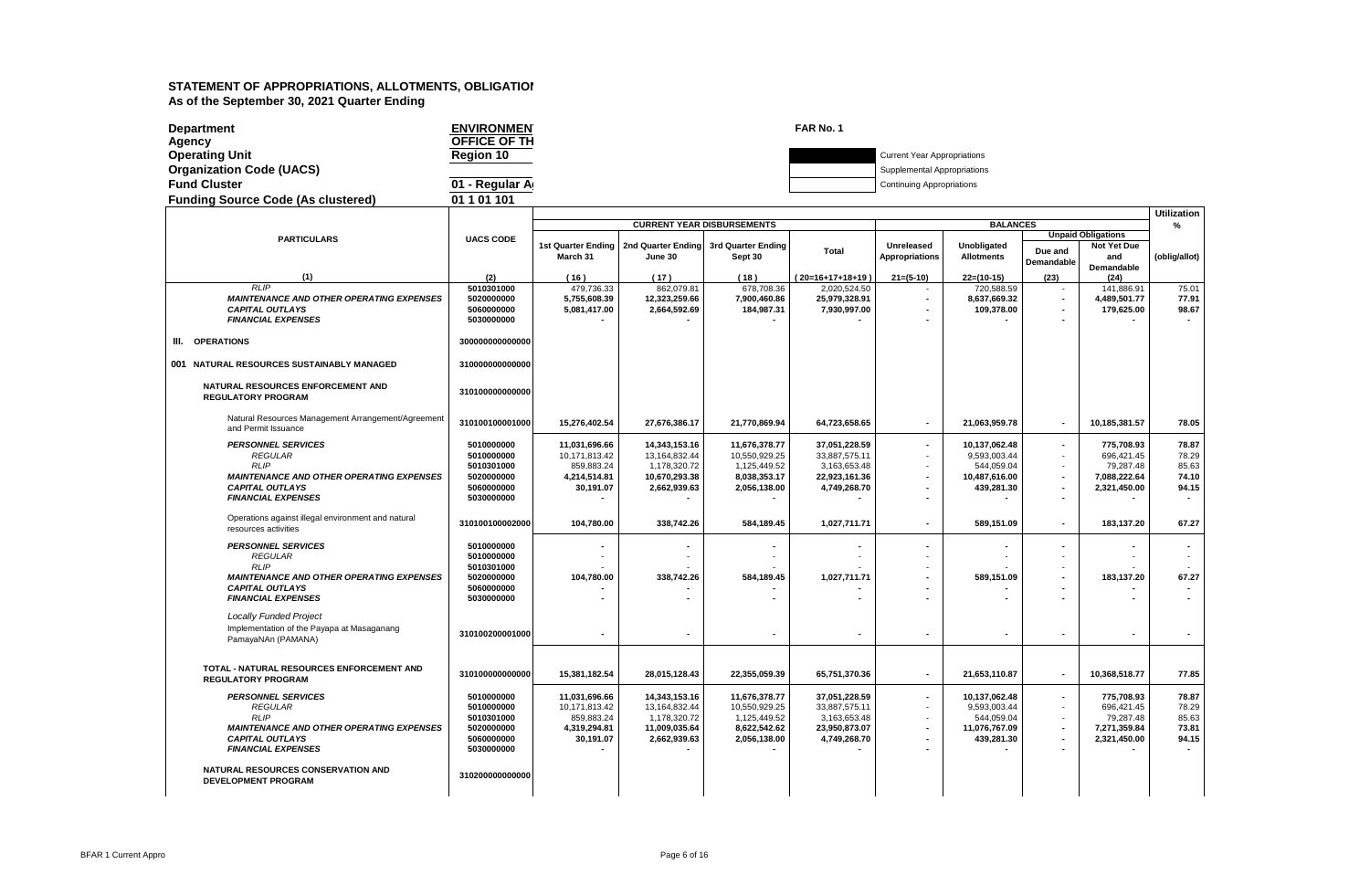| Department                                                                                                                                 | <b>ENVIRONMENT AND NATURAL RESOURCES</b> |                                                |                                                                      |                                                |                                                |                                                            |                   |                          |                                                |                                                |                                                |                                                  |                                                |
|--------------------------------------------------------------------------------------------------------------------------------------------|------------------------------------------|------------------------------------------------|----------------------------------------------------------------------|------------------------------------------------|------------------------------------------------|------------------------------------------------------------|-------------------|--------------------------|------------------------------------------------|------------------------------------------------|------------------------------------------------|--------------------------------------------------|------------------------------------------------|
| Agency                                                                                                                                     | OFFICE OF THE SECRETARY                  |                                                |                                                                      |                                                |                                                |                                                            |                   |                          |                                                |                                                |                                                |                                                  |                                                |
| <b>Operating Unit</b>                                                                                                                      | Region 10                                |                                                |                                                                      |                                                |                                                |                                                            |                   |                          |                                                |                                                |                                                |                                                  |                                                |
| <b>Organization Code (UACS)</b>                                                                                                            |                                          |                                                |                                                                      |                                                |                                                |                                                            |                   |                          |                                                |                                                |                                                |                                                  |                                                |
| <b>Fund Cluster</b>                                                                                                                        | 01 - Regular Agency Fund                 |                                                |                                                                      |                                                |                                                |                                                            |                   |                          |                                                |                                                |                                                |                                                  |                                                |
| <b>Funding Source Code (As clustered)</b>                                                                                                  | 01 1 01 101                              |                                                |                                                                      |                                                |                                                |                                                            |                   |                          |                                                |                                                |                                                |                                                  |                                                |
|                                                                                                                                            |                                          |                                                |                                                                      |                                                |                                                |                                                            |                   |                          |                                                |                                                |                                                | <b>TOTAL</b>                                     |                                                |
|                                                                                                                                            |                                          |                                                | <b>APPROPRIATIONS</b>                                                |                                                |                                                |                                                            | <b>ALLOTMENTS</b> |                          |                                                |                                                |                                                | <b>CURRENT YEAR OBLIGATIONS</b>                  |                                                |
| <b>PARTICULARS</b>                                                                                                                         | <b>UACS CODE</b>                         | Authorized<br>Appropriations                   | <b>Adjustments</b><br>(Transfer (To)<br>From,<br><b>Realignment)</b> | Adjusted<br>Appropriations                     | <b>Allotment</b><br>Received                   | <b>Adjustments</b><br>(Withdrawals,<br><b>Realignment)</b> | (Transfer To)     | <b>Transfer From</b>     | <b>Adjusted Total</b><br><b>Allotments</b>     | <b>1st Quarter Ending</b><br>March 31          | June 30                                        | 2nd Quarter Ending 3rd Quarter Ending<br>Sept 30 | Total                                          |
| (1)                                                                                                                                        | (2)                                      | (3)                                            | (4)                                                                  | $5=(3+4)$                                      | (6)                                            | (7)                                                        | (8)               | (9)                      | 10=[{6+(-)7}-8+9]                              | (11)                                           | (12)                                           | (13)                                             | $(15=11+12+13+14)$                             |
| Protected Areas, Caves and Wetlands Development and<br><b>Management Sub-Program</b>                                                       | 310201000000000                          |                                                |                                                                      |                                                |                                                |                                                            |                   |                          |                                                |                                                |                                                |                                                  |                                                |
| Protected Areas Development and Management                                                                                                 | 310201100001000                          | 102,374,000.00                                 | 2,095,088.00                                                         | 104,469,088.00                                 | 102,374,000.00                                 | $\overline{\phantom{a}}$                                   | (265,000.00)      | 2,360,088.00             | 104,469,088.00                                 | 21,232,737.26                                  | 26,170,005.10                                  | 25,776,809.54                                    | 73,179,551.90                                  |
| <b>PERSONNEL SERVICES</b><br><b>REGULAR</b><br><b>RLIP</b>                                                                                 | 5010000000<br>5010000000<br>5010301000   | 58,564,000.00<br>53,651,000.00<br>4,913,000.00 |                                                                      | 58,564,000.00<br>53,651,000.00<br>4,913,000.00 | 58,564,000.00<br>53,651,000.00<br>4,913,000.00 |                                                            |                   |                          | 58,564,000.00<br>53,651,000.00<br>4,913,000.00 | 12,728,965.59<br>11,556,223.63<br>1,172,741.96 | 14,230,488.36<br>13,175,601.16<br>1,054,887.20 | 13,634,178.21<br>12,319,615.41<br>1,314,562.80   | 40,593,632.16<br>37,051,440.20<br>3,542,191.96 |
| <b>MAINTENANCE AND OTHER OPERATING EXPENSES</b>                                                                                            | 5020000000                               | 43,810,000.00                                  | 2,095,088.00                                                         | 45,905,088.00                                  | 43,810,000.00                                  |                                                            | (265,000.00)      | 2,360,088.00             | 45,905,088.00                                  | 8,503,771.67                                   | 11,939,516.74                                  | 12,142,631.33                                    | 32,585,919.74                                  |
| <b>CAPITAL OUTLAYS</b><br><b>FINANCIAL EXPENSES</b>                                                                                        | 5060000000<br>5030000000                 | $\blacksquare$                                 |                                                                      |                                                |                                                |                                                            |                   |                          |                                                |                                                |                                                |                                                  |                                                |
| <b>Wildlife Resources Conservation Sub-Program</b>                                                                                         | 310202000000000                          |                                                |                                                                      |                                                |                                                |                                                            |                   |                          |                                                |                                                |                                                |                                                  |                                                |
| Protection and Conservation Wildlife                                                                                                       | 310202100001000                          | 4,955,000.00                                   | (0.00)                                                               | 4,955,000.00                                   | 4,955,000.00                                   | (0.00)                                                     | (10,000.00)       | 10,000.00                | 4,955,000.00                                   | 1,000,661.19                                   | 1,306,726.62                                   | 1,003,169.78                                     | 3,310,557.59                                   |
| <b>PERSONNEL SERVICES</b><br><b>REGULAR</b>                                                                                                | 5010000000<br>5010000000                 |                                                |                                                                      |                                                |                                                |                                                            |                   | $\overline{\phantom{a}}$ |                                                |                                                |                                                |                                                  |                                                |
| <b>RLIP</b>                                                                                                                                | 5010301000                               |                                                |                                                                      |                                                |                                                |                                                            |                   |                          |                                                |                                                |                                                |                                                  |                                                |
| <b>MAINTENANCE AND OTHER OPERATING EXPENSES</b><br><b>CAPITAL OUTLAYS</b>                                                                  | 5020000000<br>5060000000                 | 4,955,000.00                                   | (0.00)                                                               | 4,955,000.00                                   | 4,955,000.00                                   | (0.00)                                                     | (10,000.00)       | 10,000.00                | 4,955,000.00                                   | 1,000,661.19                                   | 1,306,726.62                                   | 1,003,169.78                                     | 3,310,557.59                                   |
| <b>FINANCIAL EXPENSES</b>                                                                                                                  | 5030000000                               |                                                |                                                                      |                                                |                                                |                                                            |                   |                          |                                                |                                                |                                                |                                                  |                                                |
| Coastal and Marine Ecosystems Rehabilitation Sub-<br>Program                                                                               | 310203000000000                          |                                                |                                                                      |                                                |                                                |                                                            |                   |                          |                                                |                                                |                                                |                                                  |                                                |
| Management of Coastal and Marine Resources/Areas                                                                                           | 310203100001000                          | 7.409.000.00                                   |                                                                      | 7.409.000.00                                   | 7.409.000.00                                   |                                                            | (20,000.00)       | 20.000.00                | 7,409,000.00                                   | 1,352,635.52                                   | 2,113,472.74                                   | 1,874,495.44                                     | 5,340,603.70                                   |
| <b>PERSONNEL SERVICES</b>                                                                                                                  | 5010000000                               |                                                |                                                                      |                                                |                                                |                                                            |                   |                          |                                                |                                                |                                                |                                                  |                                                |
| <b>REGULAR</b><br><b>RLIP</b>                                                                                                              | 5010000000<br>5010301000                 |                                                |                                                                      |                                                |                                                |                                                            |                   | ÷.                       |                                                |                                                |                                                |                                                  |                                                |
| <b>MAINTENANCE AND OTHER OPERATING EXPENSES</b>                                                                                            | 5020000000                               | 7,409,000.00                                   |                                                                      | 7,409,000.00                                   | 7,409,000.00                                   |                                                            | (20,000.00)       | 20,000.00                | 7,409,000.00                                   | 1,352,635.52                                   | 2,113,472.74                                   | 1,874,495.44                                     | 5,340,603.70                                   |
| <b>CAPITAL OUTLAYS</b>                                                                                                                     | 5060000000                               |                                                |                                                                      |                                                |                                                |                                                            |                   |                          |                                                |                                                |                                                |                                                  |                                                |
| <b>FINANCIAL EXPENSES</b>                                                                                                                  | 5030000000                               |                                                |                                                                      |                                                |                                                |                                                            |                   |                          |                                                |                                                |                                                |                                                  |                                                |
| <b>Locally Funded Project</b><br>Development, Updating and Implementation of the<br>Operational Plan for the Manila Bay Coastal Management |                                          |                                                |                                                                      |                                                |                                                |                                                            |                   |                          |                                                |                                                |                                                |                                                  |                                                |
| Strategy pursuant to SC Decision under GR No. 171947-<br>$\overline{AB}$                                                                   | 310203200001000                          | $\overline{\phantom{a}}$                       |                                                                      | $\blacksquare$                                 |                                                | $\overline{\phantom{a}}$                                   |                   | $\overline{\phantom{a}}$ |                                                |                                                |                                                |                                                  |                                                |
| Pasig River Rehabilitation                                                                                                                 | 310203200002000                          | $\overline{\phantom{a}}$                       |                                                                      |                                                |                                                | $\overline{\phantom{a}}$                                   |                   |                          | $\blacksquare$                                 | $\overline{\phantom{a}}$                       |                                                |                                                  |                                                |
| SUB- TOTAL - Coastal and Marine Ecosystems<br><b>Rehabilitation Sub-Program</b>                                                            | 310203000000000                          | 7,409,000.00                                   |                                                                      | 7,409,000.00                                   | 7,409,000.00                                   |                                                            | (20,000.00)       | 20,000.00                | 7,409,000.00                                   | 1,352,635.52                                   | 2,113,472.74                                   | 1,874,495.44                                     | 5,340,603.70                                   |
| <b>PERSONNEL SERVICES</b><br><b>REGULAR</b>                                                                                                | 5010000000<br>5010000000                 |                                                |                                                                      |                                                |                                                |                                                            |                   |                          |                                                |                                                |                                                |                                                  |                                                |
| <b>RLIP</b><br><b>MAINTENANCE AND OTHER OPERATING EXPENSES</b>                                                                             | 5010301000<br>5020000000                 | 7,409,000.00                                   |                                                                      | 7,409,000.00                                   | 7,409,000.00                                   |                                                            | (20,000.00)       | 20,000.00                | 7,409,000.00                                   | 1,352,635.52                                   | 2,113,472.74                                   | 1,874,495.44                                     | 5,340,603.70                                   |
| <b>CAPITAL OUTLAYS</b><br><b>FINANCIAL EXPENSES</b>                                                                                        | 5060000000<br>5030000000                 |                                                |                                                                      |                                                |                                                |                                                            |                   |                          |                                                |                                                |                                                |                                                  |                                                |
|                                                                                                                                            |                                          | $\sim$                                         |                                                                      | $\overline{\phantom{a}}$                       |                                                | $\sim$                                                     |                   | ٠                        |                                                | $\sim$                                         | $\sim$                                         | $\sim$                                           |                                                |

┑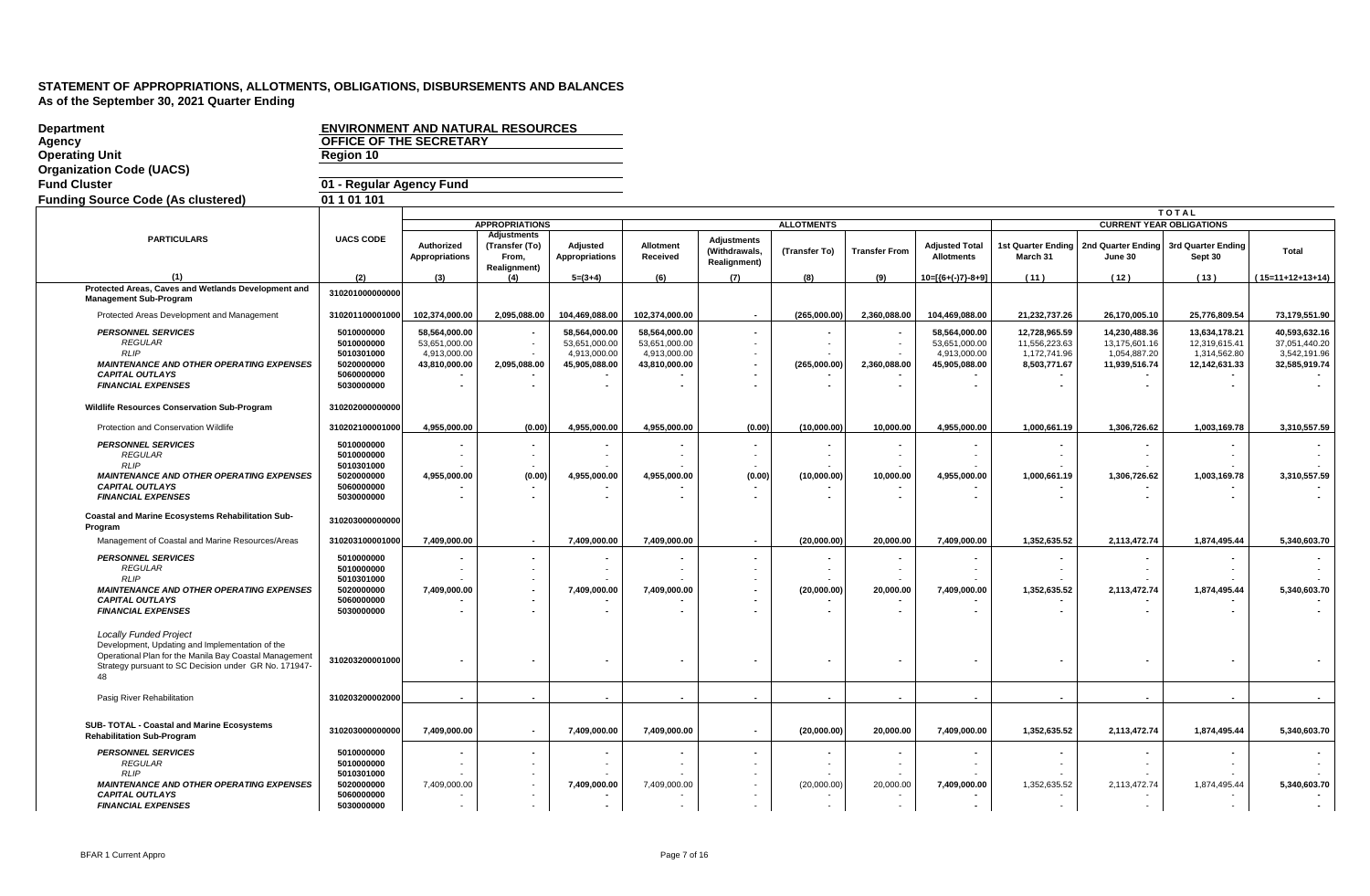| <b>Department</b>                         | <b>ENVIRONMEN</b> | FAR No. 1                  |                                    |
|-------------------------------------------|-------------------|----------------------------|------------------------------------|
| Agency                                    | OFFICE OF TH      |                            |                                    |
| <b>Operating Unit</b>                     | <b>Region 10</b>  |                            | <b>Current Year Appropriations</b> |
| <b>Organization Code (UACS)</b>           |                   |                            | Supplemental Appropriations        |
| <b>Fund Cluster</b>                       | 01 - Regular A    |                            | <b>Continuing Appropriations</b>   |
| <b>Funding Source Code (As clustered)</b> | 01 1 01 101       |                            |                                    |
|                                           |                   |                            |                                    |
|                                           |                   | CUBBENT VEAD DICDUBCEMENTS | <b>DAI</b>                         |

|                                                                                                           |                          |                             |                               |                                       |                               |                                                      |                               |                                            |                                          | <b>Utilization</b> |
|-----------------------------------------------------------------------------------------------------------|--------------------------|-----------------------------|-------------------------------|---------------------------------------|-------------------------------|------------------------------------------------------|-------------------------------|--------------------------------------------|------------------------------------------|--------------------|
|                                                                                                           |                          |                             |                               | <b>CURRENT YEAR DISBURSEMENTS</b>     |                               |                                                      | <b>BALANCES</b>               |                                            |                                          | %                  |
| <b>PARTICULARS</b>                                                                                        | <b>UACS CODE</b>         | <b>1st Quarter Ending</b>   |                               | 2nd Quarter Ending 3rd Quarter Ending |                               | Unreleased                                           | Unobligated                   |                                            | <b>Unpaid Obligations</b><br>Not Yet Due |                    |
|                                                                                                           |                          | March 31                    | June 30                       | Sept 30                               | Total                         | <b>Appropriations</b>                                | <b>Allotments</b>             | Due and<br>Demandable                      | and                                      | (oblig/allot)      |
|                                                                                                           |                          |                             |                               |                                       |                               |                                                      |                               |                                            | Demandable                               |                    |
| (1)<br>Protected Areas, Caves and Wetlands Development and                                                | (2)                      | (16)                        | (17)                          | (18)                                  | (20=16+17+18+19)              | $21 = (5-10)$                                        | $22=(10-15)$                  | (23)                                       | (24)                                     |                    |
| <b>Management Sub-Program</b>                                                                             | 310201000000000          |                             |                               |                                       |                               |                                                      |                               |                                            |                                          |                    |
| Protected Areas Development and Management                                                                | 310201100001000          | 16,134,848.27               | 24,727,250.01                 | 22,142,857.68                         | 63,004,955.96                 | $\sim$                                               | 31,289,536.10                 | $\sim$                                     | 10,174,595.94                            | 70.05              |
| <b>PERSONNEL SERVICES</b>                                                                                 | 5010000000               | 11,561,782.36               | 15,210,705.13                 | 13,049,955.57                         | 39,822,443.06                 | $\blacksquare$                                       | 17,970,367.84                 | $\sim$                                     | 771,189.10                               | 69.31              |
| REGULAR<br><b>RLIP</b>                                                                                    | 5010000000<br>5010301000 | 10,631,120.84<br>930,661.52 | 13,914,566.77<br>1,296,138.36 | 11,792,287.57<br>1,257,668.00         | 36,337,975.18<br>3,484,467.88 | $\sim$<br>٠                                          | 16,599,559.80<br>1,370,808.04 | $\sim$<br>$\blacksquare$                   | 713,465.02<br>57,724.08                  | 69.06<br>72.10     |
| <b>MAINTENANCE AND OTHER OPERATING EXPENSES</b>                                                           | 5020000000               | 4,573,065.91                | 9,516,544.88                  | 9,092,902.11                          | 23,182,512.90                 |                                                      | 13,319,168.26                 | $\overline{\phantom{a}}$                   | 9,403,406.84                             | 70.99              |
| <b>CAPITAL OUTLAYS</b>                                                                                    | 5060000000               |                             |                               |                                       |                               |                                                      |                               | $\blacksquare$                             |                                          |                    |
| <b>FINANCIAL EXPENSES</b>                                                                                 | 5030000000               |                             |                               |                                       |                               |                                                      |                               |                                            |                                          |                    |
| Wildlife Resources Conservation Sub-Program                                                               | 310202000000000          |                             |                               |                                       |                               |                                                      |                               |                                            |                                          |                    |
| Protection and Conservation Wildlife                                                                      | 310202100001000          | 426.175.11                  | 1.191.195.52                  | 954.120.45                            | 2.571.491.08                  | $\blacksquare$                                       | 1,644,442.41                  | $\sim$                                     | 739.066.51                               | 66.81              |
| <b>PERSONNEL SERVICES</b>                                                                                 | 5010000000               |                             |                               |                                       |                               | ٠                                                    |                               | $\blacksquare$                             |                                          |                    |
| <b>REGULAR</b>                                                                                            | 5010000000               |                             |                               |                                       |                               |                                                      | ٠                             | $\sim$                                     |                                          |                    |
| <b>RLIP</b><br><b>MAINTENANCE AND OTHER OPERATING EXPENSES</b>                                            | 5010301000<br>5020000000 | 426,175.11                  | 1,191,195.52                  | 954,120.45                            | 2,571,491.08                  | $\overline{\phantom{a}}$                             | 1,644,442.41                  | $\sim$<br>$\overline{\phantom{a}}$         | 739,066.51                               | 66.81              |
| <b>CAPITAL OUTLAYS</b>                                                                                    | 5060000000               |                             |                               |                                       |                               |                                                      |                               |                                            |                                          | $\blacksquare$     |
| <b>FINANCIAL EXPENSES</b>                                                                                 | 5030000000               |                             |                               |                                       |                               |                                                      |                               |                                            |                                          |                    |
| Coastal and Marine Ecosystems Rehabilitation Sub-<br>Program                                              | 310203000000000          |                             |                               |                                       |                               |                                                      |                               |                                            |                                          |                    |
| Management of Coastal and Marine Resources/Areas                                                          | 310203100001000          | 503,535.66                  | 1.490.738.09                  | 1,793,673.58                          | 3.787.947.33                  | $\blacksquare$                                       | 2,068,396.30                  | $\blacksquare$                             | 1.552.656.37                             | 72.08              |
| <b>PERSONNEL SERVICES</b>                                                                                 | 5010000000               |                             |                               |                                       |                               | $\overline{\phantom{a}}$                             | $\blacksquare$                | $\blacksquare$                             |                                          |                    |
| <b>REGULAR</b>                                                                                            | 5010000000               |                             |                               |                                       |                               |                                                      | ٠                             | $\sim$                                     |                                          |                    |
| <b>RLIP</b>                                                                                               | 5010301000               |                             |                               |                                       |                               |                                                      |                               | $\sim$                                     |                                          |                    |
| <b>MAINTENANCE AND OTHER OPERATING EXPENSES</b><br><b>CAPITAL OUTLAYS</b>                                 | 5020000000<br>5060000000 | 503,535.66                  | 1,490,738.09                  | 1,793,673.58                          | 3,787,947.33                  | $\overline{\phantom{a}}$<br>$\overline{\phantom{a}}$ | 2,068,396.30                  | $\overline{a}$<br>$\overline{\phantom{a}}$ | 1,552,656.37                             | 72.08              |
| <b>FINANCIAL EXPENSES</b>                                                                                 | 5030000000               |                             |                               |                                       |                               |                                                      |                               |                                            |                                          |                    |
|                                                                                                           |                          |                             |                               |                                       |                               |                                                      |                               |                                            |                                          |                    |
| <b>Locally Funded Project</b>                                                                             |                          |                             |                               |                                       |                               |                                                      |                               |                                            |                                          |                    |
| Development, Updating and Implementation of the<br>Operational Plan for the Manila Bay Coastal Management |                          |                             |                               |                                       |                               |                                                      |                               |                                            |                                          |                    |
| Strategy pursuant to SC Decision under GR No. 171947-                                                     | 310203200001000          |                             | $\overline{a}$                |                                       |                               | $\overline{\phantom{a}}$                             |                               |                                            |                                          |                    |
| 48                                                                                                        |                          |                             |                               |                                       |                               |                                                      |                               |                                            |                                          |                    |
|                                                                                                           | 310203200002000          |                             | $\overline{\phantom{a}}$      | $\overline{\phantom{a}}$              |                               | $\overline{\phantom{a}}$                             | $\overline{\phantom{a}}$      | $\overline{\phantom{a}}$                   | $\overline{\phantom{a}}$                 | $\blacksquare$     |
| Pasig River Rehabilitation                                                                                |                          |                             |                               |                                       |                               |                                                      |                               |                                            |                                          |                    |
| SUB- TOTAL - Coastal and Marine Ecosystems                                                                |                          |                             |                               |                                       |                               |                                                      |                               |                                            |                                          |                    |
| <b>Rehabilitation Sub-Program</b>                                                                         | 310203000000000          | 503,535.66                  | 1,490,738.09                  | 1,793,673.58                          | 3,787,947.33                  | $\blacksquare$                                       | 2,068,396.30                  | $\blacksquare$                             | 1,552,656.37                             | 72.08              |
| <b>PERSONNEL SERVICES</b>                                                                                 | 5010000000               |                             |                               |                                       |                               |                                                      |                               | $\blacksquare$                             |                                          |                    |
| <b>REGULAR</b>                                                                                            | 5010000000               |                             |                               |                                       |                               |                                                      |                               | $\sim$                                     |                                          |                    |
| <b>RLIP</b>                                                                                               | 5010301000               |                             |                               |                                       |                               |                                                      |                               | $\sim$                                     |                                          |                    |
| <b>MAINTENANCE AND OTHER OPERATING EXPENSES</b><br><b>CAPITAL OUTLAYS</b>                                 | 5020000000<br>5060000000 | 503,535.66                  | 1,490,738.09                  | 1,793,673.58                          | 3,787,947.33                  | $\overline{\phantom{a}}$<br>$\overline{\phantom{a}}$ | 2,068,396.30                  | $\sim$<br>$\sim$                           | 1,552,656.37                             | 72.08              |
| <b>FINANCIAL EXPENSES</b>                                                                                 | 5030000000               |                             |                               |                                       |                               |                                                      |                               | $\sim$                                     |                                          |                    |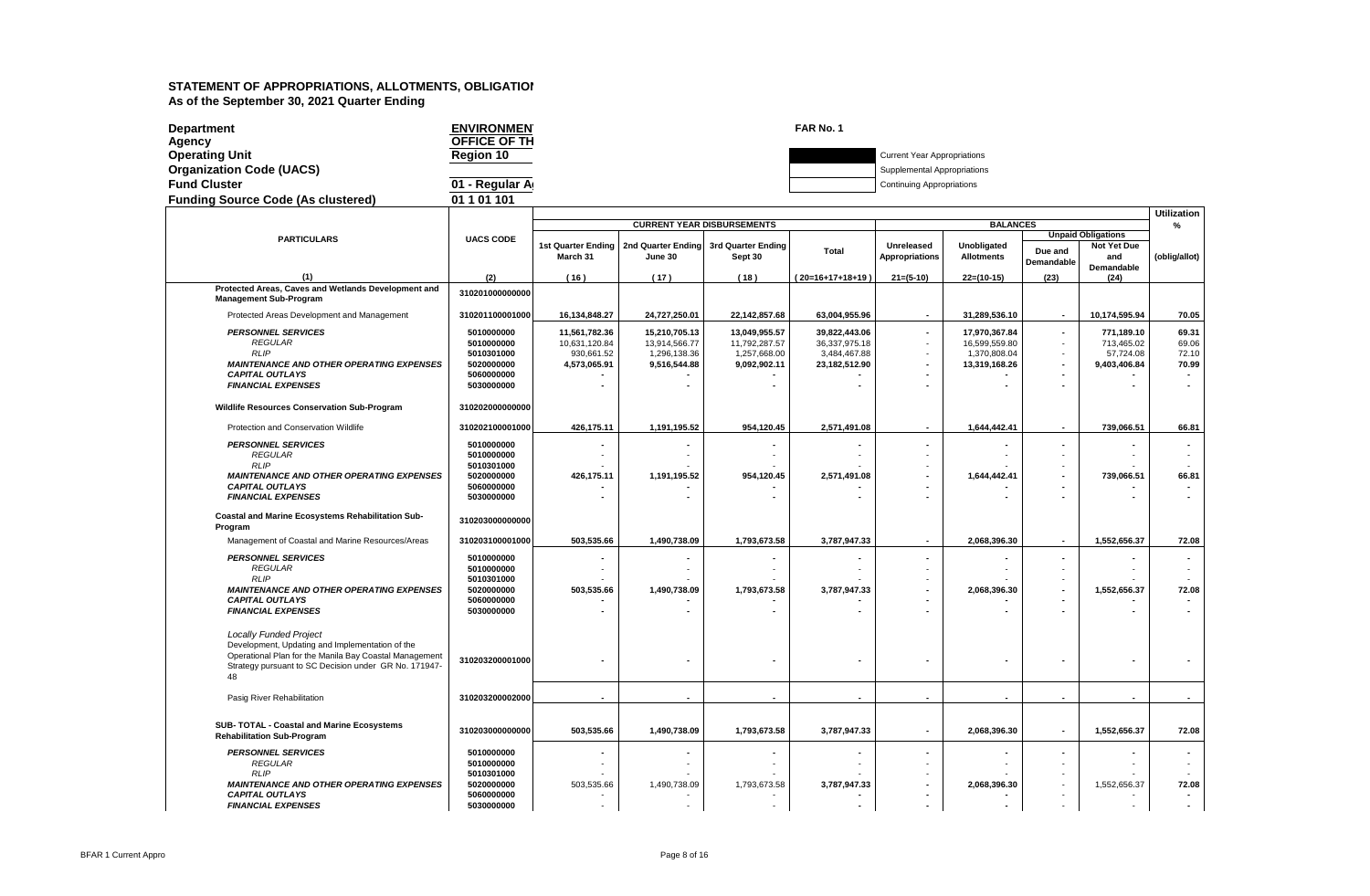| <b>Department</b>                                                           |                          | <b>ENVIRONMENT AND NATURAL RESOURCES</b>   |                                             |                                   |                               |                                                             |                   |                      |                                            |                                |                               |                                 |                               |
|-----------------------------------------------------------------------------|--------------------------|--------------------------------------------|---------------------------------------------|-----------------------------------|-------------------------------|-------------------------------------------------------------|-------------------|----------------------|--------------------------------------------|--------------------------------|-------------------------------|---------------------------------|-------------------------------|
| Agency                                                                      | OFFICE OF THE SECRETARY  |                                            |                                             |                                   |                               |                                                             |                   |                      |                                            |                                |                               |                                 |                               |
| <b>Operating Unit</b>                                                       | Region 10                |                                            |                                             |                                   |                               |                                                             |                   |                      |                                            |                                |                               |                                 |                               |
| <b>Organization Code (UACS)</b>                                             |                          |                                            |                                             |                                   |                               |                                                             |                   |                      |                                            |                                |                               |                                 |                               |
| <b>Fund Cluster</b>                                                         | 01 - Regular Agency Fund |                                            |                                             |                                   |                               |                                                             |                   |                      |                                            |                                |                               |                                 |                               |
| <b>Funding Source Code (As clustered)</b>                                   | 01 1 01 101              |                                            |                                             |                                   |                               |                                                             |                   |                      |                                            |                                |                               |                                 |                               |
|                                                                             |                          |                                            |                                             |                                   |                               |                                                             |                   |                      |                                            |                                |                               | <b>TOTAL</b>                    |                               |
|                                                                             |                          |                                            | <b>APPROPRIATIONS</b><br><b>Adjustments</b> |                                   |                               |                                                             | <b>ALLOTMENTS</b> |                      |                                            |                                |                               | <b>CURRENT YEAR OBLIGATIONS</b> |                               |
| <b>PARTICULARS</b>                                                          | <b>UACS CODE</b>         | <b>Authorized</b><br><b>Appropriations</b> | (Transfer (To)<br>From,<br>Realignment)     | <b>Adjusted</b><br>Appropriations | <b>Allotment</b><br>Received  | <b>Adjustments</b><br>(Withdrawals,<br><b>Realignment</b> ) | (Transfer To)     | <b>Transfer From</b> | <b>Adiusted Total</b><br><b>Allotments</b> | 1st Quarter Ending<br>March 31 | 2nd Quarter Ending<br>June 30 | 3rd Quarter Ending<br>Sept 30   | Total                         |
| (1)                                                                         | (2)                      | (3)                                        | (4)                                         | $5=(3+4)$                         | (6)                           | (7)                                                         | (8)               | (9)                  | $10=[(6+(-7)-8+9)]$                        | (11)                           | (12)                          | (13)                            | (15=11+12+13+14)              |
| <b>Land Management Sub-Program</b>                                          | 310204000000000          |                                            |                                             |                                   |                               |                                                             |                   |                      |                                            |                                |                               |                                 |                               |
| Land Survey, Disposition and Records Management                             | 310204100001000          | 92,196,000.00                              | 1,910,600.00                                | 94,106,600.00                     | 92,196,000.00                 | (0.00)                                                      | (475,000.00)      | 2,385,600.00         | 94,106,600.00                              | 20,039,003.00                  | 23,056,570.14                 | 22,481,569.24                   | 65,577,142.38                 |
| <b>PERSONNEL SERVICES</b>                                                   | 5010000000               | 79,286,000.00                              |                                             | 79,286,000.00                     | 79,286,000.00                 |                                                             |                   |                      | 79,286,000.00                              | 16,939,569.30                  | 19,981,852.04                 | 18,320,677.46                   | 55,242,098.80                 |
| <b>REGULAR</b><br><b>RLIP</b>                                               | 5010000000<br>5010301000 | 72,725,000.00<br>6,561,000.00              |                                             | 72,725,000.00<br>6,561,000.00     | 72,725,000.00<br>6,561,000.00 |                                                             |                   |                      | 72,725,000.00<br>6,561,000.00              | 15,386,532.74<br>1,553,036.56  | 18,473,549.04<br>1,508,303.00 | 16,539,027.75<br>1,781,649.71   | 50,399,109.53<br>4,842,989.27 |
| <b>MAINTENANCE AND OTHER OPERATING EXPENSES</b>                             | 5020000000               | 12,910,000.00                              | 1,910,600.00                                | 14,820,600.00                     | 12,910,000.00                 | (0.00)                                                      | (475,000.00)      | 2,385,600.00         | 14,820,600.00                              | 3,099,433.70                   | 3,074,718.10                  | 4,160,891.78                    | 10,335,043.58                 |
| <b>CAPITAL OUTLAYS</b><br><b>FINANCIAL EXPENSES</b>                         | 5060000000<br>5030000000 | $\overline{\phantom{a}}$                   |                                             |                                   |                               |                                                             |                   |                      |                                            | $\overline{\phantom{a}}$       |                               |                                 |                               |
| For the Requirements of the Comprehensive Agrarian<br><b>Reform Program</b> | 310204100002000          | 5,606,000.00                               | 8,589,350.00                                | 14,195,350.00                     | 5,606,000.00                  | $\overline{\phantom{a}}$                                    | (6, 565, 108.00)  | 15,154,458.00        | 14,195,350.00                              | 6,354,959.88                   | 2,161,683.11                  | 2,411,746.69                    | 10,928,389.68                 |
| <b>PERSONNEL SERVICES</b>                                                   | 5010000000               | 5,606,000.00                               |                                             | 5,606,000.00                      | 5.606.000.00                  |                                                             | (1, 131, 308.00)  | 1,131,308.00         | 5,606,000.00                               | 1,099,582.88                   | 1,241,882.54                  | 1,331,839.66                    | 3,673,305.08                  |
| <b>REGULAR</b>                                                              | 5010000000               | 5,606,000.00                               |                                             | 5,606,000.00                      | 5,606,000.00                  |                                                             | (1, 131, 308.00)  | 1,131,308.00         | 5,606,000.00                               | 1,099,582.88                   | 1,241,882.54                  | 1,331,839.66                    | 3,673,305.08                  |
| <b>RLIP</b><br><b>MAINTENANCE AND OTHER OPERATING EXPENSES</b>              | 5010301000<br>5020000000 |                                            | 8,589,350.00                                | 8,589,350.00                      |                               |                                                             | (5,433,800.00)    | 14,023,150.00        | 8,589,350.00                               | 5,255,377.00                   | 919,800.57                    | 1,079,907.03                    | 7,255,084.60                  |
| <b>CAPITAL OUTLAYS</b>                                                      | 5060000000               |                                            |                                             |                                   |                               |                                                             |                   |                      |                                            |                                |                               |                                 |                               |
| <b>FINANCIAL EXPENSES</b>                                                   | 5030000000               | $\blacksquare$                             |                                             |                                   |                               |                                                             |                   |                      |                                            |                                |                               |                                 |                               |
| Program Beneficiaries Development                                           | 310204100002000          | $\blacksquare$                             | 7,595,000.00                                | 7,595,000.00                      |                               |                                                             | (5,433,800.00)    | 13,028,800.00        | 7,595,000.00                               | 5,242,977.00                   | 870.075.57                    | 1,048,457.03                    | 7,161,509.60                  |
| <b>PERSONNEL SERVICES</b>                                                   | 5010000000               | $\blacksquare$                             |                                             |                                   |                               |                                                             |                   |                      |                                            |                                |                               |                                 |                               |
| <b>REGULAR</b><br><b>RLIP</b>                                               | 5010000000<br>5010301000 | $\sim$                                     |                                             |                                   |                               |                                                             |                   |                      |                                            |                                |                               |                                 |                               |
| <b>MAINTENANCE AND OTHER OPERATING EXPENSES</b>                             | 5020000000               | $\overline{\phantom{a}}$                   | 7,595,000.00                                | 7,595,000.00                      |                               |                                                             | (5,433,800.00)    | 13,028,800.00        | 7,595,000.00                               | 5,242,977.00                   | 870,075.57                    | 1,048,457.03                    | 7,161,509.60                  |
|                                                                             |                          |                                            |                                             |                                   |                               |                                                             |                   |                      |                                            |                                |                               |                                 |                               |
| Land Surveys and Disposition                                                | 310204100002000          | 5,606,000.00                               | 994,350.00                                  | 6,600,350.00                      | 5,606,000.00                  |                                                             | (1, 131, 308.00)  | 2,125,658.00         | 6,600,350.00                               | 1,111,982.88                   | 1.291.607.54                  | 1,363,289.66                    | 3,766,880.08                  |
| <b>MAINTENANCE AND OTHER OPERATING EXPENSES</b>                             | 5020000000               | $\blacksquare$                             | 994,350.00                                  | 994,350.00                        |                               | $\sim$                                                      |                   | 994,350.00           | 994,350.00                                 | 12,400.00                      | 49,725.00                     | 31,450.00                       | 93,575.00                     |
| SUB TOTAL - Land Management Sub-Program                                     | 31020400000000           | 97,802,000.00                              | 10,499,950.00                               | 108,301,950.00                    | 97.802.000.00                 | (0.00)                                                      | (7,040,108.00)    | 17,540,058.00        | 108,301,950.00                             | 26.393.962.88                  | 25,218,253.25                 | 24,893,315.93                   | 76.505.532.06                 |
| <b>PERSONNEL SERVICES</b>                                                   | 5010000000               | 84,892,000.00                              |                                             | 84,892,000.00                     | 84,892,000.00                 |                                                             | (1, 131, 308.00)  | 1,131,308.00         | 84,892,000.00                              | 18,039,152.18                  | 21,223,734.58                 | 19,652,517.12                   | 58,915,403.88                 |
| <b>REGULAR</b><br><b>RLIP</b>                                               | 5010000000               | 78,331,000.00                              |                                             | 78,331,000.00                     | 78,331,000.00                 |                                                             | (1, 131, 308.00)  | 1,131,308.00         | 78,331,000.00                              | 16,486,115.62                  | 19,715,431.58                 | 17,870,867.41                   | 54,072,414.61                 |
| <b>MAINTENANCE AND OTHER OPERATING EXPENSES</b>                             | 5010301000<br>5020000000 | 6,561,000.00<br>12,910,000.00              | 10,499,950.00                               | 6,561,000.00<br>23,409,950.00     | 6,561,000.00<br>12,910,000.00 | (0.00)                                                      | (5,908,800.00)    | 16,408,750.00        | 6,561,000.00<br>23,409,950.00              | 1,553,036.56<br>8,354,810.70   | 1,508,303.00<br>3,994,518.67  | 1,781,649.71<br>5,240,798.81    | 4,842,989.27<br>17,590,128.18 |
| <b>CAPITAL OUTLAYS</b>                                                      | 5060000000               |                                            |                                             |                                   |                               |                                                             |                   |                      |                                            |                                |                               |                                 |                               |
| <b>FINANCIAL EXPENSES</b>                                                   | 5030000000               |                                            |                                             |                                   |                               |                                                             |                   |                      |                                            |                                |                               |                                 | $\sim$                        |
| Forest and Watershed Management Sub-Program                                 | 310205000000000          |                                            |                                             |                                   |                               |                                                             |                   |                      |                                            |                                |                               |                                 |                               |
| Forest Development, Rehabilitation and Maintenance and<br>Protection        | 310205100001000          | 283,816,000.00                             | 49,480.00                                   | 283,865,480.00                    | 283,816,000.00                |                                                             | (16,535,088.00)   | 16,584,568.00        | 283,865,480.00                             | 66,992,036.81                  | 142,713,451.90                | 35,926,012.88                   | 245,631,501.59                |
| <b>PERSONNEL SERVICES</b>                                                   | 5010000000               | 99,423,000.00                              |                                             | 99,423,000.00                     | 99,423,000.00                 |                                                             |                   |                      | 99,423,000.00                              | 19,593,876.60                  | 24,343,995.74                 | 21,994,410.42                   | 65,932,282.76                 |
| <b>REGULAR</b><br><b>RLIP</b>                                               | 5010000000               | 91,145,000.00                              |                                             | 91,145,000.00                     | 91,145,000.00                 |                                                             |                   |                      | 91,145,000.00                              | 17,759,796.57                  | 22,513,641.80                 | 19,695,989.31                   | 59,969,427.68                 |
| <b>MAINTENANCE AND OTHER OPERATING EXPENSES</b>                             | 5010301000<br>5020000000 | 8,278,000.00<br>38,590,000.00              |                                             | 8,278,000.00<br>38,590,000.00     | 8,278,000.00<br>38.590.000.00 |                                                             | (2.017.088.00)    | 2.017.088.00         | 8,278,000.00<br>38.590.000.00              | 1,834,080.03<br>13,057,184.21  | 1,830,353.94<br>7,382,778.16  | 2,298,421.11<br>13,523,607.46   | 5,962,855.08<br>33,963,569.83 |
| <b>CAPITAL OUTLAYS</b>                                                      | 5060000000               | 145,803,000.00                             | 49,480.00                                   | 145,852,480.00                    | 145,803,000.00                |                                                             | (14,518,000.00)   | 14,567,480.00        | 145,852,480.00                             | 34,340,976.00                  | 110,986,678.00                | 407,995.00                      | 145,735,649.00                |
| <b>FINANCIAL EXPENSES</b>                                                   | 5030000000               | $\blacksquare$                             |                                             | $\sim$                            | $\blacksquare$                | $\blacksquare$                                              |                   | $\sim$               |                                            | $\overline{\phantom{a}}$       | $\blacksquare$                | $\sim$                          |                               |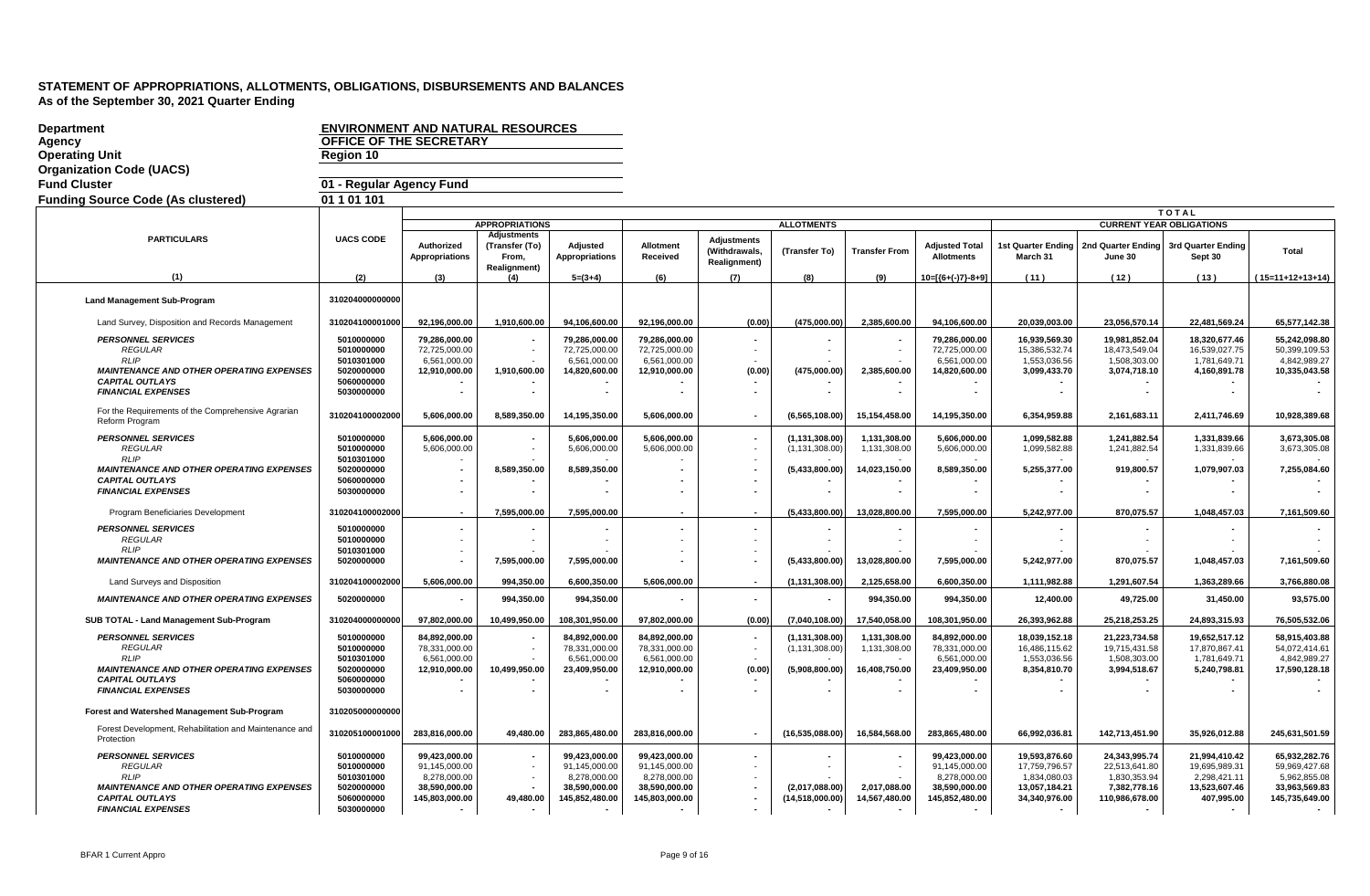| <b>Department</b>                         | <b>ENVIRONMEN</b> | FAR No. 1                          |
|-------------------------------------------|-------------------|------------------------------------|
| Agency                                    | OFFICE OF TH      |                                    |
| <b>Operating Unit</b>                     | <b>Region 10</b>  | <b>Current Year Appropriations</b> |
| <b>Organization Code (UACS)</b>           |                   | Supplemental Appropriations        |
| <b>Fund Cluster</b>                       | 01 - Regular A    | <b>Continuing Appropriations</b>   |
| <b>Funding Source Code (As clustered)</b> | 01 1 01 101       |                                    |
|                                           |                   |                                    |

|                                                                                                                                                                      |                                                                                  |                                                                                                          |                                                                                            |                                                                                           |                                                                                   |                                                                                               |                                                                                                          |                                                                                                          |                                                                                       | Utilization                                                          |
|----------------------------------------------------------------------------------------------------------------------------------------------------------------------|----------------------------------------------------------------------------------|----------------------------------------------------------------------------------------------------------|--------------------------------------------------------------------------------------------|-------------------------------------------------------------------------------------------|-----------------------------------------------------------------------------------|-----------------------------------------------------------------------------------------------|----------------------------------------------------------------------------------------------------------|----------------------------------------------------------------------------------------------------------|---------------------------------------------------------------------------------------|----------------------------------------------------------------------|
|                                                                                                                                                                      |                                                                                  |                                                                                                          | <b>CURRENT YEAR DISBURSEMENTS</b>                                                          |                                                                                           |                                                                                   |                                                                                               | <b>BALANCES</b>                                                                                          |                                                                                                          |                                                                                       | %                                                                    |
| <b>PARTICULARS</b>                                                                                                                                                   | <b>UACS CODE</b>                                                                 | 1st Quarter Ending<br>March 31                                                                           | 2nd Quarter Ending 3rd Quarter Ending<br>June 30                                           | Sept 30                                                                                   | Total                                                                             | Unreleased<br><b>Appropriations</b>                                                           | Unobligated<br><b>Allotments</b>                                                                         | Due and<br>Demandable                                                                                    | <b>Unpaid Obligations</b><br><b>Not Yet Due</b><br>and<br>Demandable                  | (oblig/allot)                                                        |
| (1)                                                                                                                                                                  | (2)                                                                              | (16)                                                                                                     | (17)                                                                                       | (18)                                                                                      | (20=16+17+18+19)                                                                  | $21=(5-10)$                                                                                   | $22=(10-15)$                                                                                             | (23)                                                                                                     | (24)                                                                                  |                                                                      |
| <b>Land Management Sub-Program</b>                                                                                                                                   | 310204000000000                                                                  |                                                                                                          |                                                                                            |                                                                                           |                                                                                   |                                                                                               |                                                                                                          |                                                                                                          |                                                                                       |                                                                      |
| Land Survey, Disposition and Records Management                                                                                                                      | 310204100001000                                                                  | 16,685,390.36                                                                                            | 24,658,092.31                                                                              | 20,170,311.92                                                                             | 61,513,794.59                                                                     | $\overline{\phantom{a}}$                                                                      | 28,529,457.62                                                                                            | $\sim$                                                                                                   | 4,063,347.79                                                                          | 69.68                                                                |
| <b>PERSONNEL SERVICES</b><br><b>REGULAR</b><br><b>RLIP</b><br><b>MAINTENANCE AND OTHER OPERATING EXPENSES</b><br><b>CAPITAL OUTLAYS</b><br><b>FINANCIAL EXPENSES</b> | 5010000000<br>5010000000<br>5010301000<br>5020000000<br>5060000000<br>5030000000 | 15,182,414.65<br>13.994.664.40<br>1,187,750.25<br>1,502,975.71                                           | 21,551,796.12<br>19.700.712.08<br>1,851,084.04<br>3,106,296.19                             | 17,537,941.48<br>15.853.411.86<br>1,684,529.62<br>2,632,370.44                            | 54,272,152.25<br>49,548,788.34<br>4,723,363.91<br>7,241,642.34                    | $\blacksquare$<br>٠<br>$\blacksquare$<br>$\overline{\phantom{a}}$<br>$\overline{\phantom{a}}$ | 24,043,901.20<br>22.325.890.47<br>1,718,010.73<br>4,485,556.42                                           | $\blacksquare$<br>$\sim$<br>$\sim$<br>$\blacksquare$<br>$\overline{\phantom{a}}$                         | 969,946.55<br>850,321.19<br>119,625.36<br>3,093,401.24                                | 69.67<br>69.30<br>73.81<br>69.73<br>$\blacksquare$<br>$\blacksquare$ |
| For the Requirements of the Comprehensive Agrarian<br>Reform Program                                                                                                 | 310204100002000                                                                  | 1,163,213.33                                                                                             | 4,827,482.84                                                                               | 3,261,174.66                                                                              | 9,251,870.83                                                                      | ٠                                                                                             | 3,266,960.32                                                                                             | $\blacksquare$                                                                                           | 1,676,518.85                                                                          | 76.99                                                                |
| <b>PERSONNEL SERVICES</b><br><b>REGULAR</b><br><b>RLIP</b>                                                                                                           | 5010000000<br>5010000000<br>5010301000                                           | 935,855.39<br>935,855.39                                                                                 | 1,281,235.97<br>1,281,235.97                                                               | 1,012,993.46<br>1,012,993.46                                                              | 3,230,084.82<br>3,230,084.82                                                      | $\blacksquare$<br>$\overline{\phantom{a}}$                                                    | 1,932,694.92<br>1,932,694.92                                                                             | $\blacksquare$<br>$\sim$<br>$\sim$<br>$\blacksquare$                                                     | 443,220.26<br>443,220.26                                                              | 65.52<br>65.52                                                       |
| <b>MAINTENANCE AND OTHER OPERATING EXPENSES</b><br><b>CAPITAL OUTLAYS</b><br><b>FINANCIAL EXPENSES</b>                                                               | 5020000000<br>5060000000<br>5030000000                                           | 227,357.94                                                                                               | 3,546,246.87                                                                               | 2,248,181.20                                                                              | 6,021,786.01                                                                      | $\overline{\phantom{a}}$<br>٠<br>$\overline{a}$                                               | 1,334,265.40                                                                                             | $\overline{\phantom{a}}$<br>$\overline{a}$                                                               | 1,233,298.59                                                                          | 84.47                                                                |
| Program Beneficiaries Development                                                                                                                                    | 310204100002000                                                                  | 227,357.94                                                                                               | 3,484,146.87                                                                               | 2,217,006.20                                                                              | 5,928,511.01                                                                      | $\overline{\phantom{a}}$                                                                      | 433,490.40                                                                                               | $\sim$                                                                                                   | 1,232,998.59                                                                          | 94.29                                                                |
| <b>PERSONNEL SERVICES</b><br><b>REGULAR</b><br><b>RLIP</b><br><b>MAINTENANCE AND OTHER OPERATING EXPENSES</b>                                                        | 5010000000<br>5010000000<br>5010301000<br>5020000000                             | 227,357.94                                                                                               | 3,484,146.87                                                                               | 2,217,006.20                                                                              | 5,928,511.01                                                                      | $\overline{\phantom{a}}$                                                                      | 433,490.40                                                                                               | $\overline{\phantom{a}}$<br>$\sim$<br>$\overline{\phantom{a}}$<br>$\blacksquare$                         | 1,232,998.59                                                                          | 94.29                                                                |
| Land Surveys and Disposition                                                                                                                                         | 310204100002000                                                                  | 935,855.39                                                                                               | 1,343,335.97                                                                               | 1,044,168.46                                                                              | 3,323,359.82                                                                      | $\blacksquare$                                                                                | 2,833,469.92                                                                                             | $\sim$                                                                                                   | 443,520.26                                                                            | 57.07                                                                |
| <b>MAINTENANCE AND OTHER OPERATING EXPENSES</b>                                                                                                                      | 5020000000                                                                       | $\blacksquare$                                                                                           | 62,100.00                                                                                  | 31,175.00                                                                                 | 93,275.00                                                                         | $\blacksquare$                                                                                | 900,775.00                                                                                               | $\blacksquare$                                                                                           | 300.00                                                                                | 9.41                                                                 |
| SUB TOTAL - Land Management Sub-Program                                                                                                                              | 310204000000000                                                                  | 17,848,603.69                                                                                            | 29,485,575.15                                                                              | 23,431,486.58                                                                             | 70,765,665.42                                                                     | $\blacksquare$                                                                                | 31,796,417.94                                                                                            | $\sim$                                                                                                   | 5,739,866.64                                                                          | 70.64                                                                |
| <b>PERSONNEL SERVICES</b><br><b>REGULAR</b><br><b>RLIP</b><br><b>MAINTENANCE AND OTHER OPERATING EXPENSES</b><br><b>CAPITAL OUTLAYS</b><br><b>FINANCIAL EXPENSES</b> | 5010000000<br>5010000000<br>5010301000<br>5020000000<br>5060000000<br>5030000000 | 16,118,270.04<br>14,930,519.79<br>1,187,750.25<br>1,730,333.65                                           | 22,833,032.09<br>20,981,948.05<br>1,851,084.04<br>6,652,543.06                             | 18,550,934.94<br>16,866,405.32<br>1,684,529.62<br>4,880,551.64                            | 57,502,237.07<br>52,778,873.16<br>4,723,363.91<br>13,263,428.35                   | $\blacksquare$<br>$\blacksquare$<br>$\blacksquare$                                            | 25,976,596.12<br>24,258,585.39<br>1,718,010.73<br>5,819,821.82                                           | $\blacksquare$<br>$\omega$<br>÷.<br>$\blacksquare$                                                       | 1,413,166.81<br>1,293,541.45<br>119.625.36<br>4,326,699.83                            | 69.40<br>69.03<br>73.81<br>75.14                                     |
| Forest and Watershed Management Sub-Program                                                                                                                          | 310205000000000                                                                  |                                                                                                          |                                                                                            |                                                                                           |                                                                                   |                                                                                               |                                                                                                          |                                                                                                          |                                                                                       |                                                                      |
| Forest Development, Rehabilitation and Maintenance and<br>Protection                                                                                                 | 310205100001000                                                                  | 23,065,852.85                                                                                            | 95,126,612.80                                                                              | 79,033,616.40                                                                             | 197,226,082.05                                                                    | $\blacksquare$                                                                                | 38,233,978.41                                                                                            | $\blacksquare$                                                                                           | 48,405,419.54                                                                         | 86.53                                                                |
| <b>PERSONNEL SERVICES</b><br><b>REGULAR</b><br><b>RLIP</b><br><b>MAINTENANCE AND OTHER OPERATING EXPENSES</b><br><b>CAPITAL OUTLAYS</b><br><b>FINANCIAL EXPENSES</b> | 5010000000<br>5010000000<br>5010301000<br>5020000000<br>5060000000<br>5030000000 | 17,556,279.65<br>16,083,981.16<br>1.472.298.49<br>5,345,219.84<br>164,353.36<br>$\overline{\phantom{a}}$ | 24,667,690.93<br>22,598,149.15<br>2.069.541.78<br>11,059,072.72<br>59.399.849.15<br>$\sim$ | 21,188,592.89<br>19,042,892.92<br>2.145.699.97<br>9,630,433.88<br>48,214,589.63<br>$\sim$ | 63,412,563.47<br>57,725,023.23<br>5.687.540.24<br>26,034,726.44<br>107,778,792.14 | $\blacksquare$<br>$\blacksquare$<br>$\blacksquare$                                            | 33,490,717.24<br>31,175,572.32<br>2.315.144.92<br>4,626,430.17<br>116.831.00<br>$\overline{\phantom{a}}$ | $\blacksquare$<br>$\sim$<br>÷.<br>$\overline{\phantom{a}}$<br>$\blacksquare$<br>$\overline{\phantom{a}}$ | 2,519,719.29<br>2,244,404.45<br>275.314.84<br>7,928,843.39<br>37,956,856.86<br>$\sim$ | 66.31<br>65.80<br>72.03<br>88.01<br>99.92<br>$\sim$                  |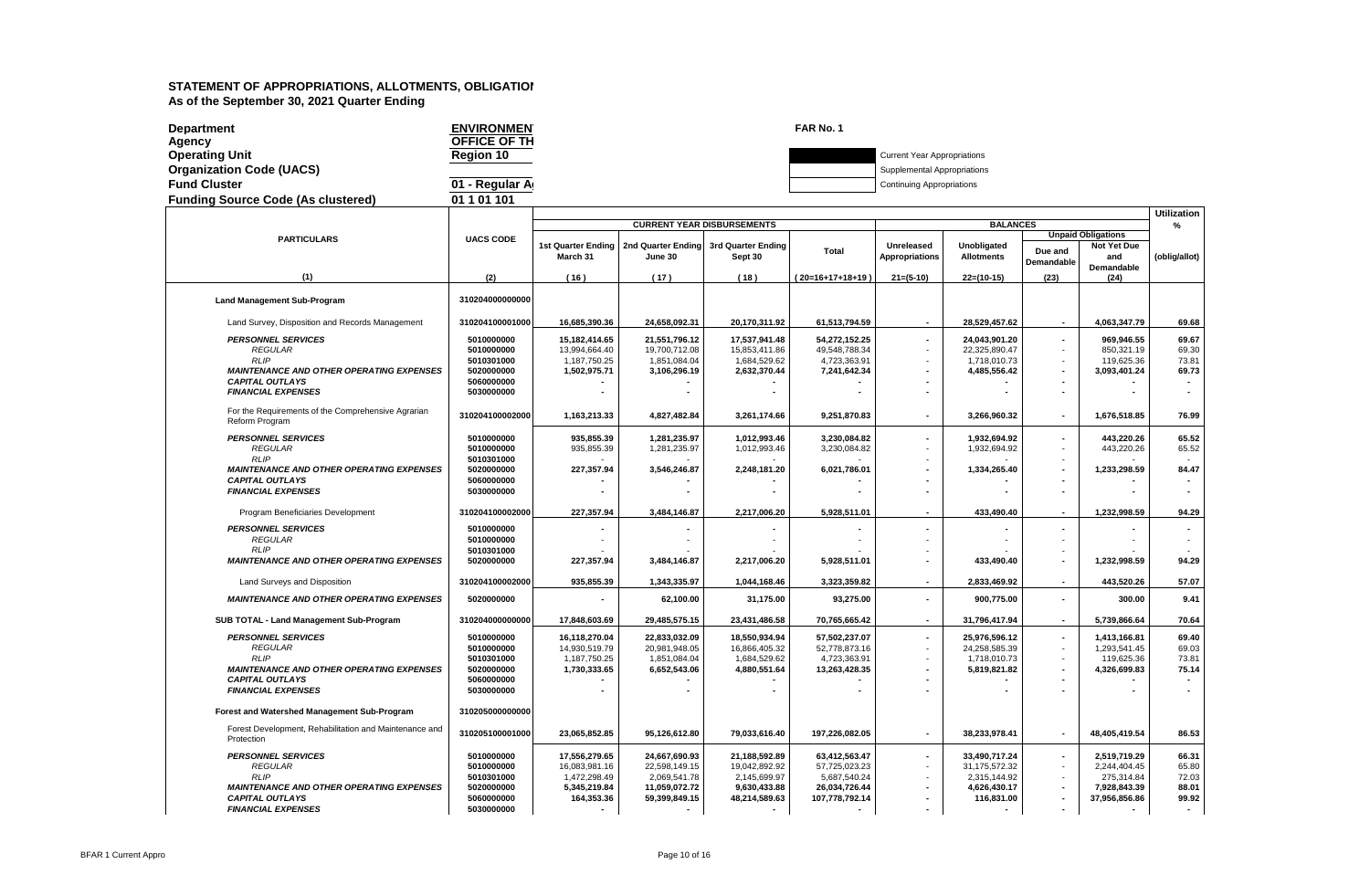| <b>Department</b>                                                                                                                                                    | <b>ENVIRONMENT AND NATURAL RESOURCES</b>                                         |                                                                                       |                                         |                                                                                       |                                                                                       |                                                                |                                                                         |                                                                |                                                                                       |                                                                                  |                                                                                   |                                                                                 |                                                                                       |
|----------------------------------------------------------------------------------------------------------------------------------------------------------------------|----------------------------------------------------------------------------------|---------------------------------------------------------------------------------------|-----------------------------------------|---------------------------------------------------------------------------------------|---------------------------------------------------------------------------------------|----------------------------------------------------------------|-------------------------------------------------------------------------|----------------------------------------------------------------|---------------------------------------------------------------------------------------|----------------------------------------------------------------------------------|-----------------------------------------------------------------------------------|---------------------------------------------------------------------------------|---------------------------------------------------------------------------------------|
| Agency                                                                                                                                                               | OFFICE OF THE SECRETARY                                                          |                                                                                       |                                         |                                                                                       |                                                                                       |                                                                |                                                                         |                                                                |                                                                                       |                                                                                  |                                                                                   |                                                                                 |                                                                                       |
| <b>Operating Unit</b>                                                                                                                                                | Region 10                                                                        |                                                                                       |                                         |                                                                                       |                                                                                       |                                                                |                                                                         |                                                                |                                                                                       |                                                                                  |                                                                                   |                                                                                 |                                                                                       |
| <b>Organization Code (UACS)</b>                                                                                                                                      |                                                                                  |                                                                                       |                                         |                                                                                       |                                                                                       |                                                                |                                                                         |                                                                |                                                                                       |                                                                                  |                                                                                   |                                                                                 |                                                                                       |
| <b>Fund Cluster</b>                                                                                                                                                  | 01 - Regular Agency Fund                                                         |                                                                                       |                                         |                                                                                       |                                                                                       |                                                                |                                                                         |                                                                |                                                                                       |                                                                                  |                                                                                   |                                                                                 |                                                                                       |
| <b>Funding Source Code (As clustered)</b>                                                                                                                            | 01 1 01 101                                                                      |                                                                                       |                                         |                                                                                       |                                                                                       |                                                                |                                                                         |                                                                |                                                                                       |                                                                                  |                                                                                   |                                                                                 |                                                                                       |
|                                                                                                                                                                      |                                                                                  |                                                                                       | <b>APPROPRIATIONS</b>                   |                                                                                       |                                                                                       |                                                                | <b>ALLOTMENTS</b>                                                       |                                                                |                                                                                       |                                                                                  |                                                                                   | <b>TOTAL</b><br><b>CURRENT YEAR OBLIGATIONS</b>                                 |                                                                                       |
| <b>PARTICULARS</b>                                                                                                                                                   | <b>UACS CODE</b>                                                                 |                                                                                       | <b>Adjustments</b>                      |                                                                                       |                                                                                       |                                                                |                                                                         |                                                                |                                                                                       |                                                                                  |                                                                                   |                                                                                 |                                                                                       |
|                                                                                                                                                                      |                                                                                  | Authorized<br><b>Appropriations</b>                                                   | (Transfer (To)<br>From,<br>Realignment) | Adjusted<br><b>Appropriations</b>                                                     | Allotment<br>Received                                                                 | <b>Adjustments</b><br>(Withdrawals,<br><b>Realignment</b> )    | (Transfer To)                                                           | <b>Transfer From</b>                                           | <b>Adjusted Total</b><br><b>Allotments</b>                                            | <b>1st Quarter Ending</b><br>March 31                                            | June 30                                                                           | 2nd Quarter Ending 3rd Quarter Ending<br>Sept 30                                | Total                                                                                 |
| (1)                                                                                                                                                                  | (2)                                                                              | (3)                                                                                   | (4)                                     | $5=(3+4)$                                                                             | (6)                                                                                   | (7)                                                            | (8)                                                                     | (9)                                                            | 10=[{6+(-)7}-8+9]                                                                     | (11)                                                                             | (12)                                                                              | (13)                                                                            | $(15=11+12+13+14)$                                                                    |
| Soil Conservation and Watershed Management including<br>River Basin and Management and Development                                                                   | 310205100002000                                                                  | 2,000,000.00                                                                          | 252,000.00                              | 2,252,000.00                                                                          | 2,000,000.00                                                                          | $\blacksquare$                                                 |                                                                         | 252,000.00                                                     | 2,252,000.00                                                                          | 573,277.21                                                                       | 456,912.80                                                                        | 575,332.06                                                                      | 1,605,522.07                                                                          |
| <b>MAINTENANCE AND OTHER OPERATING EXPENSES</b>                                                                                                                      | 5020000000                                                                       | 2,000,000.00                                                                          |                                         | 2,000,000.00                                                                          | 2,000,000.00                                                                          |                                                                |                                                                         |                                                                | 2,000,000.00                                                                          | 573,277.21                                                                       | 456,912.80                                                                        | 335,332.06                                                                      | 1,365,522.07                                                                          |
| <b>Foreign Assisted Projects</b>                                                                                                                                     |                                                                                  |                                                                                       |                                         |                                                                                       |                                                                                       |                                                                |                                                                         |                                                                |                                                                                       |                                                                                  |                                                                                   |                                                                                 |                                                                                       |
| SUB TOTAL - Forest and Watershed Management Sub-<br>Program                                                                                                          | 310205000000000                                                                  | 285,816,000.00                                                                        | 301,480.00                              | 286,117,480.00                                                                        | 285,816,000.00                                                                        | $\blacksquare$                                                 | (16,535,088.00)                                                         | 16,836,568.00                                                  | 286,117,480.00                                                                        | 67,565,314.02                                                                    | 143,170,364.70                                                                    | 36,501,344.94                                                                   | 247,237,023.66                                                                        |
| <b>PERSONNEL SERVICES</b><br><b>REGULAR</b><br><b>RLIP</b>                                                                                                           | 5010000000<br>5010000000<br>5010301000                                           | 99,423,000.00<br>91,145,000.00<br>8,278,000.00                                        |                                         | 99,423,000.00<br>91,145,000.00<br>8,278,000.00                                        | 99,423,000.00<br>91,145,000.00<br>8,278,000.00                                        |                                                                |                                                                         |                                                                | 99,423,000.00<br>91,145,000.00<br>8,278,000.00                                        | 19,593,876.60<br>17,759,796.57<br>1,834,080.03                                   | 24,343,995.74<br>22,513,641.80<br>1,830,353.94                                    | 21,994,410.42<br>19,695,989.31<br>2,298,421.11                                  | 65,932,282.76<br>59,969,427.68<br>5,962,855.08                                        |
| <b>MAINTENANCE AND OTHER OPERATING EXPENSES</b><br><b>CAPITAL OUTLAYS</b><br><b>FINANCIAL EXPENSES</b>                                                               | 5020000000<br>5060000000<br>5030000000                                           | 40,590,000.00<br>145,803,000.00                                                       | 301,480.00                              | 40.590.000.00<br>146,104,480.00                                                       | 40,590,000.00<br>145,803,000.00                                                       |                                                                | (2,017,088.00)<br>(14,518,000.00)                                       | 2,017,088.00<br>14,819,480.00                                  | 40.590.000.00<br>146,104,480.00                                                       | 13,630,461.42<br>34,340,976.00                                                   | 7,839,690.96<br>110,986,678.00                                                    | 13,858,939.52<br>647,995.00                                                     | 35,329,091.90<br>145,975,649.00                                                       |
| TOTAL - NATURAL RESOURCES CONSERVATION AND<br><b>DEVELOPMENT PROGRAM</b>                                                                                             | 310200000000000                                                                  | 498,356,000.00                                                                        | 12,896,518.00                           | 511,252,518.00                                                                        | 498,356,000.00                                                                        | (0.00)                                                         | (23,870,196.00)                                                         | 36,766,714.00                                                  | 511,252,518.00                                                                        | 117,545,310.87                                                                   | 197,978,822.41                                                                    | 90,049,135.63                                                                   | 405,573,268.91                                                                        |
| <b>PERSONNEL SERVICES</b><br><b>REGULAR</b><br><b>RLIP</b>                                                                                                           | 5010000000<br>5010000000<br>5010301000                                           | 242,879,000.00<br>223,127,000.00<br>19,752,000.00                                     |                                         | 242,879,000.00<br>223,127,000.00<br>19,752,000.00                                     | 242,879,000.00<br>223,127,000.00<br>19,752,000.00                                     |                                                                | (1, 131, 308.00)<br>(1, 131, 308.00)                                    | 1,131,308.00<br>1,131,308.00                                   | 242,879,000.00<br>223,127,000.00<br>19.752.000.00                                     | 50,361,994.37<br>45,802,135.82<br>4,559,858.55                                   | 59,798,218.68<br>55,404,674.54<br>4,393,544.14                                    | 55,281,105.75<br>49,886,472.13<br>5,394,633.62                                  | 165,441,318.80<br>151,093,282.49<br>14,348,036.31                                     |
| <b>MAINTENANCE AND OTHER OPERATING EXPENSES</b><br><b>CAPITAL OUTLAYS</b><br><b>FINANCIAL EXPENSES</b>                                                               | 5020000000<br>5060000000<br>5030000000                                           | 109,674,000.00<br>145,803,000.00                                                      | 12,595,038.00<br>301,480.00             | 122,269,038.00<br>146,104,480.00                                                      | 109,674,000.00<br>145,803,000.00                                                      | (0.00)                                                         | (8,220,888.00)<br>(14,518,000.00)                                       | 20,815,926.00<br>14,819,480.00                                 | 122,269,038.00<br>146,104,480.00                                                      | 32,842,340.50<br>34,340,976.00                                                   | 27,193,925.73<br>110,986,678.00                                                   | 34,120,034.88<br>647,995.00                                                     | 94,156,301.11<br>145,975,649.00                                                       |
| TOTAL - NATURAL RESOURCES SUSTAINABLY MANAGED                                                                                                                        | 310000000000000                                                                  | 595,953,000.00                                                                        | 13,072,518.00                           | 609,025,518.00                                                                        | 595,953,000.00                                                                        | (0.00)                                                         | (24,046,196.00)                                                         | 37,118,714.00                                                  | 609,025,518.00                                                                        | 141,306,067.37                                                                   | 223,855,976.86                                                                    | 116,531,113.81                                                                  | 481,693,158.04                                                                        |
| <b>PERSONNEL SERVICES</b><br><b>REGULAR</b><br><b>RLIP</b><br><b>MAINTENANCE AND OTHER OPERATING EXPENSES</b><br><b>CAPITAL OUTLAYS</b><br><b>FINANCIAL EXPENSES</b> | 5010000000<br>5010000000<br>5010301000<br>5020000000<br>5060000000<br>5030000000 | 290,843,000.00<br>267,304,000.00<br>23,539,000.00<br>151,797,000.00<br>153,313,000.00 | 12,771,038.00<br>301,480.00             | 290,843,000.00<br>267,304,000.00<br>23.539.000.00<br>164,568,038.00<br>153,614,480.00 | 290,843,000.00<br>267,304,000.00<br>23.539.000.00<br>151,797,000.00<br>153,313,000.00 | $\overline{\phantom{a}}$<br>$\overline{\phantom{a}}$<br>(0.00) | (1,131,308.00)<br>(1, 131, 308.00)<br>(8,396,888.00)<br>(14,518,000.00) | 1,131,308.00<br>1,131,308.00<br>21,167,926.00<br>14,819,480.00 | 290,843,000.00<br>267,304,000.00<br>23.539.000.00<br>164,568,038.00<br>153,614,480.00 | 62,491,264.12<br>56,885,691.37<br>5,605,572.75<br>42,756,430.25<br>36,058,373.00 | 73,269,370.74<br>67,868,370.31<br>5,401,000.43<br>36,501,306.42<br>114,085,299.70 | 67,507,621.46<br>60,923,217.37<br>6,584,404.09<br>46,120,797.35<br>2,902,695.00 | 203,268,256.32<br>185,677,279.05<br>17,590,977.27<br>125,378,534.02<br>153,046,367.70 |
| ADAPTIVE CAPACITIES OF HUMAN COMMUNITIES AND<br>003<br><b>NATURAL SYSTEMS IMPROVED</b>                                                                               | 320000000000000                                                                  |                                                                                       |                                         |                                                                                       |                                                                                       |                                                                |                                                                         |                                                                |                                                                                       |                                                                                  |                                                                                   |                                                                                 |                                                                                       |
| ENVIRONMENTAL AND NATURAL RESOURCES<br><b>RESILIENCY PROGRAM</b>                                                                                                     | 320300000000000                                                                  |                                                                                       |                                         |                                                                                       |                                                                                       |                                                                |                                                                         |                                                                |                                                                                       |                                                                                  |                                                                                   |                                                                                 |                                                                                       |
| Natural Resources Assessment                                                                                                                                         | 320300100001000                                                                  | 2,840,000.00                                                                          | (0.00)                                  | 2,840,000.00                                                                          | 2,840,000.00                                                                          | (0.00)                                                         |                                                                         |                                                                | 2,840,000.00                                                                          | 146,070.00                                                                       | 450,488.50                                                                        | 1,022,473.45                                                                    | 1,619,031.95                                                                          |
| <b>MAINTENANCE AND OTHER OPERATING EXPENSES</b>                                                                                                                      | 5020000000                                                                       | 2,840,000.00                                                                          | (0.00)                                  | 2.840.000.00                                                                          | 2,840,000.00                                                                          | (0.00)                                                         |                                                                         |                                                                | 2,840,000.00                                                                          | 146,070.00                                                                       | 450,488.50                                                                        | 1,022,473.45                                                                    | 1,619,031.95                                                                          |
| <b>SUB-TOTAL, OPERATIONS</b>                                                                                                                                         | 300000000000000                                                                  | 598,793,000.00                                                                        | 13,072,518.00                           | 611,865,518.00                                                                        | 598,793,000.00                                                                        | (0.00)                                                         | (24,046,196.00)                                                         | 37,118,714.00                                                  | 611,865,518.00                                                                        | 141,452,137.37                                                                   | 224,306,465.36                                                                    | 117,553,587.26                                                                  | 483,312,189.99                                                                        |
| <b>PERSONNEL SERVICES</b>                                                                                                                                            | 5010000000                                                                       | 290,843,000.00                                                                        |                                         | 290,843,000.00                                                                        | 290,843,000.00                                                                        | $\blacksquare$                                                 | (1, 131, 308.00)                                                        | 1,131,308.00                                                   | 290,843,000.00                                                                        | 62,491,264.12                                                                    | 73,269,370.74                                                                     | 67,507,621.46                                                                   | 203,268,256.32                                                                        |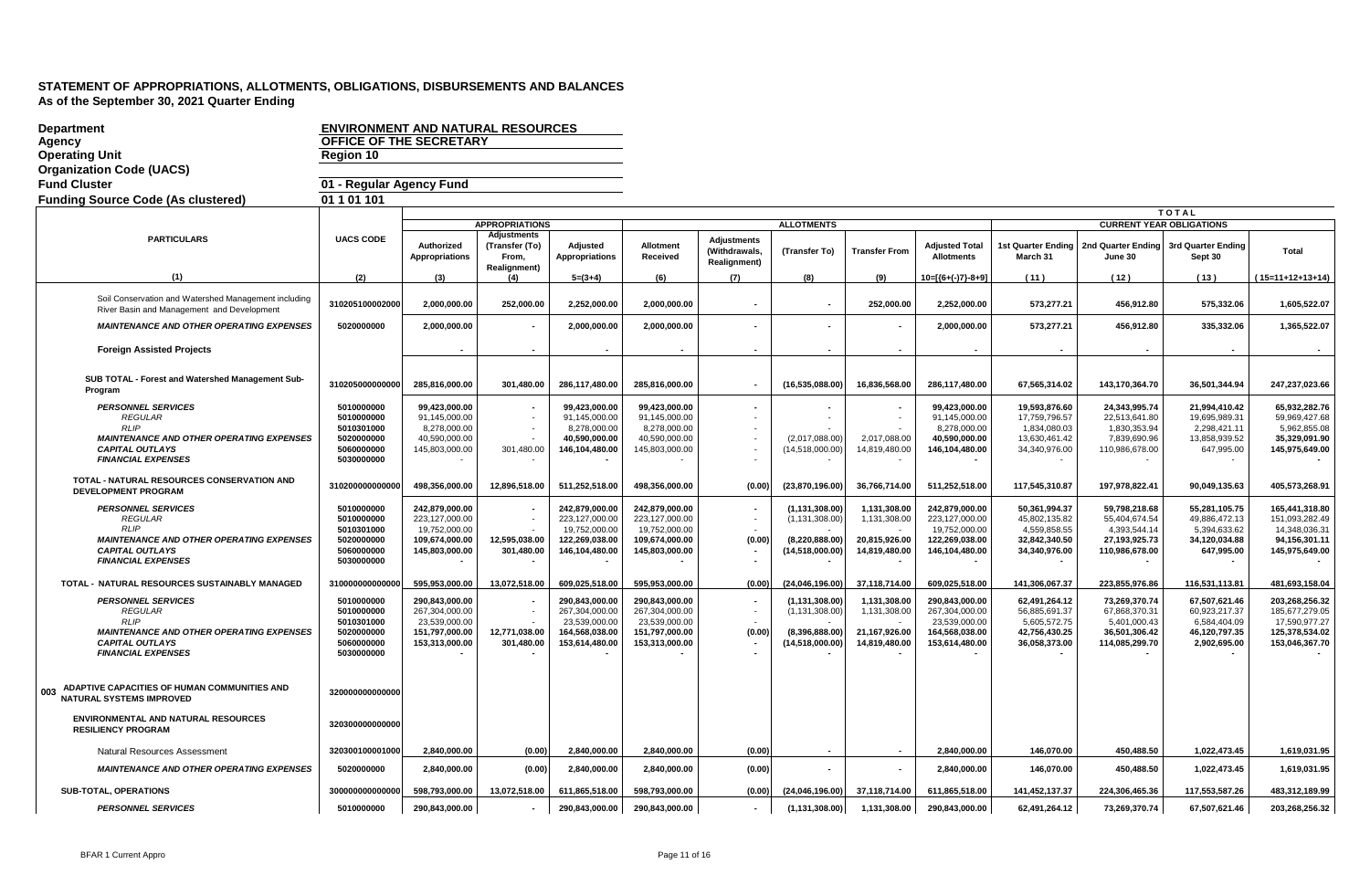| <b>Department</b><br>Agency                                                                        | <b>ENVIRONMEN</b><br>OFFICE OF TH |                                       |                               |                                                  | FAR No. 1                       |                                     |                                  |                                    |                                                               |                    |
|----------------------------------------------------------------------------------------------------|-----------------------------------|---------------------------------------|-------------------------------|--------------------------------------------------|---------------------------------|-------------------------------------|----------------------------------|------------------------------------|---------------------------------------------------------------|--------------------|
| <b>Operating Unit</b>                                                                              | Region 10                         |                                       |                               |                                                  |                                 | <b>Current Year Appropriations</b>  |                                  |                                    |                                                               |                    |
| <b>Organization Code (UACS)</b>                                                                    |                                   |                                       |                               |                                                  |                                 | Supplemental Appropriations         |                                  |                                    |                                                               |                    |
| <b>Fund Cluster</b>                                                                                | 01 - Regular A                    |                                       |                               |                                                  |                                 | <b>Continuing Appropriations</b>    |                                  |                                    |                                                               |                    |
| <b>Funding Source Code (As clustered)</b>                                                          | 01 1 01 101                       |                                       |                               |                                                  |                                 |                                     |                                  |                                    |                                                               |                    |
|                                                                                                    |                                   |                                       |                               |                                                  |                                 |                                     |                                  |                                    |                                                               | <b>Utilization</b> |
|                                                                                                    |                                   |                                       |                               | <b>CURRENT YEAR DISBURSEMENTS</b>                |                                 |                                     | <b>BALANCES</b>                  |                                    |                                                               | $\frac{0}{c}$      |
| <b>PARTICULARS</b>                                                                                 | <b>UACS CODE</b>                  | <b>1st Quarter Ending</b><br>March 31 | June 30                       | 2nd Quarter Ending 3rd Quarter Ending<br>Sept 30 | <b>Total</b>                    | Unreleased<br><b>Appropriations</b> | Unobligated<br><b>Allotments</b> | Due and<br>Demandable              | <b>Unpaid Obligations</b><br>Not Yet Due<br>and<br>Demandable | (oblig/allot)      |
| (1)                                                                                                | (2)                               | (16)                                  | (17)                          | (18)                                             | $(20=16+17+18+19)$              | $21=(5-10)$                         | $22=(10-15)$                     | (23)                               | (24)                                                          |                    |
| Soil Conservation and Watershed Management including<br>River Basin and Management and Development | 310205100002000                   | 245,152.47                            | 315,578.48                    | 277,710.05                                       | 838,441.00                      | $\blacksquare$                      | 646,477.93                       | $\blacksquare$                     | 767,081.07                                                    | 71.29              |
| <b>MAINTENANCE AND OTHER OPERATING EXPENSES</b>                                                    | 5020000000                        | 245,152.47                            | 315,578.48                    | 277,710.05                                       | 838,441.00                      |                                     | 634,477.93                       | $\blacksquare$                     | 527,081.07                                                    | 68.28              |
| <b>Foreign Assisted Projects</b>                                                                   |                                   |                                       |                               |                                                  |                                 |                                     |                                  |                                    |                                                               |                    |
| SUB TOTAL - Forest and Watershed Management Sub-<br>Program                                        | 310205000000000                   | 23,311,005.32                         | 95,442,191.28                 | 79,311,326.45                                    | 198,064,523.05                  |                                     | 38,880,456.34                    | $\overline{\phantom{a}}$           | 49,172,500.61                                                 | 86.41              |
| <b>PERSONNEL SERVICES</b>                                                                          | 5010000000                        | 17,556,279.65                         | 24,667,690.93                 | 21,188,592.89                                    | 63,412,563.47                   |                                     | 33,490,717.24                    | $\blacksquare$                     | 2,519,719.29                                                  | 66.31              |
| <b>REGULAR</b><br><b>RLIP</b>                                                                      | 5010000000<br>5010301000          | 16,083,981.16<br>1,472,298.49         | 22,598,149.15<br>2,069,541.78 | 19,042,892.92<br>2,145,699.97                    | 57,725,023.23<br>5,687,540.24   | $\overline{\phantom{a}}$            | 31,175,572.32<br>2,315,144.92    | $\blacksquare$                     | 2,244,404.45<br>275,314.84                                    | 65.80<br>72.03     |
| <b>MAINTENANCE AND OTHER OPERATING EXPENSES</b>                                                    | 5020000000                        | 5,590,372.31                          | 11,374,651.20                 | 9,908,143.93                                     | 26,873,167.44                   |                                     | 5,260,908.10                     | $\omega$                           | 8,455,924.46                                                  | 87.04              |
| <b>CAPITAL OUTLAYS</b>                                                                             | 5060000000                        | 164,353.36                            | 59,399,849.15                 | 48,214,589.63                                    | 107,778,792.14                  |                                     | 128,831.00                       | $\sim$                             | 38,196,856.86                                                 | 99.91              |
| <b>FINANCIAL EXPENSES</b>                                                                          | 5030000000                        |                                       |                               |                                                  |                                 |                                     |                                  |                                    |                                                               |                    |
| TOTAL - NATURAL RESOURCES CONSERVATION AND<br><b>DEVELOPMENT PROGRAM</b>                           | 310200000000000                   | 58,224,168.05                         | 152,336,950.05                | 127,633,464.74                                   | 338,194,582.84                  |                                     | 105,679,249.09                   | $\blacksquare$                     | 67,378,686.07                                                 | 79.33              |
| <b>PERSONNEL SERVICES</b>                                                                          | 5010000000                        | 45,236,332.05                         | 62,711,428.15                 | 52,789,483.40                                    | 160,737,243.60                  |                                     | 77,437,681.20                    | $\blacksquare$                     | 4,704,075.20                                                  | 68.12              |
| <b>REGULAR</b><br><b>RLIP</b>                                                                      | 5010000000<br>5010301000          | 41,645,621.79<br>3,590,710.26         | 57,494,663.97<br>5,216,764.18 | 47,701,585.81<br>5,087,897.59                    | 146,841,871.57<br>13,895,372.03 |                                     | 72,033,717.51<br>5,403,963.69    | $\sim$                             | 4,251,410.92<br>452,664.28                                    | 67.72<br>72.64     |
| <b>MAINTENANCE AND OTHER OPERATING EXPENSES</b>                                                    | 5020000000                        | 12,823,482.64                         | 30,225,672.75                 | 26,629,391.71                                    | 69,678,547.10                   |                                     | 28,112,736.89                    | $\overline{\phantom{a}}$           | 24,477,754.01                                                 | 77.01              |
| <b>CAPITAL OUTLAYS</b>                                                                             | 5060000000                        | 164,353.36                            | 59,399,849.15                 | 48,214,589.63                                    | 107,778,792.14                  |                                     | 128,831.00                       | $\blacksquare$                     | 38,196,856.86                                                 | 99.91              |
| <b>FINANCIAL EXPENSES</b>                                                                          | 5030000000                        |                                       |                               |                                                  |                                 |                                     |                                  | $\overline{\phantom{a}}$           |                                                               |                    |
| TOTAL - NATURAL RESOURCES SUSTAINABLY MANAGED                                                      | 310000000000000                   | 73,605,350.59                         | 180,352,078.48                | 149,988,524.13                                   | 403,945,953.20                  |                                     | 127,332,359.96                   | $\blacksquare$                     | 77,747,204.84                                                 | 79.09              |
| <b>PERSONNEL SERVICES</b>                                                                          | 5010000000                        | 56,268,028.71                         | 77,054,581.31                 | 64,465,862.17                                    | 197,788,472.19                  |                                     | 87,574,743.68                    | $\blacksquare$                     | 5,479,784.13                                                  | 69.89              |
| <b>REGULAR</b><br><b>RLIP</b>                                                                      | 5010000000                        | 51,817,435.21                         | 70,659,496.41                 | 58,252,515.06                                    | 180,729,446.68                  |                                     | 81,626,720.95                    | $\sim$                             | 4,947,832.37                                                  | 69.46              |
| <b>MAINTENANCE AND OTHER OPERATING EXPENSES</b>                                                    | 5010301000<br>5020000000          | 4,450,593.50<br>17, 142, 777. 45      | 6,395,084.90<br>41,234,708.39 | 6,213,347.11<br>35,251,934.33                    | 17,059,025.51<br>93,629,420.17  | $\overline{\phantom{a}}$            | 5,948,022.73<br>39,189,503.98    | $\sim$<br>$\overline{\phantom{a}}$ | 531,951.76<br>31,749,113.85                                   | 74.73<br>76.19     |
| <b>CAPITAL OUTLAYS</b>                                                                             | 5060000000                        | 194,544.43                            | 62,062,788.78                 | 50,270,727.63                                    | 112,528,060.84                  |                                     | 568,112.30                       | $\blacksquare$                     | 40,518,306.86                                                 | 99.63              |
| <b>FINANCIAL EXPENSES</b>                                                                          | 5030000000                        |                                       |                               |                                                  |                                 |                                     |                                  |                                    |                                                               |                    |
| ADAPTIVE CAPACITIES OF HUMAN COMMUNITIES AND<br>003<br><b>NATURAL SYSTEMS IMPROVED</b>             | 320000000000000                   |                                       |                               |                                                  |                                 |                                     |                                  |                                    |                                                               |                    |
| ENVIRONMENTAL AND NATURAL RESOURCES<br><b>RESILIENCY PROGRAM</b>                                   | 320300000000000                   |                                       |                               |                                                  |                                 |                                     |                                  |                                    |                                                               |                    |
| Natural Resources Assessment                                                                       | 320300100001000                   | 102,171.49                            | 329,932.50                    | 518,044.69                                       | 950,148.68                      |                                     | 1,220,968.05                     | $\blacksquare$                     | 668,883.27                                                    | 57.01              |
| <b>MAINTENANCE AND OTHER OPERATING EXPENSES</b>                                                    | 5020000000                        | 102,171.49                            | 329,932.50                    | 518,044.69                                       | 950,148.68                      | $\blacksquare$                      | 1,220,968.05                     | $\blacksquare$                     | 668,883.27                                                    | 57.01              |
| SUB-TOTAL, OPERATIONS                                                                              | 300000000000000                   | 73,707,522.08                         | 180,682,010.98                | 150,506,568.82                                   | 404,896,101.88                  |                                     | 128,553,328.01                   |                                    | 78,416,088.11                                                 | 78.99              |
| <b>PERSONNEL SERVICES</b>                                                                          | 5010000000                        | 56,268,028.71                         | 77,054,581.31                 | 64,465,862.17                                    | 197,788,472.19                  |                                     | 87,574,743.68                    | $\blacksquare$                     | 5,479,784.13                                                  | 69.89              |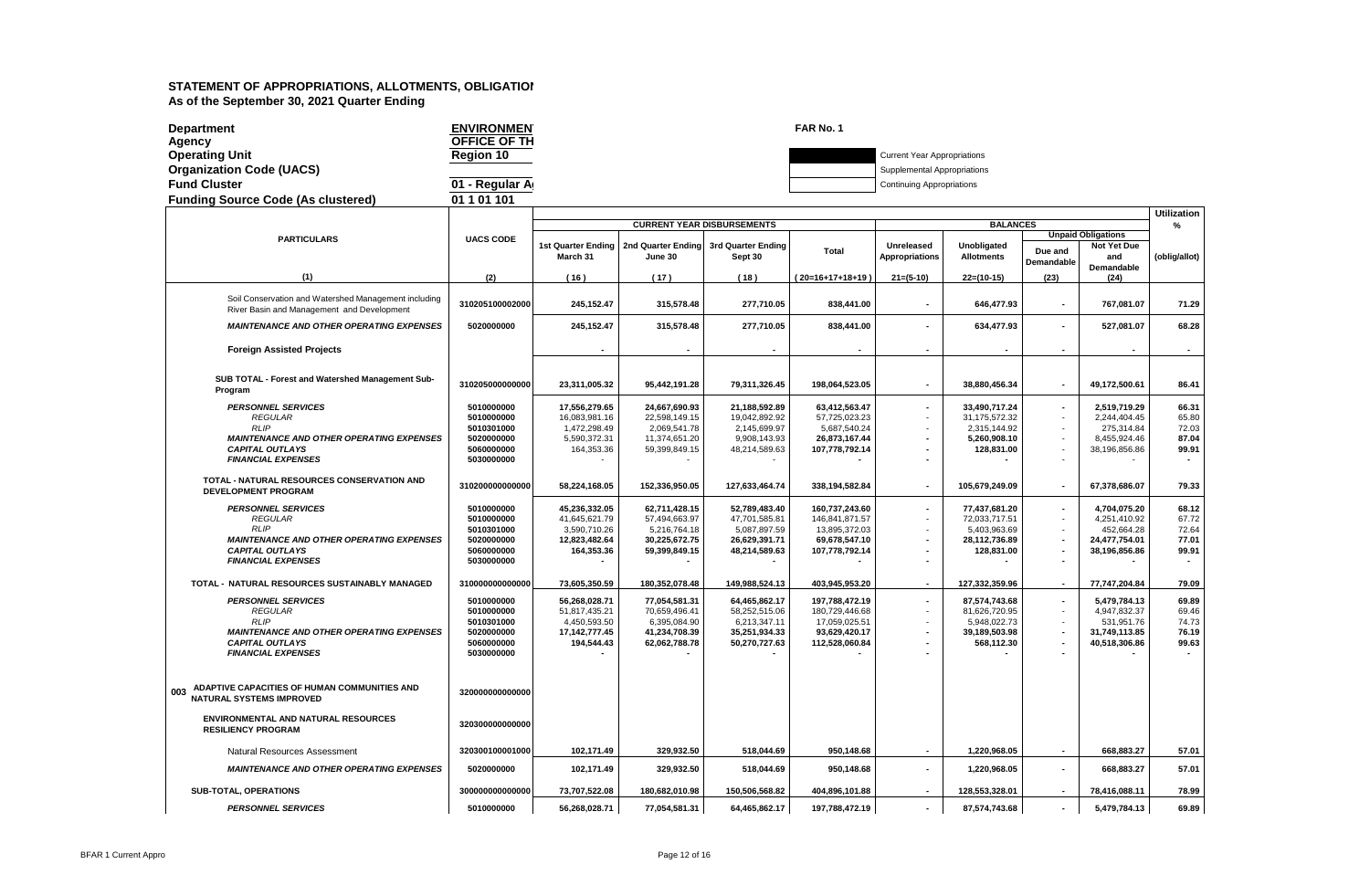|    | <b>Department</b>                                                                                                                                                    | <b>ENVIRONMENT AND NATURAL RESOURCES</b>                                         |                                                                                       |                                                                       |                                                                                       |                                                                                       |                                                            |                                                                           |                                                                |                                                                                       |                                                                                  |                                                                                    |                                                                                  |                                                                                       |
|----|----------------------------------------------------------------------------------------------------------------------------------------------------------------------|----------------------------------------------------------------------------------|---------------------------------------------------------------------------------------|-----------------------------------------------------------------------|---------------------------------------------------------------------------------------|---------------------------------------------------------------------------------------|------------------------------------------------------------|---------------------------------------------------------------------------|----------------------------------------------------------------|---------------------------------------------------------------------------------------|----------------------------------------------------------------------------------|------------------------------------------------------------------------------------|----------------------------------------------------------------------------------|---------------------------------------------------------------------------------------|
|    | <b>Agency</b>                                                                                                                                                        | <b>OFFICE OF THE SECRETARY</b>                                                   |                                                                                       |                                                                       |                                                                                       |                                                                                       |                                                            |                                                                           |                                                                |                                                                                       |                                                                                  |                                                                                    |                                                                                  |                                                                                       |
|    | <b>Operating Unit</b>                                                                                                                                                | Region 10                                                                        |                                                                                       |                                                                       |                                                                                       |                                                                                       |                                                            |                                                                           |                                                                |                                                                                       |                                                                                  |                                                                                    |                                                                                  |                                                                                       |
|    | <b>Organization Code (UACS)</b>                                                                                                                                      |                                                                                  |                                                                                       |                                                                       |                                                                                       |                                                                                       |                                                            |                                                                           |                                                                |                                                                                       |                                                                                  |                                                                                    |                                                                                  |                                                                                       |
|    | <b>Fund Cluster</b>                                                                                                                                                  | 01 - Regular Agency Fund                                                         |                                                                                       |                                                                       |                                                                                       |                                                                                       |                                                            |                                                                           |                                                                |                                                                                       |                                                                                  |                                                                                    |                                                                                  |                                                                                       |
|    | <b>Funding Source Code (As clustered)</b>                                                                                                                            | 01 1 01 101                                                                      |                                                                                       |                                                                       |                                                                                       |                                                                                       |                                                            |                                                                           |                                                                |                                                                                       |                                                                                  |                                                                                    |                                                                                  |                                                                                       |
|    |                                                                                                                                                                      |                                                                                  |                                                                                       |                                                                       |                                                                                       |                                                                                       |                                                            |                                                                           |                                                                |                                                                                       |                                                                                  |                                                                                    | <b>TOTAL</b>                                                                     |                                                                                       |
|    |                                                                                                                                                                      |                                                                                  |                                                                                       | <b>APPROPRIATIONS</b>                                                 |                                                                                       |                                                                                       |                                                            | <b>ALLOTMENTS</b>                                                         |                                                                |                                                                                       |                                                                                  |                                                                                    | <b>CURRENT YEAR OBLIGATIONS</b>                                                  |                                                                                       |
|    | <b>PARTICULARS</b>                                                                                                                                                   | <b>UACS CODE</b>                                                                 | Authorized<br><b>Appropriations</b>                                                   | <b>Adjustments</b><br>(Transfer (To)<br>From,<br><b>Realignment</b> ) | Adjusted<br><b>Appropriations</b>                                                     | Allotment<br>Received                                                                 | <b>Adjustments</b><br>(Withdrawals,<br><b>Realignment)</b> | (Transfer To)                                                             | <b>Transfer From</b>                                           | <b>Adjusted Total</b><br><b>Allotments</b>                                            | <b>1st Quarter Ending</b><br>March 31                                            | 2nd Quarter Ending<br>June 30                                                      | 3rd Quarter Ending<br>Sept 30                                                    | <b>Total</b>                                                                          |
|    | (1)                                                                                                                                                                  | (2)                                                                              | (3)                                                                                   | (4)                                                                   | $5=(3+4)$                                                                             | (6)                                                                                   | (7)                                                        | (8)                                                                       | (9)                                                            | 10=[{6+(-)7}-8+9]                                                                     | (11)                                                                             | (12)                                                                               | (13)                                                                             | $15=11+12+13+14$                                                                      |
|    | <b>REGULAR</b><br><b>RLIP</b><br><b>MAINTENANCE AND OTHER OPERATING EXPENSES</b><br><b>CAPITAL OUTLAYS</b><br><b>FINANCIAL EXPENSES</b>                              | 5010000000<br>5010301000<br>5020000000<br>5060000000<br>5030000000               | 267,304,000.00<br>23,539,000.00<br>154,637,000.00<br>153,313,000.00                   | 12,771,038.00<br>301,480.00                                           | 267,304,000.00<br>23,539,000.00<br>167,408,038.00<br>153,614,480.00                   | 267,304,000.00<br>23,539,000.00<br>154,637,000.00<br>153,313,000.00                   | $\overline{\phantom{a}}$<br>(0.00)                         | (1, 131, 308.00)<br>(8,396,888.00)<br>(14,518,000.00)                     | 1,131,308.00<br>21,167,926.00<br>14,819,480.00                 | 267,304,000.00<br>23,539,000.00<br>167,408,038.00<br>153,614,480.00                   | 56,885,691.37<br>5,605,572.75<br>42,902,500.25<br>36,058,373.00                  | 67,868,370.31<br>5,401,000.43<br>36,951,794.92<br>114,085,299.70                   | 60,923,217.37<br>6,584,404.09<br>47,143,270.80<br>2,902,695.00                   | 185,677,279.05<br>17,590,977.27<br>126,997,565.97<br>153,046,367.70                   |
|    | A. AGENCY SPECIFIC BUDGET/AUTOMATIC<br><b>APPROPRIATIONS (RLIP)</b>                                                                                                  | 101 101 / 104 102                                                                | 801,236,000.00                                                                        | 38,227,418.00                                                         | 839,463,418.00                                                                        | 801,236,000.00                                                                        | (0.00)                                                     | (24, 738, 596.00)                                                         | 62,966,014.00                                                  | 839,463,418.00                                                                        | 200,626,425.21                                                                   | 276,968,336.82                                                                     | 168,712,103.22                                                                   | 646,306,865.25                                                                        |
|    | <b>PERSONNEL SERVICES</b><br><b>REGULAR</b><br><b>RLIP</b><br><b>MAINTENANCE AND OTHER OPERATING EXPENSES</b><br><b>CAPITAL OUTLAYS</b><br><b>FINANCIAL EXPENSES</b> | 5010000000<br>5010000000<br>5010301000<br>5020000000<br>5060000000<br>5030000000 | 429,847,000.00<br>395,307,000.00<br>34,540,000.00<br>208,469,000.00<br>162,920,000.00 | 0.00<br>0.00<br>37,825,938.00<br>401,480.00                           | 429,847,000.00<br>395,307,000.00<br>34,540,000.00<br>246,294,938.00<br>163,321,480.00 | 429.847.000.00<br>395,307,000.00<br>34,540,000.00<br>208,469,000.00<br>162,920,000.00 | 0.00<br>0.00<br>(0.00)                                     | (1, 131, 308.00)<br>(1, 131, 308.00)<br>(9,089,288.00)<br>(14,518,000.00) | 1,131,308.00<br>1,131,308.00<br>46,915,226.00<br>14,919,480.00 | 429,847,000.00<br>395,307,000.00<br>34,540,000.00<br>246,294,938.00<br>163,321,480.00 | 90,827,564.82<br>82,634,946.92<br>8,192,617.90<br>64,976,104.44<br>44,822,755.95 | 107,130,251.83<br>99,231,087.28<br>7,899,164.55<br>55,060,075.29<br>114,778,009.70 | 102,677,786.00<br>93,115,896.96<br>9,561,889.04<br>63,024,122.22<br>3,010,195.00 | 300,635,602.65<br>274,981,931.16<br>25,653,671.49<br>183,060,301.95<br>162,610,960.65 |
|    | <b>B. SPECIAL PURPOSE FUNDS / AUTOMATIC</b><br><b>APPROPRIATIONS</b>                                                                                                 |                                                                                  |                                                                                       |                                                                       |                                                                                       |                                                                                       |                                                            |                                                                           |                                                                |                                                                                       |                                                                                  |                                                                                    |                                                                                  |                                                                                       |
|    | Pension and Gratuity Fund - For Payment of Retirement &<br><b>Terminal Leave Benefits</b>                                                                            | 101 407                                                                          | $\sim$                                                                                | 942,215.00                                                            | 942,215.00                                                                            | 942,215.00                                                                            | $\sim$                                                     | $\blacksquare$                                                            | $\blacksquare$                                                 | 942,215.00                                                                            | 942,214.72                                                                       | $\blacksquare$                                                                     | $\sim$                                                                           | 942,214.72                                                                            |
|    | <b>PERSONNEL SERVICES</b><br><b>REGULAR</b>                                                                                                                          | 5010000000<br>5010000000                                                         | $\overline{\phantom{a}}$<br>$\sim$                                                    | 942,215.00<br>942,215.00                                              | 942,215.00<br>942,215.00                                                              | 942,215.00<br>942,215.00                                                              | $\qquad \qquad \blacksquare$<br>$\blacksquare$             |                                                                           |                                                                | 942,215.00<br>942,215.00                                                              | 942,214.72<br>942,214.72                                                         | $\blacksquare$                                                                     | $\blacksquare$                                                                   | 942,214.72<br>942,214.72                                                              |
|    | Pension and Gratuity Fund - For Payment of Monetization of<br><b>Leave Credits</b>                                                                                   | 101 407                                                                          | $\blacksquare$                                                                        |                                                                       |                                                                                       |                                                                                       | $\blacksquare$                                             |                                                                           |                                                                |                                                                                       | $\overline{\phantom{a}}$                                                         | $\overline{\phantom{a}}$                                                           | $\sim$                                                                           | $\sim$                                                                                |
|    | Miscellaneous Personnel Benefits Fund (MPBF) - Additional PS<br><b>Requirements</b>                                                                                  | 101 406                                                                          | $\blacksquare$                                                                        | $\blacksquare$                                                        |                                                                                       |                                                                                       | ٠                                                          | $\blacksquare$                                                            | $\sim$                                                         |                                                                                       | $\overline{\phantom{a}}$                                                         | $\blacksquare$                                                                     |                                                                                  | $\sim$                                                                                |
|    | Miscellaneous Personnel Benefits Fund (MPBF) - Performance<br><b>Based Bonus</b>                                                                                     | 101 406                                                                          | $\overline{\phantom{a}}$                                                              |                                                                       |                                                                                       |                                                                                       |                                                            |                                                                           |                                                                |                                                                                       |                                                                                  |                                                                                    |                                                                                  |                                                                                       |
|    | Miscellaneous Personnel Benefits Fund (MPBF) - Service<br><b>Recognition Incentive (SRI)</b>                                                                         | 101 406                                                                          | $\overline{\phantom{a}}$                                                              |                                                                       |                                                                                       |                                                                                       | $\overline{\phantom{a}}$                                   |                                                                           |                                                                |                                                                                       |                                                                                  |                                                                                    |                                                                                  |                                                                                       |
| 6. | National Disaster Risk Reduction and Management Fund -<br><b>Calamity Fund</b>                                                                                       | 101 401                                                                          | $\overline{\phantom{a}}$                                                              |                                                                       |                                                                                       |                                                                                       | $\overline{a}$                                             |                                                                           |                                                                |                                                                                       |                                                                                  |                                                                                    |                                                                                  |                                                                                       |
| 7. | <b>Contingent Fund</b>                                                                                                                                               | 101 402                                                                          |                                                                                       |                                                                       |                                                                                       |                                                                                       |                                                            |                                                                           |                                                                |                                                                                       |                                                                                  |                                                                                    |                                                                                  |                                                                                       |
|    | <b>International Commitments</b>                                                                                                                                     | 101 405                                                                          |                                                                                       |                                                                       |                                                                                       |                                                                                       |                                                            |                                                                           |                                                                |                                                                                       |                                                                                  |                                                                                    |                                                                                  |                                                                                       |
| 9. | <b>Overall Savings</b>                                                                                                                                               |                                                                                  |                                                                                       |                                                                       |                                                                                       |                                                                                       |                                                            |                                                                           |                                                                |                                                                                       |                                                                                  |                                                                                    |                                                                                  |                                                                                       |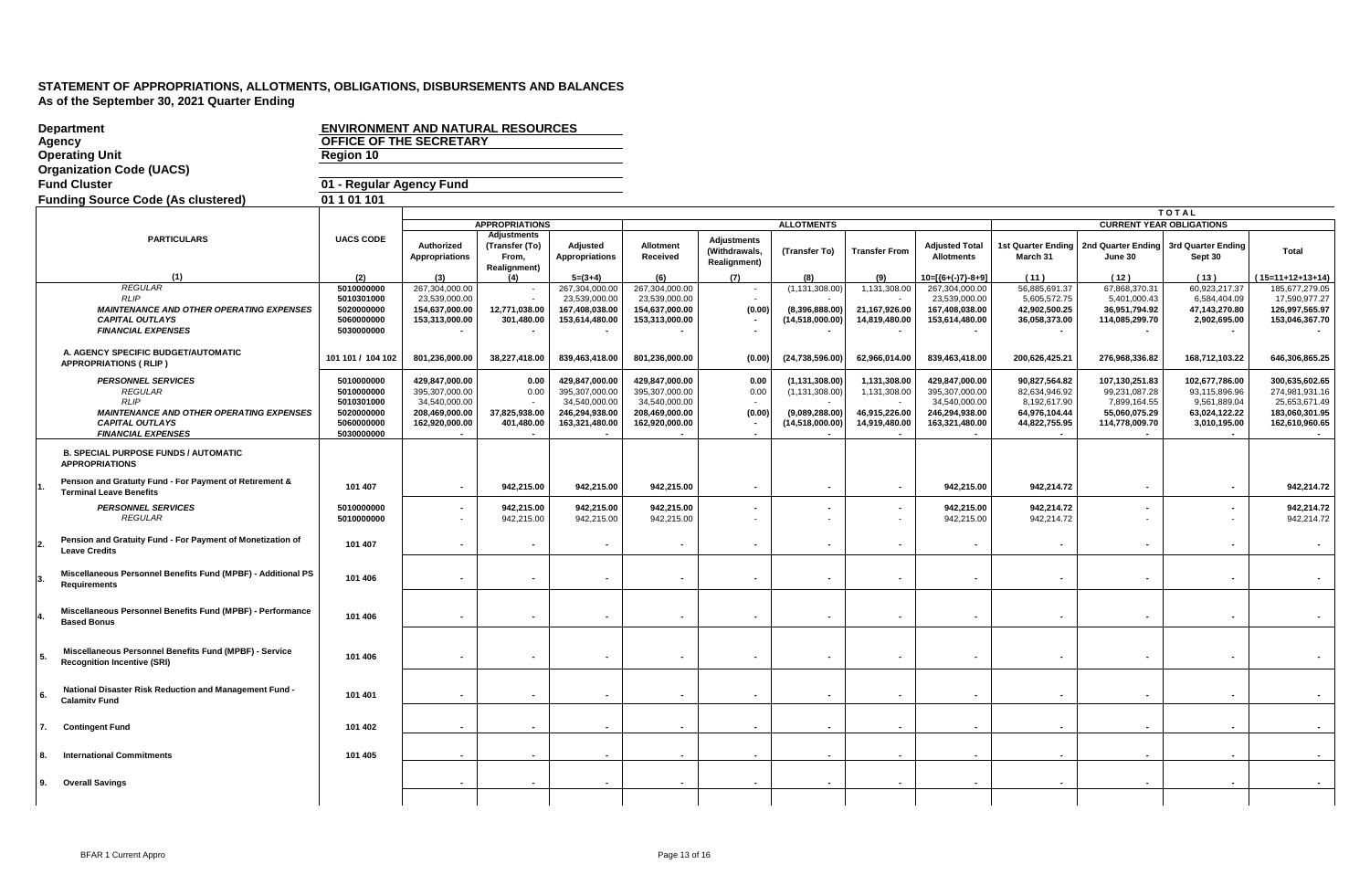| <b>Department</b>                         | <b>ENVIRONMEN</b> | FAR No. 1 |                                    |
|-------------------------------------------|-------------------|-----------|------------------------------------|
| Agency                                    | OFFICE OF TH      |           |                                    |
| <b>Operating Unit</b>                     | <b>Region 10</b>  |           | <b>Current Year Appropriations</b> |
| <b>Organization Code (UACS)</b>           |                   |           | Supplemental Appropriations        |
| <b>Fund Cluster</b>                       | 01 - Regular A    |           | <b>Continuing Appropriations</b>   |
| <b>Funding Source Code (As clustered)</b> | 01 1 01 101       |           |                                    |

|    |                                                                                              |                          |                           |                          |                                       |                          |                          |                          |                          |                           | <b>Utilization</b>       |
|----|----------------------------------------------------------------------------------------------|--------------------------|---------------------------|--------------------------|---------------------------------------|--------------------------|--------------------------|--------------------------|--------------------------|---------------------------|--------------------------|
|    |                                                                                              |                          |                           |                          | <b>CURRENT YEAR DISBURSEMENTS</b>     |                          |                          | <b>BALANCES</b>          |                          |                           | %                        |
|    | <b>PARTICULARS</b>                                                                           | <b>UACS CODE</b>         |                           |                          |                                       |                          |                          |                          |                          | <b>Unpaid Obligations</b> |                          |
|    |                                                                                              |                          | <b>1st Quarter Ending</b> |                          | 2nd Quarter Ending 3rd Quarter Ending | <b>Total</b>             | Unreleased               | Unobligated              | Due and                  | Not Yet Due               |                          |
|    |                                                                                              |                          | March 31                  | June 30                  | Sept 30                               |                          | <b>Appropriations</b>    | <b>Allotments</b>        | Demandable               | and                       | (oblig/allot)            |
|    | (1)                                                                                          | (2)                      | (16)                      | (17)                     | (18)                                  | $(20=16+17+18+19)$       | $21=(5-10)$              | $22=(10-15)$             | (23)                     | Demandable<br>(24)        |                          |
|    | <b>REGULAR</b>                                                                               | 5010000000               | 51,817,435.21             | 70,659,496.41            | 58,252,515.06                         | 180,729,446.68           |                          | 81,626,720.95            |                          | 4,947,832.37              | 69.46                    |
|    | <b>RLIP</b>                                                                                  | 5010301000               | 4,450,593.50              | 6,395,084.90             | 6,213,347.11                          | 17,059,025.51            |                          | 5,948,022.73             | $\sim$                   | 531,951.76                | 74.73                    |
|    | <b>MAINTENANCE AND OTHER OPERATING EXPENSES</b>                                              | 5020000000               | 17,244,948.94             | 41,564,640.89            | 35,769,979.02                         | 94,579,568.85            |                          | 40,410,472.03            | $\blacksquare$           | 32.417.997.12             | 75.86                    |
|    | <b>CAPITAL OUTLAYS</b>                                                                       | 5060000000               | 194,544.43                | 62,062,788.78            | 50.270.727.63                         | 112,528,060.84           |                          | 568,112.30               | $\overline{\phantom{a}}$ | 40,518,306.86             | 99.63                    |
|    | <b>FINANCIAL EXPENSES</b>                                                                    | 5030000000               |                           |                          |                                       |                          |                          |                          | $\overline{\phantom{a}}$ |                           |                          |
|    |                                                                                              |                          |                           |                          |                                       |                          |                          |                          |                          |                           |                          |
|    | A. AGENCY SPECIFIC BUDGET/AUTOMATIC<br><b>APPROPRIATIONS ( RLIP )</b>                        | 101 101 / 104 102        | 114,858,669.06            | 240,100,331.64           | 198,381,601.61                        | 553,340,602.31           | $\blacksquare$           | 193,156,552.75           | $\blacksquare$           | 92.966.262.94             | 76.99                    |
|    | <b>PERSONNEL SERVICES</b>                                                                    | 5010000000               | 80,759,865.60             | 112,981,540.83           | 96,525,121.16                         | 290,266,527.59           | $\overline{\phantom{a}}$ | 129,211,397.35           | $\blacksquare$           | 10,369,075.06             | 69.94                    |
|    | <b>REGULAR</b>                                                                               | 5010000000               | 74,403,383.41             | 103,495,031.53           | 87,616,367.22                         | 265,514,782.16           |                          | 120,325,068.84           | $\sim$                   | 9,467,149.00              | 69.56                    |
|    | <b>RLIP</b>                                                                                  | 5010301000               | 6,356,482.19              | 9,486,509.30             | 8,908,753.94                          | 24,751,745.43            | $\overline{a}$           | 8,886,328.51             | ÷.                       | 901,926.06                | 74.27                    |
|    | <b>MAINTENANCE AND OTHER OPERATING EXPENSES</b>                                              | 5020000000               | 28.383.346.74             | 61.552.788.42            | 51.256.623.31                         | 141.192.758.47           | $\overline{\phantom{a}}$ | 63,234,636.05            | $\overline{\phantom{a}}$ | 41.867.543.48             | 74.33                    |
|    | <b>CAPITAL OUTLAYS</b>                                                                       | 5060000000               | 5,715,456.72              | 65,566,002.39            | 50,599,857.14                         | 121,881,316.25           | $\blacksquare$           | 710,519.35               | $\overline{\phantom{a}}$ | 40,729,644.40             | 99.56                    |
|    | <b>FINANCIAL EXPENSES</b>                                                                    | 5030000000               |                           |                          |                                       |                          | $\blacksquare$           |                          | $\overline{\phantom{a}}$ |                           | $\overline{\phantom{a}}$ |
|    | <b>B. SPECIAL PURPOSE FUNDS / AUTOMATIC</b><br><b>APPROPRIATIONS</b>                         |                          |                           |                          |                                       |                          |                          |                          |                          |                           |                          |
|    | Pension and Gratuity Fund - For Payment of Retirement &<br><b>Terminal Leave Benefits</b>    | 101 407                  | 942,214.72                | $\overline{\phantom{a}}$ | $\overline{\phantom{a}}$              | 942,214.72               | $\overline{\phantom{a}}$ | 0.28                     | $\overline{\phantom{a}}$ | $\sim$                    | 100.00                   |
|    | <b>PERSONNEL SERVICES</b><br><b>REGULAR</b>                                                  | 5010000000<br>5010000000 | 942,214.72<br>942,214.72  |                          |                                       | 942,214.72<br>942,214.72 |                          | 0.28<br>0.28             |                          |                           | 100.00<br>100.00         |
| 2. | Pension and Gratuity Fund - For Payment of Monetization of<br><b>Leave Credits</b>           | 101 407                  |                           |                          |                                       |                          |                          | ٠                        |                          |                           |                          |
|    | Miscellaneous Personnel Benefits Fund (MPBF) - Additional PS                                 | 101 406                  |                           |                          |                                       |                          |                          | $\blacksquare$           |                          |                           |                          |
|    | <b>Requirements</b>                                                                          |                          |                           |                          |                                       |                          |                          |                          |                          |                           |                          |
|    | Miscellaneous Personnel Benefits Fund (MPBF) - Performance<br><b>Based Bonus</b>             | 101 406                  | $\overline{\phantom{a}}$  |                          |                                       | ÷                        |                          | $\overline{a}$           |                          |                           |                          |
| 5. | Miscellaneous Personnel Benefits Fund (MPBF) - Service<br><b>Recognition Incentive (SRI)</b> | 101 406                  | $\blacksquare$            |                          |                                       |                          |                          | $\blacksquare$           |                          |                           |                          |
| 6. | National Disaster Risk Reduction and Management Fund -<br><b>Calamity Fund</b>               | 101 401                  |                           |                          |                                       |                          |                          | $\overline{\phantom{a}}$ |                          |                           |                          |
|    | <b>Contingent Fund</b><br>7.                                                                 | 101 402                  |                           |                          |                                       |                          |                          | $\overline{a}$           |                          |                           |                          |
|    |                                                                                              |                          |                           |                          |                                       |                          |                          |                          |                          |                           |                          |
|    | <b>International Commitments</b><br>8.                                                       | 101 405                  | $\blacksquare$            | $\blacksquare$           |                                       |                          | $\blacksquare$           | $\blacksquare$           | $\overline{\phantom{a}}$ | $\overline{\phantom{a}}$  | $\overline{\phantom{a}}$ |
|    | <b>Overall Savings</b><br>9.                                                                 |                          |                           |                          |                                       |                          |                          |                          |                          |                           |                          |
|    |                                                                                              |                          |                           |                          |                                       |                          |                          |                          |                          |                           |                          |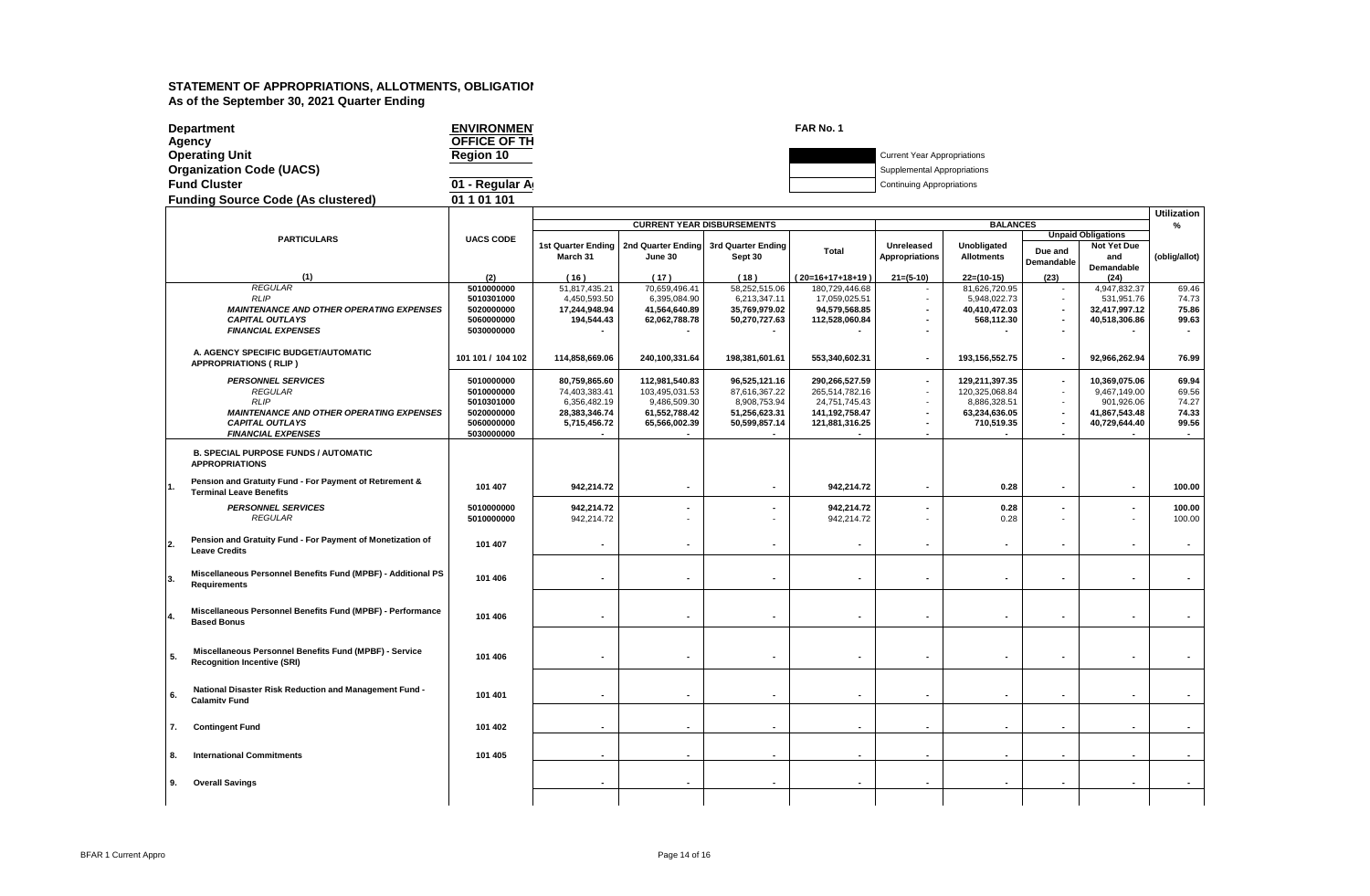| <b>Department</b>                                                         | <b>ENVIRONMENT AND NATURAL RESOURCES</b> |                                 |                                        |                                   |                                 |                                                            |                   |                      |                                            |                                |                                 |                               |                                 |
|---------------------------------------------------------------------------|------------------------------------------|---------------------------------|----------------------------------------|-----------------------------------|---------------------------------|------------------------------------------------------------|-------------------|----------------------|--------------------------------------------|--------------------------------|---------------------------------|-------------------------------|---------------------------------|
| Agency                                                                    | OFFICE OF THE SECRETARY                  |                                 |                                        |                                   |                                 |                                                            |                   |                      |                                            |                                |                                 |                               |                                 |
| <b>Operating Unit</b>                                                     | <b>Region 10</b>                         |                                 |                                        |                                   |                                 |                                                            |                   |                      |                                            |                                |                                 |                               |                                 |
| <b>Organization Code (UACS)</b>                                           |                                          |                                 |                                        |                                   |                                 |                                                            |                   |                      |                                            |                                |                                 |                               |                                 |
| <b>Fund Cluster</b>                                                       | 01 - Regular Agency Fund                 |                                 |                                        |                                   |                                 |                                                            |                   |                      |                                            |                                |                                 |                               |                                 |
| <b>Funding Source Code (As clustered)</b>                                 | 01 1 01 101                              |                                 |                                        |                                   |                                 |                                                            |                   |                      |                                            |                                |                                 |                               |                                 |
|                                                                           |                                          |                                 |                                        |                                   |                                 |                                                            |                   |                      |                                            |                                |                                 | <b>TOTAL</b>                  |                                 |
|                                                                           |                                          |                                 | <b>APPROPRIATIONS</b>                  |                                   |                                 |                                                            | <b>ALLOTMENTS</b> |                      |                                            |                                | <b>CURRENT YEAR OBLIGATIONS</b> |                               |                                 |
| <b>PARTICULARS</b>                                                        | <b>UACS CODE</b>                         | Authorized<br>Appropriations    | Adjustments<br>(Transfer (To)<br>From, | Adjusted<br><b>Appropriations</b> | Allotment<br>Received           | <b>Adjustments</b><br>(Withdrawals,<br><b>Realignment)</b> | (Transfer To)     | <b>Transfer From</b> | <b>Adjusted Total</b><br><b>Allotments</b> | 1st Quarter Ending<br>March 31 | 2nd Quarter Ending<br>June 30   | 3rd Quarter Ending<br>Sept 30 | Total                           |
|                                                                           | (2)                                      | (3)                             | <b>Realignment)</b><br>(4)             | $5=(3+4)$                         | (6)                             | (7)                                                        | (8)               | (9)                  | $10=[(6+(-)7)-8+9]$                        | (11)                           | (12)                            | (13)                          | $15=11+12+13+14$                |
| <b>Custom Duties and Taxes, including tax expenditures (</b><br>10.       | 104 405                                  |                                 |                                        |                                   |                                 |                                                            |                   |                      |                                            |                                |                                 |                               |                                 |
| <b>Automatic Appropriations)</b>                                          |                                          |                                 |                                        |                                   |                                 |                                                            |                   |                      |                                            |                                |                                 |                               |                                 |
|                                                                           |                                          |                                 |                                        |                                   |                                 |                                                            |                   |                      |                                            |                                |                                 |                               |                                 |
| TOTAL SPECIAL PURPOSE FUNDS / AUTOMATIC<br><b>APPROPRIATIONS</b>          |                                          |                                 | 942,215.00                             | 942,215.00                        | 942,215.00                      |                                                            |                   | $\blacksquare$       | 942,215.00                                 | 942,214.72                     |                                 | $\blacksquare$                | 942,214.72                      |
| <b>PERSONNEL SERVICES</b>                                                 | 5010000000                               | $\sim$                          | 942,215.00                             | 942,215.00                        | 942,215.00                      |                                                            |                   | $\blacksquare$       | 942,215.00                                 | 942,214.72                     | $\blacksquare$                  | $\sim$                        | 942,214.72                      |
| <b>REGULAR</b>                                                            | 5010000000                               | $\sim$                          | 942,215.00                             | 942,215.00                        | 942,215.00                      |                                                            |                   |                      | 942,215.00                                 | 942,214.72                     |                                 | $\overline{a}$                | 942,214.72                      |
| <b>RLIP</b>                                                               | 5010301000                               |                                 |                                        |                                   |                                 |                                                            |                   |                      |                                            |                                |                                 |                               |                                 |
| <b>MAINTENANCE AND OTHER OPERATING EXPENSES</b><br><b>CAPITAL OUTLAYS</b> | 5020000000<br>5060000000                 |                                 |                                        |                                   |                                 |                                                            |                   |                      |                                            |                                |                                 |                               |                                 |
| <b>FINANCIAL EXPENSES</b>                                                 | 5030000000                               |                                 |                                        |                                   |                                 |                                                            |                   |                      |                                            |                                |                                 |                               |                                 |
|                                                                           |                                          |                                 |                                        |                                   |                                 |                                                            |                   |                      |                                            |                                |                                 |                               |                                 |
| <b>GRAND TOTAL</b>                                                        |                                          | 801,236,000.00                  | 39,169,633.00                          | 840,405,633.00                    | 802,178,215.00                  | (0.00)                                                     | (24,738,596.00    | 62,966,014.00        | 840,405,633.00                             | 201,568,639.93                 | 276,968,336.82                  | 168,712,103.22                | 647,249,079.97                  |
| <b>PERSONNEL SERVICES</b>                                                 | 5010000000                               | 429,847,000.00                  | 942,215.00                             | 430,789,215.00                    | 430,789,215.00                  | 0.00                                                       | (1, 131, 308.00)  | 1,131,308.00         | 430,789,215.00                             | 91,769,779.54                  | 107,130,251.83                  | 102,677,786.00                | 301,577,817.37                  |
| <b>REGULAR</b><br><b>RLIP</b>                                             | 5010000000<br>5010301000                 | 395,307,000.00<br>34,540,000.00 | 942,215.00                             | 396,249,215.00<br>34,540,000.00   | 396,249,215.00<br>34,540,000.00 | 0.00                                                       | (1, 131, 308.00)  | 1,131,308.00         | 396,249,215.00<br>34,540,000.00            | 83,577,161.64<br>8,192,617.90  | 99,231,087.28<br>7,899,164.55   | 93,115,896.96<br>9,561,889.04 | 275,924,145.88<br>25,653,671.49 |
| <b>MAINTENANCE AND OTHER OPERATING EXPENSES</b>                           | 5020000000                               | 208,469,000.00                  | 37,825,938.00                          | 246,294,938.00                    | 208,469,000.00                  | (0.00)                                                     | (9,089,288.00)    | 46,915,226.00        | 246,294,938.00                             | 64,976,104.44                  | 55,060,075.29                   | 63,024,122.22                 | 183,060,301.95                  |
| <b>CAPITAL OUTLAYS</b>                                                    | 5060000000                               | 162,920,000.00                  | 401,480.00                             | 163,321,480.00                    | 162,920,000.00                  |                                                            | (14,518,000.00)   | 14,919,480.00        | 163,321,480.00                             | 44,822,755.95                  | 114,778,009.70                  | 3,010,195.00                  | 162,610,960.65                  |
| <b>FINANCIAL EXPENSES</b>                                                 | 5030000000                               |                                 |                                        |                                   |                                 |                                                            |                   |                      |                                            |                                |                                 |                               |                                 |
|                                                                           |                                          |                                 |                                        |                                   |                                 |                                                            |                   |                      |                                            |                                |                                 |                               |                                 |
| <b>GRAND TOTAL - FAR 1 A</b>                                              |                                          | 801,236,000.00                  | 39,169,633.00                          | 840,405,633.00                    | 802,178,215.00                  | (0.00)                                                     | (24, 738, 596.00) | 62,966,014.00        | 840,405,633.00                             | 201,568,639.93                 | 276,968,336.82                  | 168,712,103.22                | 647,249,079.97                  |
| <b>PERSONNEL SERVICES</b>                                                 | 5010000000                               | 429,847,000.00                  | 942,215.00                             | 430,789,215.00                    | 430,789,215.00                  | (0.00)                                                     | (1, 131, 308.00)  | 1,131,308.00         | 430,789,215.00                             | 91,769,779.54                  | 107,130,251.83                  | 102,677,786.00                | 301,577,817.37                  |
| <b>REGULAR</b><br><b>RLIP</b>                                             | 5010000000<br>5010301000                 | 395,307,000.00<br>34,540,000.00 | 942,215.00                             | 396,249,215.00<br>34,540,000.00   | 396,249,215.00<br>34,540,000.00 | (0.00)                                                     | (1, 131, 308.00)  | 1,131,308.00         | 396,249,215.00<br>34,540,000.00            | 83,577,161.64<br>8,192,617.90  | 99,231,087.28<br>7,899,164.55   | 93,115,896.96<br>9,561,889.04 | 275,924,145.88<br>25,653,671.49 |
| <b>MAINTENANCE AND OTHER OPERATING EXPENSES</b>                           | 5020000000                               | 208,469,000.00                  | 37,825,938.00                          | 246,294,938.00                    | 208,469,000.00                  |                                                            | (9,089,288.00)    | 46,915,226.00        | 246,294,938.00                             | 64,976,104.44                  | 55,060,075.29                   | 63,024,122.22                 | 183,060,301.95                  |
| <b>CAPITAL OUTLAYS</b>                                                    | 5060000000                               | 162,920,000.00                  | 401,480.00                             | 163,321,480.00                    | 162,920,000.00                  |                                                            | (14,518,000.00)   | 14,919,480.00        | 163,321,480.00                             | 44,822,755.95                  | 114,778,009.70                  | 3,010,195.00                  | 162,610,960.65                  |
| <b>FINANCIAL EXPENSES</b>                                                 | 5030000000                               |                                 |                                        |                                   |                                 |                                                            |                   |                      |                                            |                                |                                 |                               |                                 |
|                                                                           |                                          |                                 |                                        |                                   |                                 |                                                            |                   |                      |                                            |                                |                                 |                               |                                 |
| <b>VARIANCE</b>                                                           |                                          | $\overline{\phantom{a}}$        | $\overline{\phantom{a}}$               |                                   |                                 | (0.00)                                                     |                   | $\sim$               |                                            | $\blacksquare$                 | $\blacksquare$                  | $\sim$                        |                                 |
| <b>PERSONNEL SERVICES</b>                                                 | 5010000000                               |                                 | $\blacksquare$                         |                                   |                                 | (0.00)                                                     |                   |                      |                                            |                                |                                 |                               |                                 |
| <b>REGULAR</b><br><b>RLIP</b>                                             | 5010000000                               |                                 |                                        |                                   |                                 | (0.00)                                                     |                   |                      |                                            |                                |                                 |                               |                                 |
| <b>MAINTENANCE AND OTHER OPERATING EXPENSES</b>                           | 5010301000<br>5020000000                 |                                 |                                        |                                   |                                 | 0.00                                                       |                   |                      |                                            |                                |                                 |                               |                                 |
| <b>CAPITAL OUTLAYS</b>                                                    | 5060000000                               |                                 | $\blacksquare$                         |                                   |                                 |                                                            |                   |                      |                                            |                                |                                 |                               |                                 |
| <b>FINANCIAL EXPENSES</b>                                                 | 5030000000                               |                                 | $\overline{a}$                         |                                   |                                 |                                                            |                   |                      |                                            |                                |                                 |                               |                                 |
|                                                                           |                                          |                                 |                                        |                                   |                                 |                                                            |                   |                      |                                            |                                |                                 |                               |                                 |